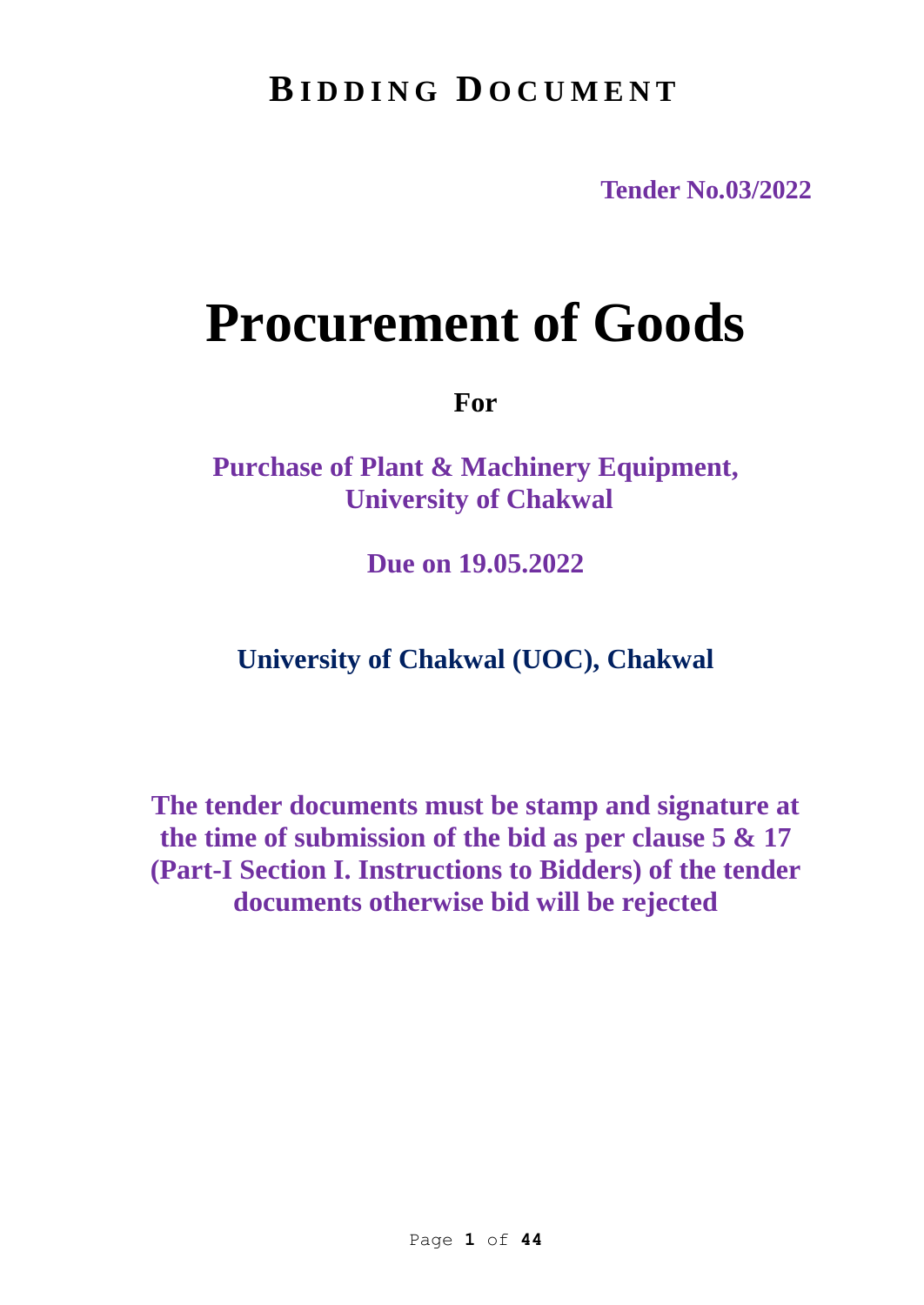# **Procurement Cell University of Chakwal** Phone: 0543-602003/0310-1376388 procurementcell@uoc.edu.pk

# **Table of Contents**

# **PART-I**

# **PART-II**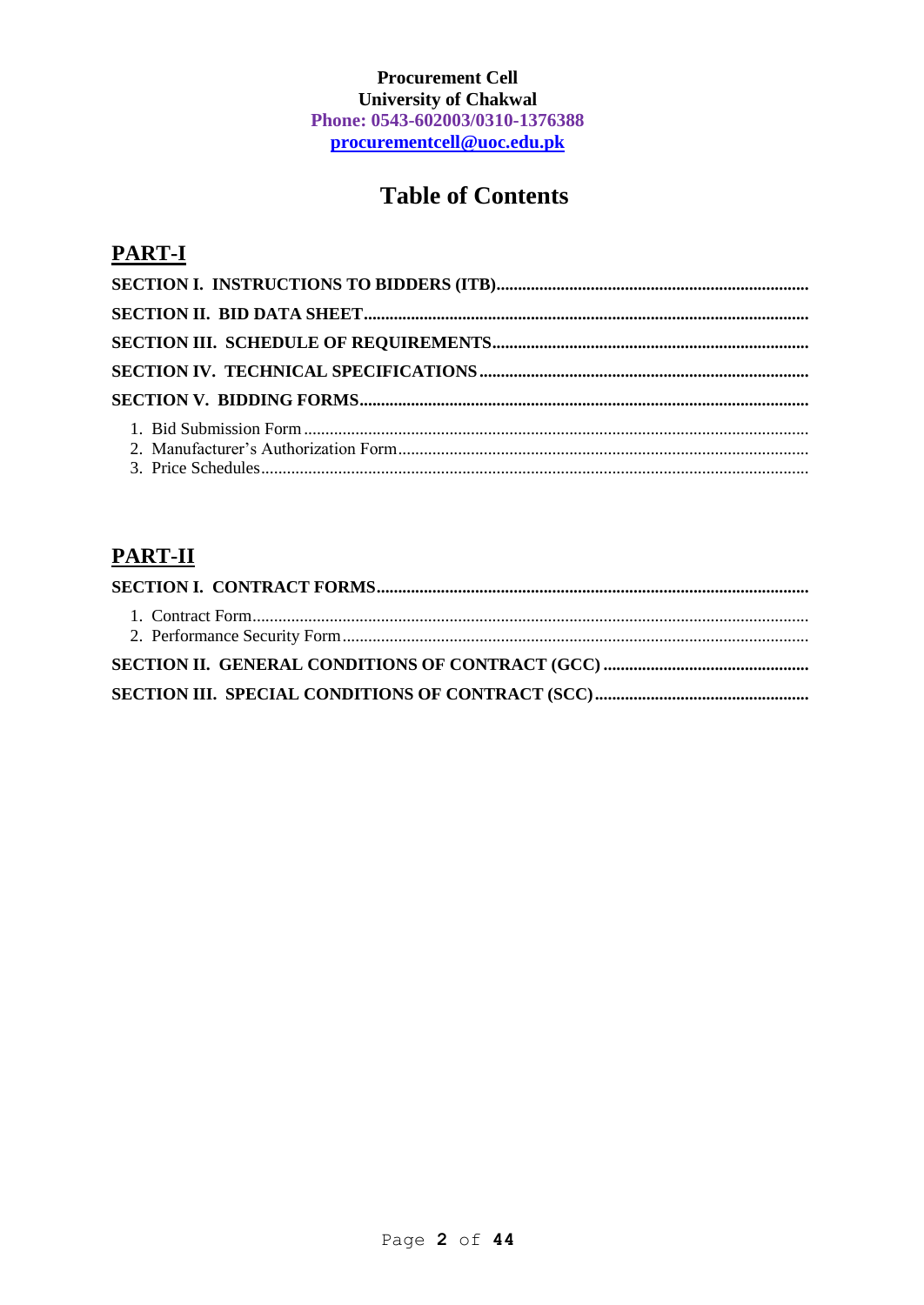# **Part-I Section I. Instructions to Bidders**

**A. Introduction**

- **1. Source of Funds** 1.1 The Procuring Agency named in the Bid Data Sheet has received budget from the **Govt. of Punjab** the Procuring Agency intends to apply a portion of the proceeds of this budget to eligible payments under the contract for which this Invitation for Bids is issued.
- **2. Eligible Bidders** 2.1 This Invitation for Bids is open to all suppliers, except as provided hereinafter.
	- 2.2 Bidders should not be associated, or have been associated in the past, directly or indirectly, with a firm or any of its affiliates which have been engaged by the Procuring Agency to provide consulting services for the preparation of the design, specifications, and other documents to be used for the procurement of the goods to be purchased under this Invitation for Bids.
	- 2.3 Government-owned enterprises may participate only if they are legally and financially autonomous, if they operate under commercial law, and if they are not a dependent agency of the Government.
	- 2.4 Bidders shall not be under a declaration of blacklisting by any Government department or Punjab Procurement Regulatory Authority (PPRA).
- **3. Eligible Goods and Services** 3.1 All goods and related services to be supplied under the contract shall have their origin in eligible source countries, defined in the *Bid Data Sheet (BDS)*, and all expenditures made under the contract will be limited to such goods and services.
	- 3.2 For purposes of this clause, "origin" means the place where the goods are mined, grown, or produced, or the place from which the related services are supplied. Goods are produced when, through manufacturing, processing, or substantial and major assembly of components, a commercially-recognized product results that is substantially different in basic characteristics or in purpose or utility from its components.
	- 3.3 The origin of goods and services is distinct from the nationality of the Bidder.
	- 4.1 The Bidder shall bear all costs associated with the preparation and submission of its bid, and the Procuring Agency named in the Bid Data Sheet, hereinafter referred to as "the Purchaser," will in no case be responsible or liable for those costs, regardless of the conduct or outcome of the bidding process.

#### **B. The Bidding Documents**

**5. Content of Bidding Documents** 5.1 The goods required, bidding procedures, and contract terms are prescribed in the bidding documents. In addition to the Invitation for Bids, the bidding documents include:

**4. Cost of** 

Page **3** of **44**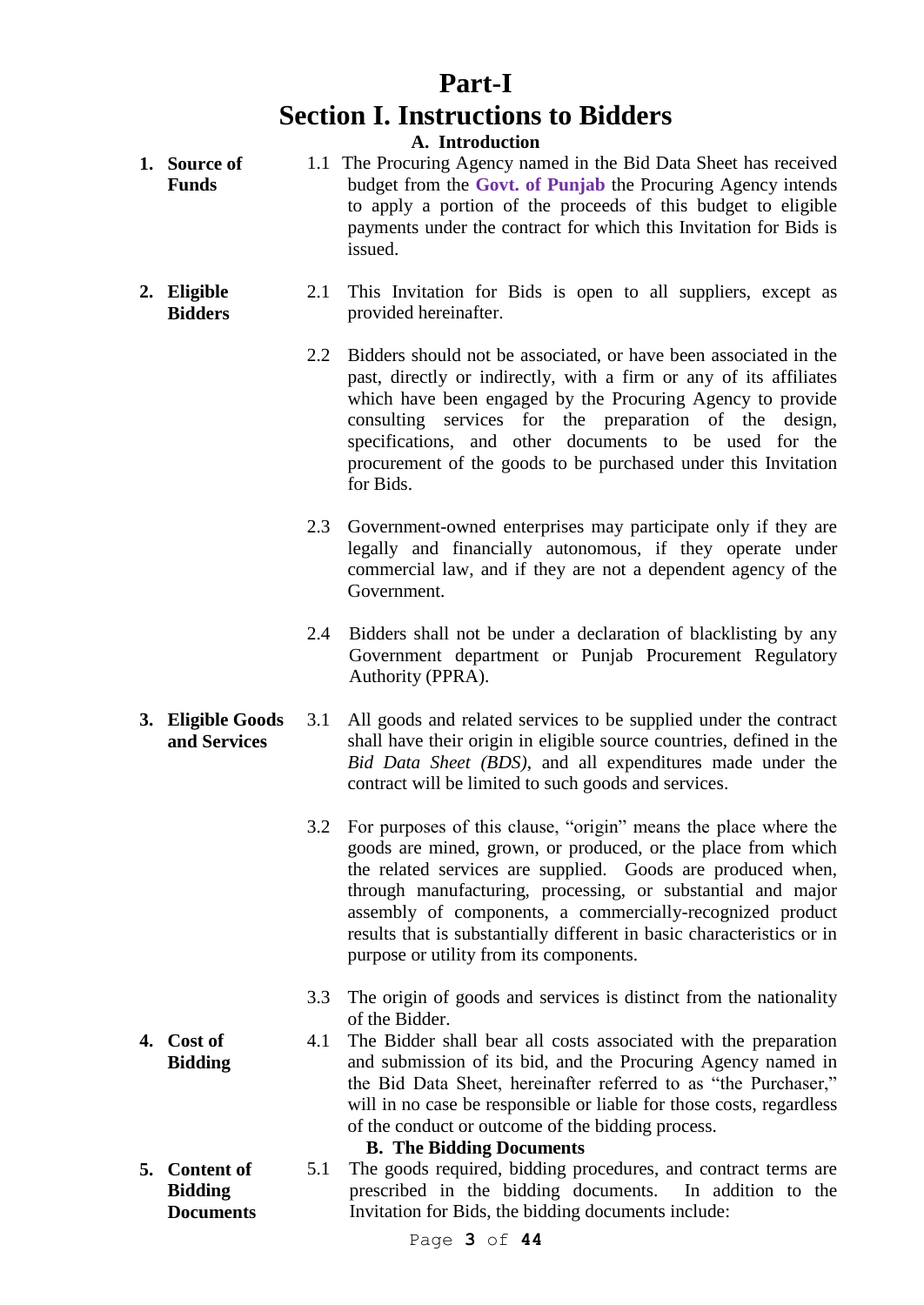- (a) Instructions to Bidders (ITB)
- (b) Bid Data Sheet
- (c) Schedule of Requirements
- (d) Technical Specifications
- (e) Bid Submission Form
- (f) Manufacturer's Authorization Form
- (g) Price Schedules
- (h) Contract Form
- (i) Performance Security Form
- (j) General Conditions of Contract (GCC)
- (k) Special Conditions of Contract (SCC)
- 5.2 The Bidder is expected to examine all instructions, forms, terms, and specifications in the bidding documents. Failure to furnish all information required by the bidding documents or to submit a bid not substantially responsive to the bidding documents in every respect will be at the Bidder's risk and may result in the rejection of its bid.
- **6. Clarification of Bidding Documents** 6.1 A prospective Bidder requiring any clarification of the bidding documents may notify the Purchaser in writing or by email at the Purchaser's address indicated in ITB Clause 19.1. The Purchaser will respond in writing to any request for clarification of the bidding documents which it receives no later than three (3) days prior to the deadline for the submission of bids prescribed in the Bid Data Sheet. Written copies of the Purchaser's response (including an explanation of the query but without identifying the source of inquiry) will be sent to all prospective bidders that have received the bidding documents.
- **7. Amendment of Bidding Documents** 7.1 At any time prior to the deadline for submission of bids, the Purchaser, for any reason, whether at its own initiative or in response to a clarification requested by a prospective Bidder, may modify the bidding documents by amendment.
	- 7.2 All prospective bidders that have received the bidding documents will be notified of the amendment in writing or by email, and will be bidding on them.
	- 7.3 In order to allow prospective bidders reasonable time in which to take the amendment into account in preparing their bids, the Purchaser, at its discretion, may extend the deadline for the submission of bids.

#### **C. Preparation of Bids**

**8. Language of Bid** 8.1 The bid prepared by the Bidder, as well as all correspondence and documents relating to the bid exchanged by the Bidder and the Purchaser shall be written in the language specified in the Bid Data Sheet. Supporting documents and printed literature furnished by the Bidder may be in same language.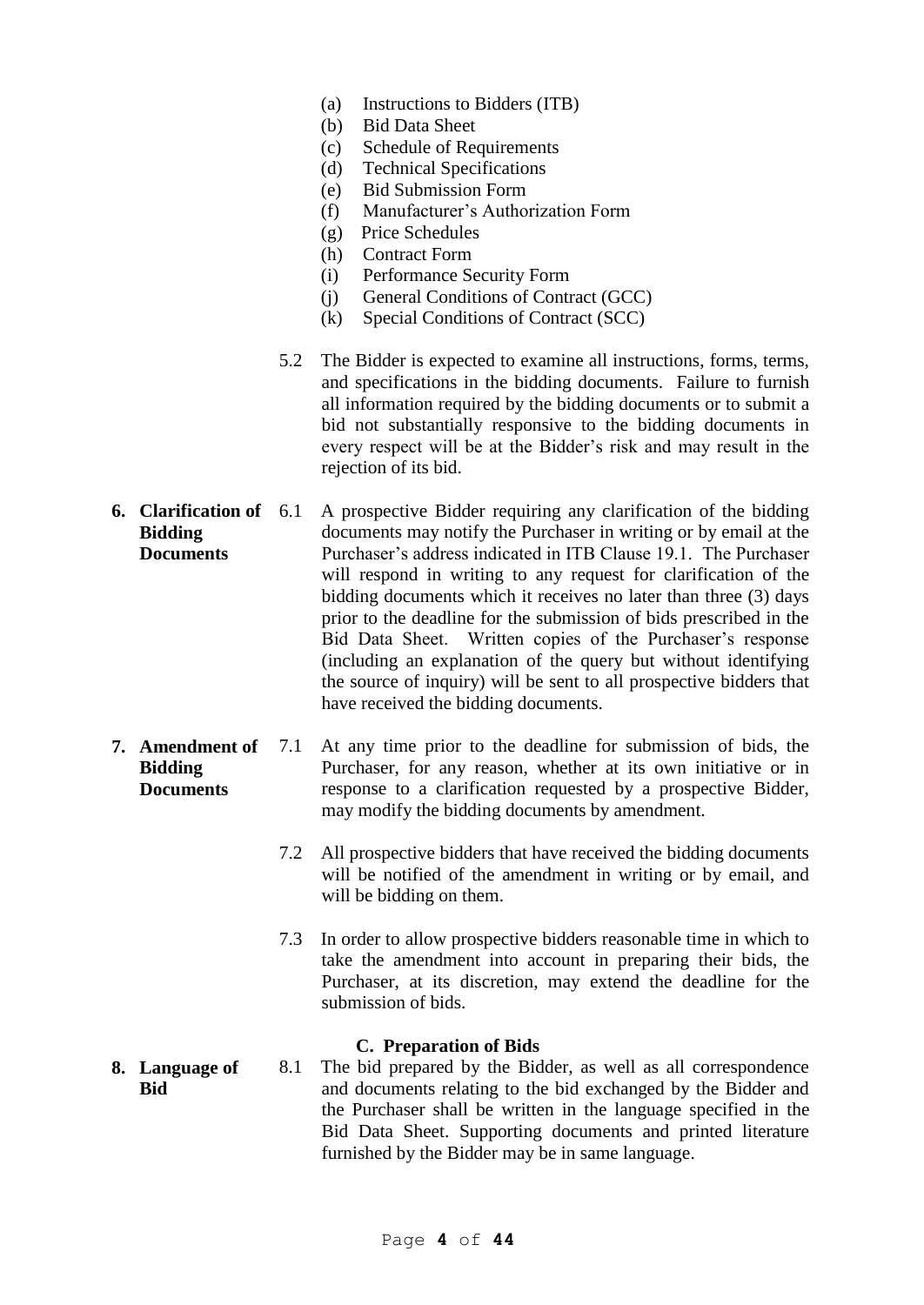|                                         | 9. Documents<br><b>Comprising</b><br>the Bid     | 9.1 | The bid prepared by the Bidder shall comprise the following<br>components:                                                                                                                                                                                                                                                                      |                                                                                                                                                                                                                                                                                           |  |  |
|-----------------------------------------|--------------------------------------------------|-----|-------------------------------------------------------------------------------------------------------------------------------------------------------------------------------------------------------------------------------------------------------------------------------------------------------------------------------------------------|-------------------------------------------------------------------------------------------------------------------------------------------------------------------------------------------------------------------------------------------------------------------------------------------|--|--|
|                                         |                                                  |     | (a)                                                                                                                                                                                                                                                                                                                                             | a Bid Form and a Price Schedule completed in accordance<br>with ITB Clauses $10$ , $11$ , and $12$ ;                                                                                                                                                                                      |  |  |
|                                         |                                                  |     | (b)                                                                                                                                                                                                                                                                                                                                             | documentary evidence established in accordance with ITB<br>Clause 13 that the Bidder is eligible to bid and is qualified<br>to perform the contract if its bid is accepted;                                                                                                               |  |  |
|                                         |                                                  |     | (c)                                                                                                                                                                                                                                                                                                                                             | documentary evidence established in accordance with ITB<br>Clause 14 that the goods and ancillary services to be<br>supplied by the Bidder are eligible goods and services and<br>conform to the bidding documents; and                                                                   |  |  |
|                                         |                                                  |     | (d)                                                                                                                                                                                                                                                                                                                                             | bid security furnished in accordance with ITB Clause 15.                                                                                                                                                                                                                                  |  |  |
|                                         | 10. Bid Form                                     |     |                                                                                                                                                                                                                                                                                                                                                 | 10.1 The Bidder shall complete the Bid Form and the appropriate<br>Price Schedule furnished in the bidding documents, indicating<br>the goods to be supplied, a brief description of the goods, their<br>country of origin, quantity, and prices.                                         |  |  |
|                                         | 11. Bid Prices                                   |     | 11.1 The Bidder shall indicate on the appropriate Price Schedule the<br>unit prices (where applicable) and total bid price of the goods it<br>proposes to supply under the contract.                                                                                                                                                            |                                                                                                                                                                                                                                                                                           |  |  |
|                                         |                                                  |     |                                                                                                                                                                                                                                                                                                                                                 | 11.2 Prices indicated on the Price Schedule shall be delivered duty<br>paid (DDP) prices.                                                                                                                                                                                                 |  |  |
|                                         |                                                  |     |                                                                                                                                                                                                                                                                                                                                                 | 11.4 The Bidder's separation of price components in accordance with<br>ITB Clause 11.2 above will be solely for the purpose of<br>facilitating the comparison of bids by the Purchaser and will not<br>in any way limit the Purchaser's right to contract on any of the<br>terms offered. |  |  |
|                                         |                                                  |     | 11.5 Prices quoted by the Bidder shall be fixed during the Bidder's<br>performance of the contract and not subject to variation on any<br>account, unless otherwise specified in the Bid Data Sheet. A bid<br>submitted with an adjustable price quotation will be treated as<br>nonresponsive and will be rejected, pursuant to ITB Clause 24. |                                                                                                                                                                                                                                                                                           |  |  |
|                                         | <b>12. Bid Currencies</b>                        |     |                                                                                                                                                                                                                                                                                                                                                 | 12.1 Prices shall be quoted in Pak Rupees unless otherwise specified<br>in the Bid Data Sheet.                                                                                                                                                                                            |  |  |
|                                         | 13. Documents<br><b>Establishing</b><br>Bidder's |     |                                                                                                                                                                                                                                                                                                                                                 | 13.1 Pursuant to ITB Clause 9, the Bidder shall furnish, as part of its<br>bid, documents establishing the Bidder's eligibility to bid and its<br>qualifications to perform the contract if its bid is accepted.                                                                          |  |  |
| <b>Eligibility and</b><br>Qualification |                                                  |     | Clause 2.                                                                                                                                                                                                                                                                                                                                       | 13.2 The documentary evidence of the Bidder's eligibility to bid shall<br>establish to the Purchaser's satisfaction that the Bidder, at the<br>time of submission of its bid, is eligible as defined under ITB                                                                            |  |  |
|                                         |                                                  |     |                                                                                                                                                                                                                                                                                                                                                 | 13.3 The documentary evidence of the Bidder's qualifications to<br>Page 5 of 44                                                                                                                                                                                                           |  |  |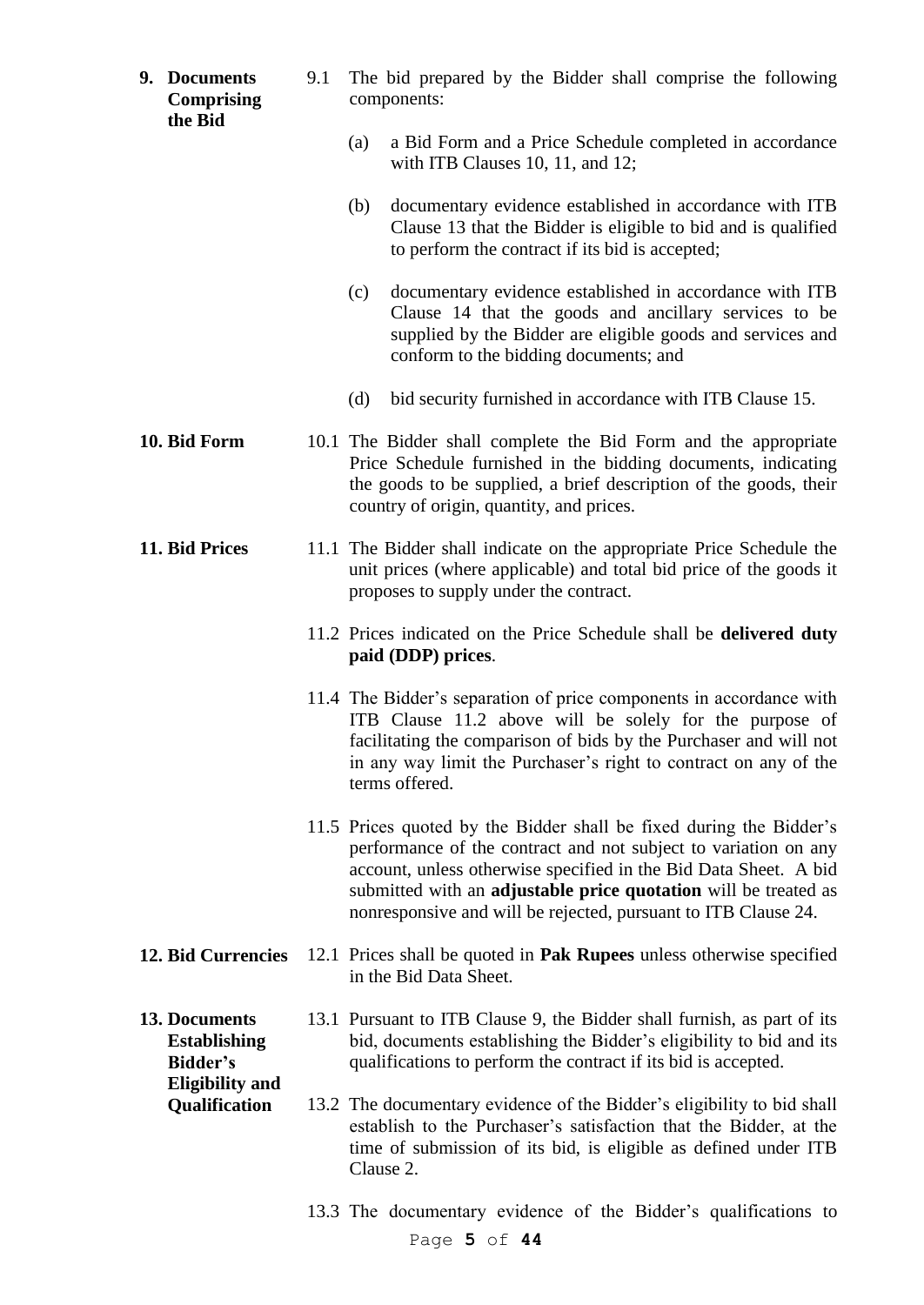perform the contract if its bid is accepted shall establish to the Purchaser's satisfaction:

- (a) that, in the case of a Bidder offering to supply goods under the contract which the Bidder did not manufacture or otherwise produce, the Bidder has been duly authorized by the goods' Manufacturer or producer to supply the in Pakistan;
- (b) that the Bidder has the financial, technical, and production capability necessary to perform the contract;
- (c) that, in the case of a Bidder not doing business within Pakistan, the Bidder is or will be (if awarded the contract) represented by an Agent in that country equipped, and able to carry out the Supplier's maintenance, repair, and spare parts-stocking obligations prescribed in the Conditions of Contract and/or Technical Specifications; and
- (d) that the Bidder meets the qualification criteria listed in the Bid Data Sheet.
- 14.1 Pursuant to ITB Clause 9, the Bidder shall furnish, as part of its bid, documents establishing the eligibility and conformity to the bidding documents of all goods and services which the Bidder proposes to supply under the contract.
	- 14.2 The documentary evidence of the eligibility of the goods and services shall consist of a statement in the Price Schedule of the country of origin of the goods and services offered which shall be confirmed by a **certificate of origin** issued at the time of shipment.
	- 14.3 The documentary evidence of conformity of the goods and services to the bidding documents may be in the form of literature, drawings, and data, and shall consist of:
		- (a) a detailed description of the essential technical and performance characteristics of the goods;
		- (b) a list giving full particulars, including available sources and current prices of spare parts, special tools, etc., necessary for the proper and continuing functioning of the goods for a period to be specified in the Bid Data Sheet, following commencement of the use of the goods by the Purchaser; and
		- (c) an item-by-item commentary on the Purchaser's Technical Specifications demonstrating **substantial responsiveness** of the goods and services to those specifications, or a statement of deviations and exceptions to the provisions of the Technical Specifications.
	- 14.4 For purposes of the commentary to be furnished pursuant to ITB

**14. Documents Establishing Goods' Eligibility and Conformity to Bidding Documents**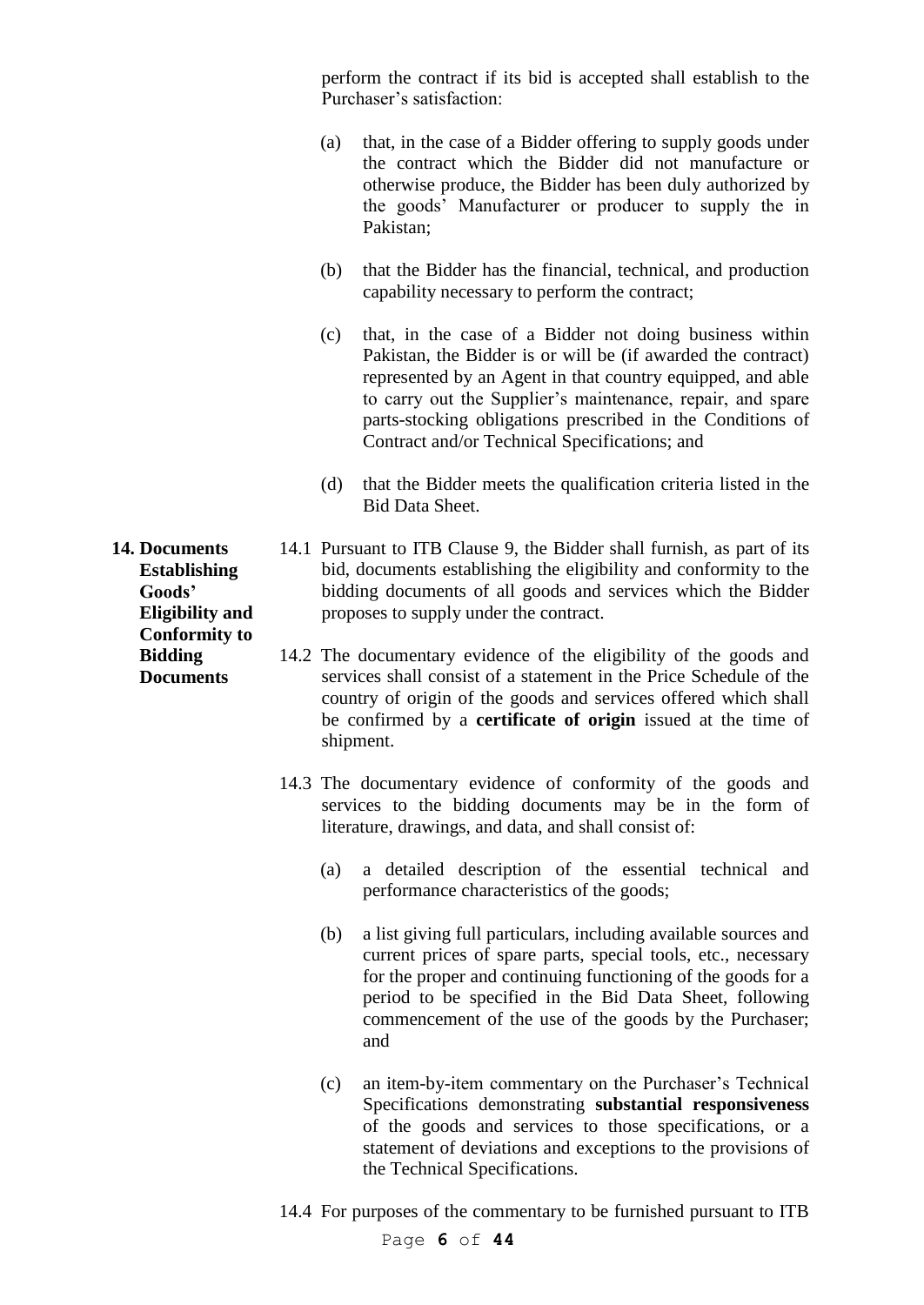Clause 14.3(c) above, the Bidder shall note that standards for workmanship, material, and equipment, as well as references to brand names or catalogue numbers designated by the Purchaser in its Technical Specifications, are intended to be descriptive only and not restrictive. The Bidder may substitute alternative standards, brand names, and/or catalogue numbers in its bid, provided that it demonstrates to the Purchaser's satisfaction that the substitutions ensure substantial equivalence to those designated in the Technical Specifications.

- **15. Bid Security** 15.1 Pursuant to ITB Clause 9, the Bidder shall furnish, as part of its bid, a bid security in the amount specified in the Bid Data Sheet.
	- 15.2 The bid security is required to protect the Purchaser against the risk of Bidder's conduct which would warrant the security's forfeiture, pursuant to ITB Clause 15.7.
	- 15.3 The bid security shall be in Pak. Rupees and shall be in one of the following forms:
		- (b) Bank call-deposit (CDR), Demand Draft (DD), Pay Order (PO) valid for thirty (30) days beyond the validity of bid.
	- 15.4 Any bid not secured in accordance with ITB Clauses 15.1 and 15.3 will be rejected by the Purchaser as nonresponsive, pursuant to ITB Clause 24.
	- 15.5 Unsuccessful bidders' bid security will be discharged or returned as promptly as possible but not later than thirty (30) days after the expiration of the period of bid validity prescribed by the Purchaser pursuant to ITB Clause 16.
	- 15.6 The successful Bidder's bid security will be discharged upon the Bidder signing the contract, pursuant to ITB Clause 32, and furnishing the performance security 10% of the total cost of the order, pursuant to ITB Clause 33.
	- 15.7 The bid security may be forfeited:
		- (a) if a Bidder withdraws its bid during the period of bid validity specified by the Bidder on the Bid Form; or
		- (b) in the case of a successful Bidder, if the Bidder fails:
			- (i) to sign the contract in accordance with ITB Clause 32;
			- **or**
			- (ii) to furnish performance security in accordance with ITB Clause 33.
- **16. Period of Validity of Bids**
- 16.1 Bids shall remain valid for the period specified in the Bid Data Sheet after the date of bid opening prescribed by the Purchaser, pursuant to ITB Clause 19. A bid valid for a shorter period shall be rejected by the Purchaser as nonresponsive.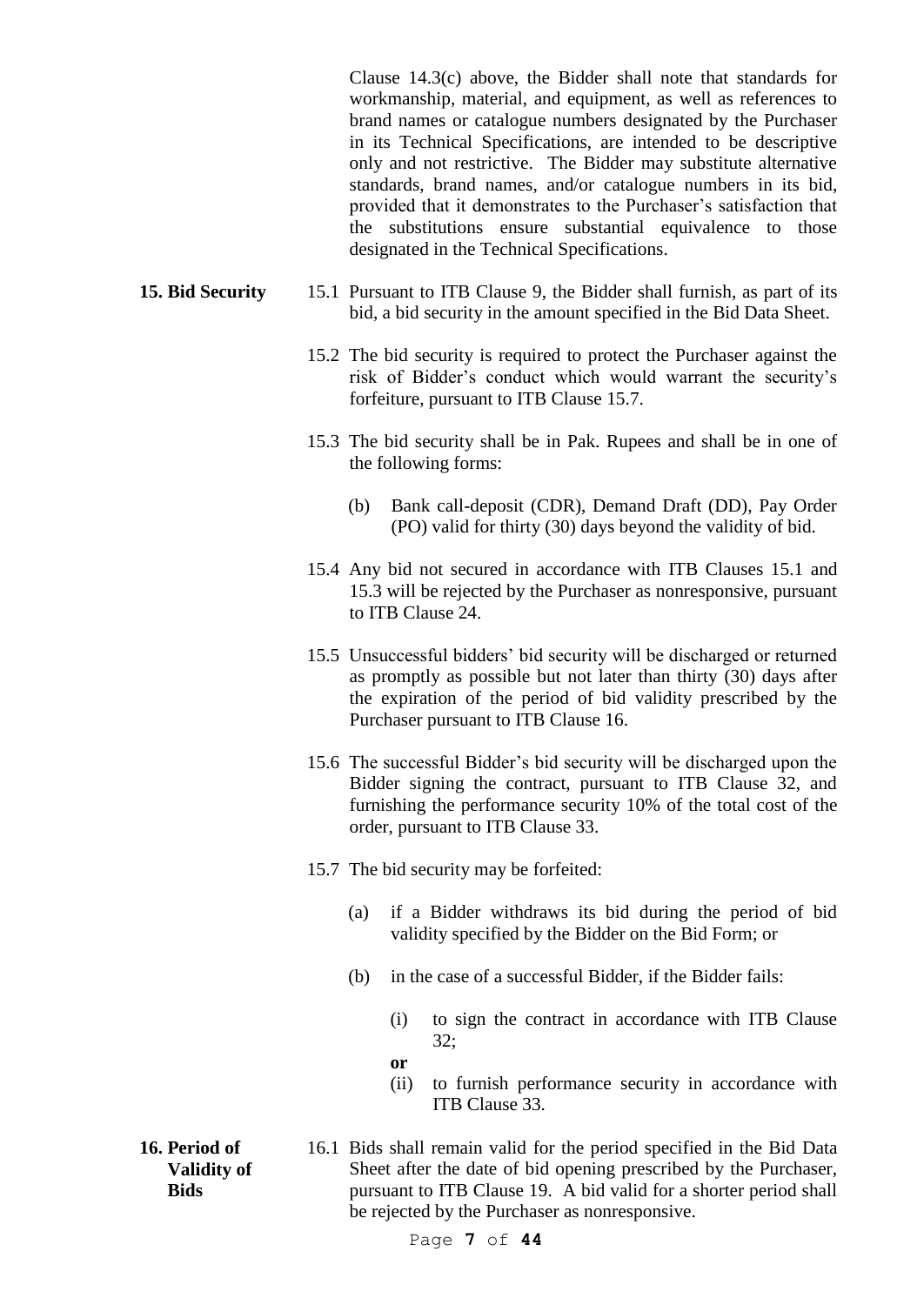- 16.2 In exceptional circumstances, the Purchaser may solicit the Bidder's consent to an extension of the period of validity. The request and the responses thereto shall be made in writing (or by email). The bid security provided under ITB Clause 15 shall also be suitably extended. A Bidder may refuse the request without forfeiting its bid security. A Bidder granting the request will not be required nor permitted to modify its bid, except as provided in ITB Clause 16.3.
- 16.3 In the case of fixed price contracts, if the award is delayed by a period exceeding sixty (60) days beyond the expiry of the initial bid validity, the contract price will be adjusted by a factor specified in the request for extension.
- **17. Format and Signing of Bid** 17.1 The Bidder shall prepare an original bid indicated in the Bid Data Sheet, clearly marking each "ORIGINAL BID" as appropriate. In the event of any discrepancy between them, the original shall govern.
	- 17.2 The original copies of the bid shall be typed or written in indelible ink and shall be signed by the Bidder or a person or persons duly authorized to bind the Bidder to the contract. All pages of the bid, except for unamend printed literature, shall be initialed by the person or persons signing the bid.
	- 17.3 Any interlineation, erasures, or overwriting shall be valid only if they are initialed by the person or persons signing the bid.
	- 17.4 The Bidder shall furnish information as described in the Form of Bid on commissions or gratuities, if any, paid or to be paid to agents relating to this Bid, and to contract execution if the Bidder is awarded the contract.

## **D. Submission of Bids**

- 18.1 The Bidder shall seal the original bid in separate envelopes, duly marking the envelopes as "ORIGINAL" The envelopes shall then be sealed in an outer envelope.
	- 18.2 The inner and outer envelopes shall:
		- (a) be addressed to the Purchaser at the address given in the Bid Data Sheet; and
		- (b) bear the title of procurement Activity indicated in the Bid Data Sheet, the Invitation for Bids (IFB) title and number indicated in the Bid Data Sheet, and a statement: "DO NOT OPEN BEFORE," to be completed with the time and the date specified in the Bid Data Sheet, pursuant to ITB Clause 2.2.
	- 18.3 The inner envelopes shall also indicate the name and address of the Bidder to enable the bid to be returned unopened in case it is declared "late".

**18. Sealing and Marking of Bids**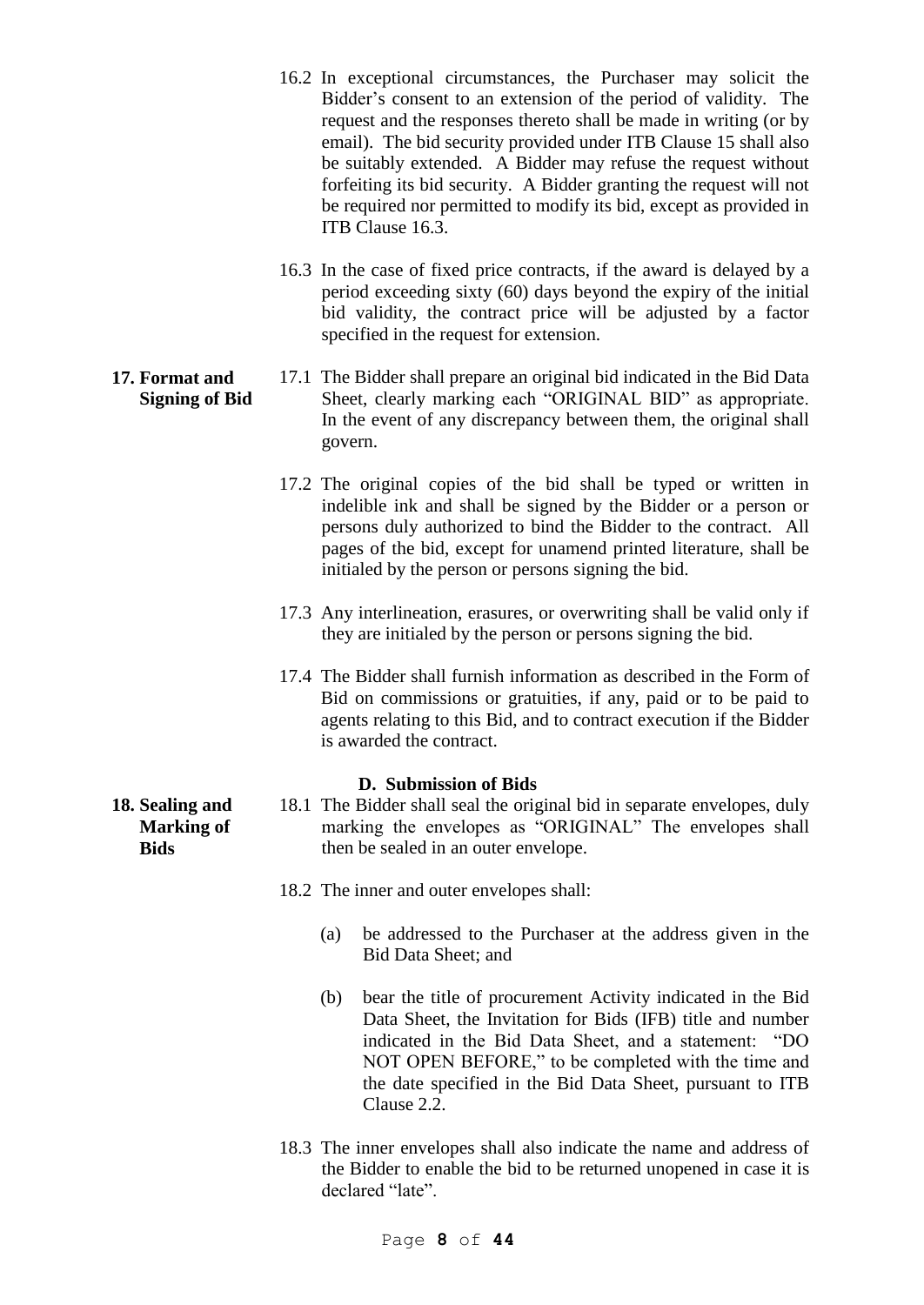- 18.4 If the outer envelope is not sealed and marked as required by ITB Clause 18.2, the Purchaser will assume no responsibility for the bid's misplacement or premature opening.
- **19. Deadline for Submission of Bids** 19.1 Bids must be received by the Purchaser at the address specified under ITB Clause 18.2 no later than the time and date specified in the Bid Data Sheet.
	- 19.2 The Purchaser may, at its discretion, extend this deadline for the submission of bids by amending the bidding documents in accordance with ITB Clause 7, in which case all rights and obligations of the Purchaser and bidders previously subject to the deadline will thereafter be subject to the deadline as extended.
- **20. Late Bids** 20.1 Any bid received by the Purchaser after the deadline for submission of bids prescribed by the Purchaser pursuant to ITB Clause 19 will be rejected and returned unopened to the Bidder.
- **21. Modification and Withdrawal of Bids** 21.1 The Bidder may modify or withdraw its bid after the bid's submission, provided that written notice of the modification, including substitution or withdrawal of the bids, is received by the Purchaser prior to the deadline prescribed for submission of bids.
	- 21.2 The Bidder's modification or withdrawal notice shall be prepared, sealed, marked, and dispatched in accordance with the provisions of ITB Clause 18. A withdrawal notice may also be sent by email, but followed by a signed confirmation copy, postmarked not later than the deadline for submission of bids.
	- 21.3 No bid may be modified after the deadline for submission of bids.
	- 21.4 No bid may be withdrawn in the interval between the deadline for submission of bids and the expiration of the period of bid validity specified by the Bidder on the Bid Form. Withdrawal of a bid during this interval may result in the Bidder's forfeiture of its bid security, pursuant to the ITB Clause 15.7.

#### **E. Opening and Evaluation of Bids**

- 22.1 The Purchaser will open all bids in the presence of bidders' representatives who choose to attend, at the time, on the date, and at the place specified in the Bid Data Sheet. The bidders' representatives who are present shall sign an attendance sheet evidencing their presence.
	- 22.2 The bidders' names, bid modifications or withdrawals, bid prices, discounts, and the presence or absence of requisite bid security and such other details as the Purchaser, at its discretion, may consider appropriate, will be announced at the opening. No bid shall be rejected at bid opening, except for late bids, which shall be returned unopened to the Bidder pursuant to ITB Clause 20.
	- 22.3 Bids (and modifications sent pursuant to ITB Clause 21.2) that

**22. Opening of Bids by the Purchaser**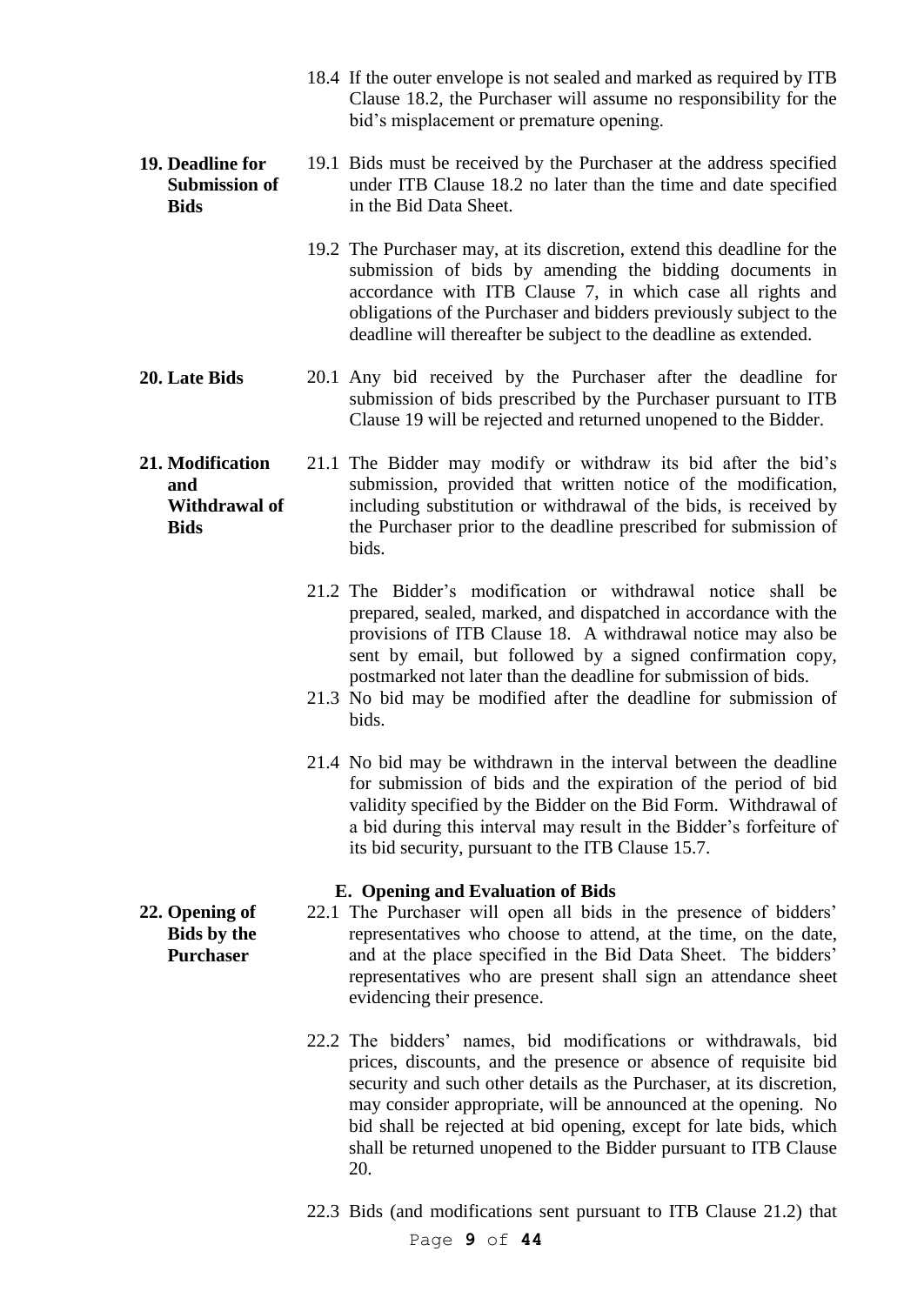are not opened and read out at bid opening shall not be considered further for evaluation, irrespective of the circumstances. Withdrawn bids will be returned unopened to the bidders.

- 22.4 The Purchaser will prepare minutes of the bid opening.
- 23. Clarification of 23.1 During evaluation of the bids, the Purchaser may, at its **Bids** discretion, ask the Bidder for a clarification of its bid. The request for clarification and the response shall be in writing, and no change in the prices or substance of the bid shall be sought, offered, or permitted.

#### **24. Preliminary Examination** 24.1 The Purchaser will examine the bids to determine whether they are complete, whether any computational errors have been made, whether required sureties have been furnished, whether the documents have been properly signed, and whether the bids are generally in order.

- 24.2 Arithmetical errors will be rectified on the following basis. If there is a discrepancy between the unit price and the total price that is obtained by multiplying the unit price and quantity, the unit price shall prevail, and the total price shall be corrected. If the Supplier does not accept the correction of the errors, its bid will be rejected, and its bid security may be forfeited. If there is a discrepancy between words and figures, the amount in words will prevail.
- 24.3 The Purchaser may waive any minor informality, nonconformity, or irregularity in a bid which does not constitute a material deviation, provided such waiver does not prejudice or affect the relative ranking of any Bidder.
- 24.4 Prior to the detailed evaluation, pursuant to ITB Clause 25 the Purchaser will determine the substantial responsiveness of each bid to the bidding documents. For purposes of these Clauses, a substantially responsive bid is one which conforms to all the terms and conditions of the bidding documents without material deviations. Deviations from, or objections or reservations to critical provisions, **such as** those concerning **Bid Security** (ITB Clause 15), **Applicable Law** (GCC Clause 30), and **Taxes and Duties** (GCC Clause 32), will be deemed to be a material deviation. The Purchaser's determination of a bid's responsiveness is to be based on the contents of the bid itself without recourse to extrinsic evidence.
- 24.5 If a bid is not substantially responsive, it will be rejected by the Purchaser and may not subsequently be made responsive by the Bidder by correction of the nonconformity.
- **25. Qualification & Evaluation of Bids** 25.1 In the absence of **prequalification**, the Purchaser will determine to its satisfaction whether the Bidder is qualified to perform the contract satisfactorily, in accordance with the criteria listed in ITB Clause 13.3.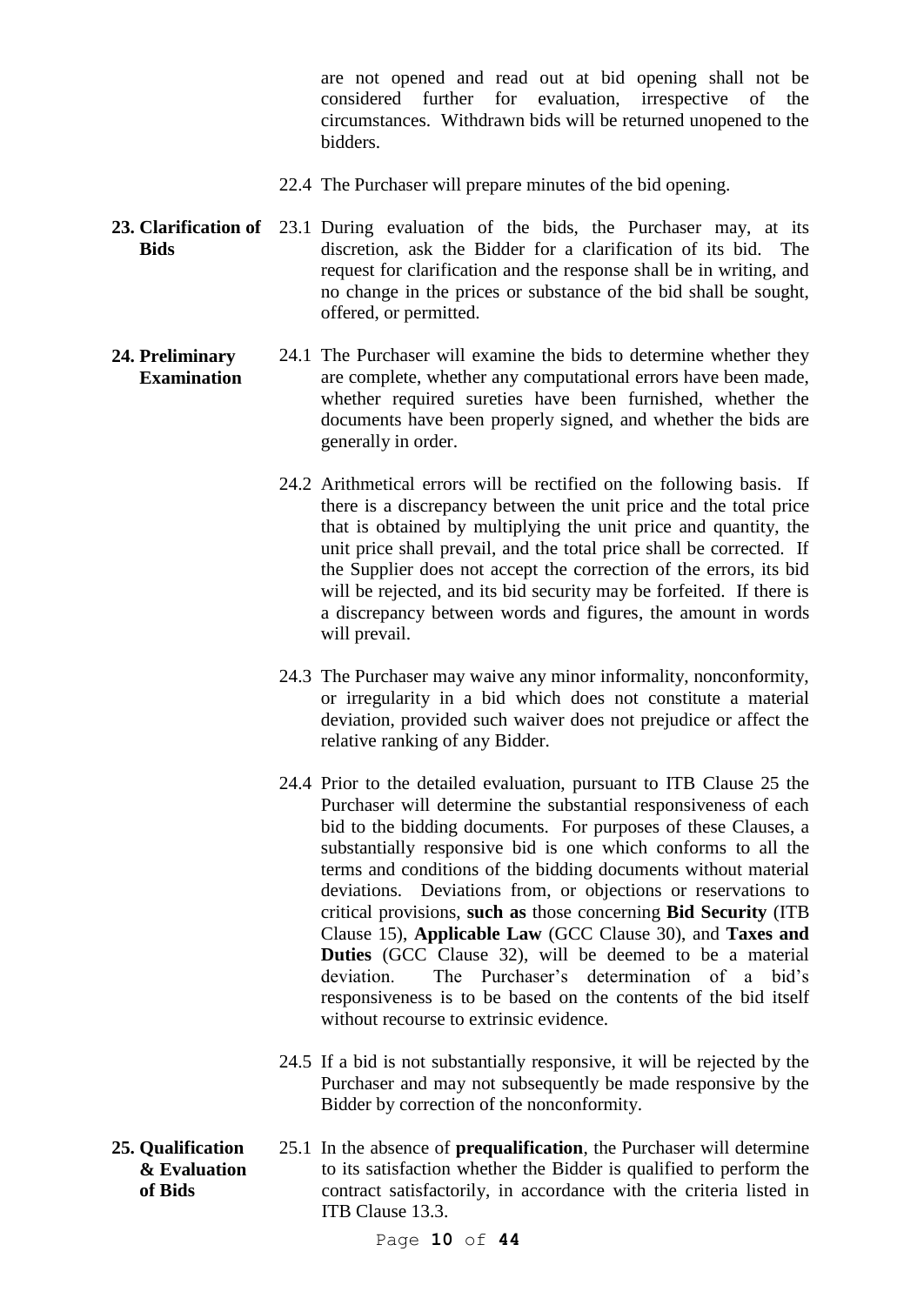- 25.2 The determination will take into account the Bidder's financial, technical, and production capabilities. It will be based upon an examination of the documentary evidence of the Bidder's qualifications submitted by the Bidder, pursuant to ITB Clause 13.3, as well as such other information as the Purchaser deems necessary and appropriate.
- 25.3 The Purchaser will **technically evaluate** and compare the bids which have been determined to be substantially responsive, pursuant to ITB Clause 24, as per Technical Specifications required
- 25.4 The Purchaser's **financial evaluation** of a bid will be on delivered duty paid (DDP) price inclusive of prevailing taxes and duties.
- **26. Contacting the Purchaser** 26.1 Subject to ITB Clause 23, no Bidder shall contact the Purchaser on any matter relating to its bid, from the time of the bid opening to the time evaluation report is made public i.e. 10 days before the contract is awarded. If the Bidder wishes to bring additional information or has grievance to the notice of the Purchaser, it should do so in writing.
	- 26.2 Any effort by a Bidder to influence the Purchaser during bid evaluation, or bid comparison may result in the rejection of the Bidder's bid.

#### **F. Award of Contract**

- **28. Award Criteria** 28.1 Subject to ITB Clause 30, the Purchaser will award the contract to the successful Bidder whose bid has been determined to be substantially responsive and has been determined to be the lowest evaluated bid, provided further that the Bidder is determined to be qualified to perform the contract satisfactorily.
- **30. Purchaser's Right to Accept or Reject All Bids** 30.1 The Purchaser reserves the right to accept or reject all bids, and to annul the bidding process at any time prior to contract award, without thereby incurring any liability to the Bidder or bidders or any obligation to inform the Bidder or bidders of the grounds for the Purchaser's action.
- **31. Notification of Award** 31.1 Prior to the expiration of the period of bid validity, the Purchaser will notify the successful Bidder in writing by registered letter or by email, to be confirmed in writing by registered letter, that its bid has been accepted.
	- 31.2 The notification of award will constitute the formation of the Contract.
	- 31.3 Upon the successful Bidder's furnishing of the performance security pursuant to ITB Clause 33, the Purchaser will promptly notify each unsuccessful Bidder and will discharge its bid security, pursuant to ITB Clause 15.
- **32. Signing of** 32.1 At the same time as the Purchaser notifies the successful Bidder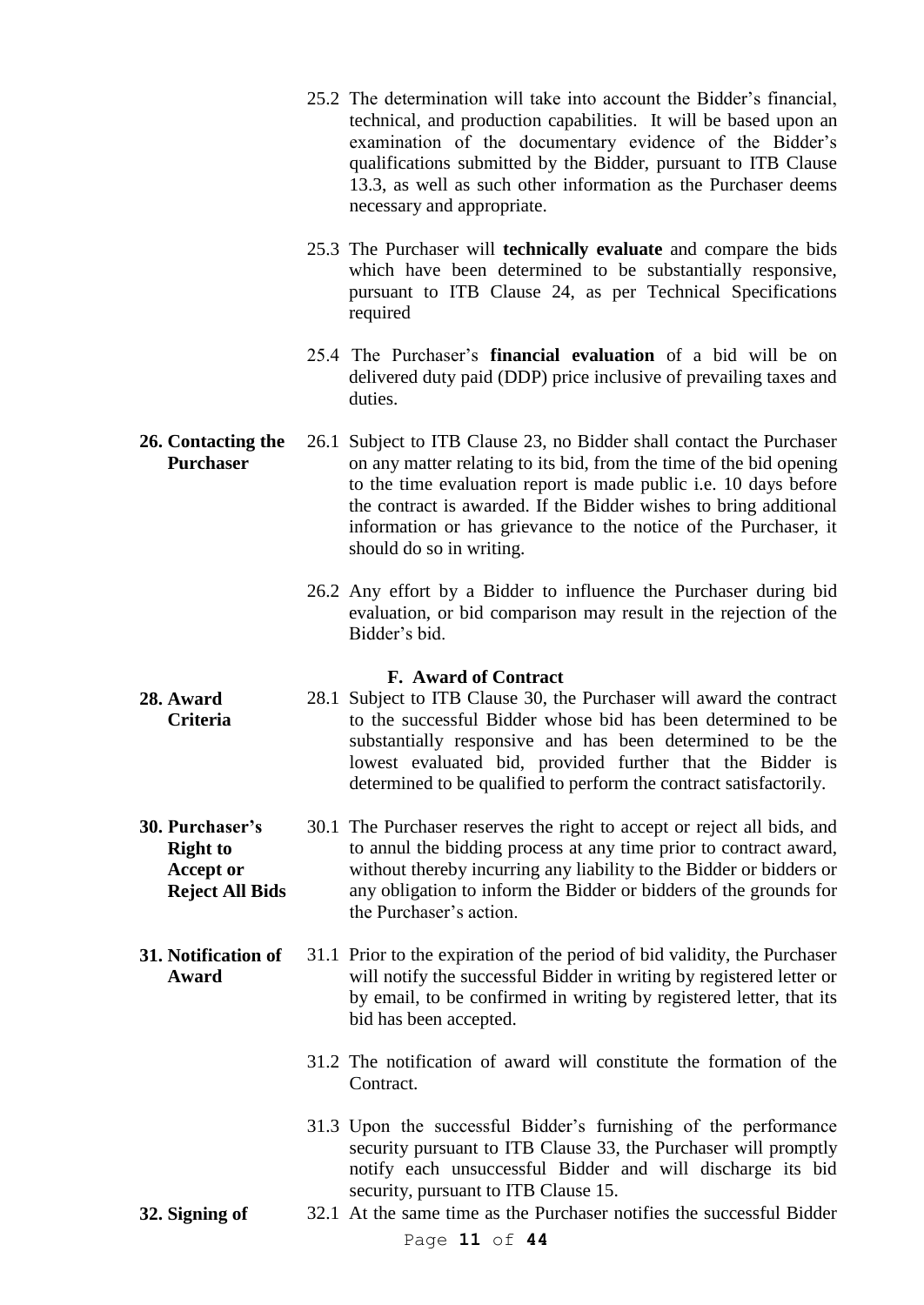| <b>Contract</b>                                         | that its bid has been accepted, the Purchaser will send the Bidder<br>the Contract Form provided in the bidding documents,<br>incorporating all agreements between the parties.                                                                                                                                                        |
|---------------------------------------------------------|----------------------------------------------------------------------------------------------------------------------------------------------------------------------------------------------------------------------------------------------------------------------------------------------------------------------------------------|
|                                                         | 32.2 Within three (03) days of receipt of the Contract Form, the<br>successful Bidder shall sign and date the contract and return it to<br>the Purchaser.                                                                                                                                                                              |
| <b>33 Performance</b><br><b>Security</b>                | 33.1 Within Seven (07) days of the receipt of notification of award<br>from the Purchaser, the successful Bidder shall furnish the<br>performance security in accordance with the Conditions of<br>Contract, in the Performance Security Form provided in the<br>bidding documents, or in another form acceptable to the<br>Purchaser. |
|                                                         | 33.2 Failure of the successful Bidder to comply with the requirement<br>of ITB Clause 32 or ITB Clause 33.1 shall constitute sufficient<br>grounds for the annulment of the award and forfeiture of the bid<br>security, in which event the Purchaser may make the award to<br>the next lowest evaluated Bidder or call for new bids.  |
| 34. Corrupt or<br><b>Fraudulent</b><br><b>Practices</b> | 34.1 The Procuring Agency requires that Bidders, Suppliers, and<br>Contractors observe the highest standard of ethics during the<br>procurement and execution of contracts. For the purposes of this<br>provision, the terms set forth below are defined as follows:                                                                   |
|                                                         | (i) "corrupt practice" means the offering, giving, receiving or<br>soliciting of anything of value to influence the action of a public<br>official in the procurement process or in contract execution; and                                                                                                                            |
|                                                         | (ii) "fraudulent practice" means a misrepresentation of facts in order<br>to influence a procurement process or the execution of a<br>contract to the detriment of the Procuring Agency,                                                                                                                                               |
|                                                         | (iii) "collusive practice" is an arrangement among bidders (prior to or<br>after bid submission) designed to establish bid prices at<br>artificial, non-competitive levels for any wrongful gains, and to<br>deprive the Procuring Agency of the benefits of free and open<br>competition;                                             |
|                                                         | The Procuring Agency will reject a proposal for<br>(b)<br>award if it determines that the Bidder recommended for<br>award has engaged in corrupt or fraudulent practices in<br>competing for the contract in question;                                                                                                                 |
|                                                         | The Procuring Agency will sanction a firm, in<br>(c)<br>accordance with prevailing Blacklisting procedures<br>under Punjab Procurement Rules 2014, if it at any time<br>determines that the firm has engaged in corrupt or<br>fraudulent practices in competing for, or in executing, a<br>Bank-financed contract.                     |
|                                                         | 34.2 Furthermore, Bidders shall be aware of the provision stated in<br>sub-clause 5.4 and sub-clause 24.1 of the General Conditions of<br>Contract.                                                                                                                                                                                    |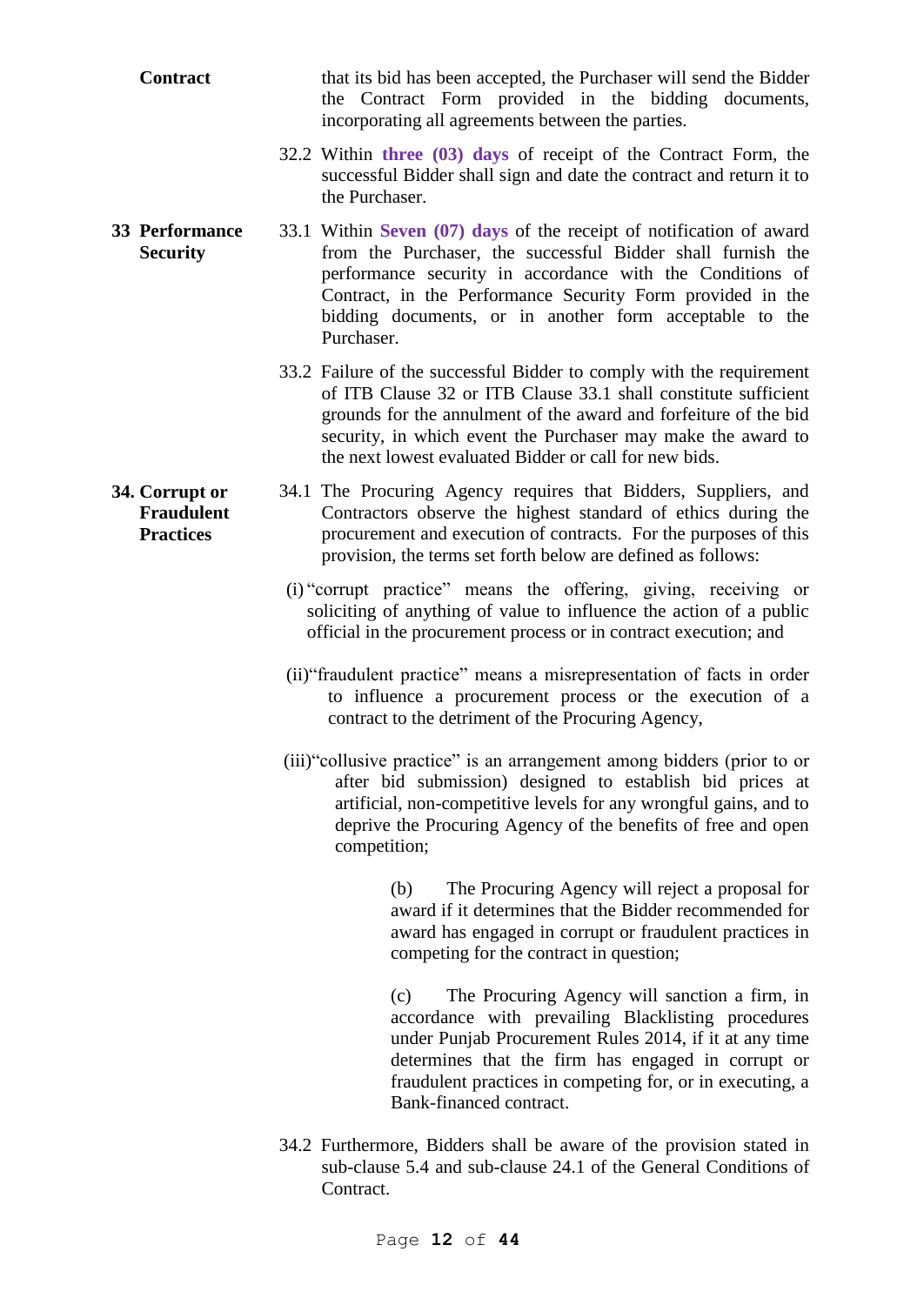# **Part-I Section II. Bid Data Sheet**

The following specific data for the goods to be procured shall complement, supplement, or amend the provisions in the Instructions to Bidders (ITB) Part One. Whenever there is a conflict, the provisions herein shall prevail over those in ITB.

| <b>Introduction</b> |                                                                                                                                                                                                                                                                       |  |  |  |
|---------------------|-----------------------------------------------------------------------------------------------------------------------------------------------------------------------------------------------------------------------------------------------------------------------|--|--|--|
| ITB 1.1             | University of Chakwal, Chakwal                                                                                                                                                                                                                                        |  |  |  |
| <b>ITB</b> 1.1      | Purchase of Plant & Machinery Equipment, University of<br><b>Chakwal</b>                                                                                                                                                                                              |  |  |  |
| <b>ITB</b> 1.1      | Purchase of Plant & Machinery Equipment, University of<br><b>Chakwal</b>                                                                                                                                                                                              |  |  |  |
| $\vert$ ITB 4.1     | University of Chakwal (UOC), Chakwal                                                                                                                                                                                                                                  |  |  |  |
| <b>ITB</b> 6.1      | For clarification purposes, the Employer's address is: Office of the<br><b>Deputy Director (P&amp;S), Procurement Cell, University of Chakwal</b><br>Requests for clarification shall be received by the Employer no<br>Later than $(03)$ days before opening of Bids |  |  |  |
| <b>ITB 8.1</b>      | Language of the $bid$ – English                                                                                                                                                                                                                                       |  |  |  |

| <b>Bid Price and Currency</b> |                                                                                                                             |  |  |  |
|-------------------------------|-----------------------------------------------------------------------------------------------------------------------------|--|--|--|
| <b>ITB</b> 11.2               | The price quoted shall be Delivered Duty Paid at the following<br>locations in accordance with the Schedule of Requirements |  |  |  |
|                               | including the delivery charges:<br>The Central Store, University of Chakwal                                                 |  |  |  |
| <b>ITB</b> 11.5               | The price shall be in Pak Rupees and shall be fixed.                                                                        |  |  |  |

|                     | <b>Preparation and Submission of Bids</b>                                                                                                             |
|---------------------|-------------------------------------------------------------------------------------------------------------------------------------------------------|
| <b>ITB 13.2</b>     | a. Certificate of Incorporation of bidder's firm showing its location<br>and the date of registration etc.<br>b. NTN and GST Registration Certificate |
| <b>ITB</b> 13.3 (b) | Audited Balance Sheet or Bank Statement for the last 2 financial years<br>(upto June, 2021).                                                          |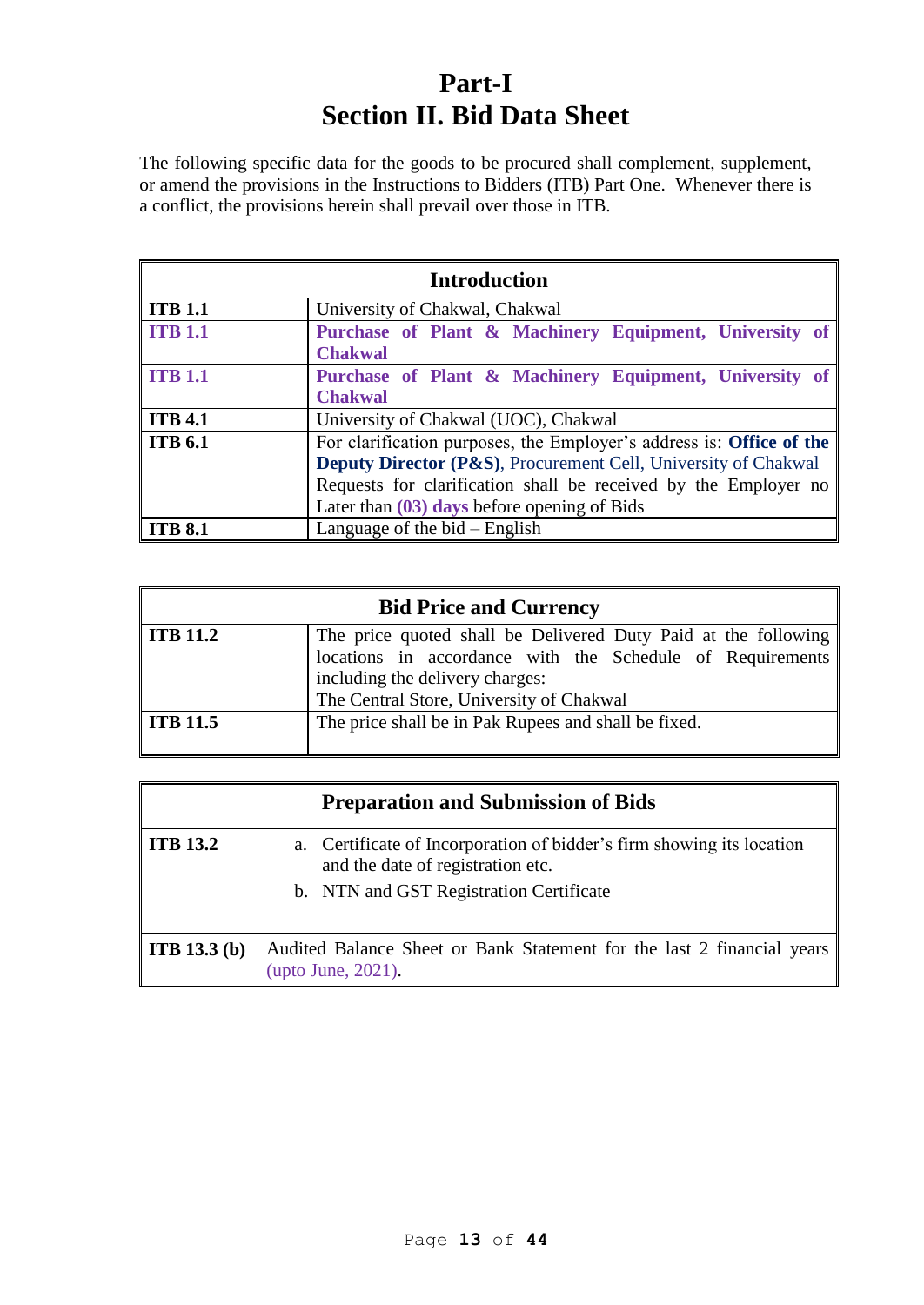| <b>ITB</b> 13.3 (d)                | Qualification requirements. In addition to ITB 13.1, ITB 13.2, and ITB                                                                                                                                                                                                                                                                      |                                                                                                                                                                                                                                   |                                  |  |  |
|------------------------------------|---------------------------------------------------------------------------------------------------------------------------------------------------------------------------------------------------------------------------------------------------------------------------------------------------------------------------------------------|-----------------------------------------------------------------------------------------------------------------------------------------------------------------------------------------------------------------------------------|----------------------------------|--|--|
|                                    | 13.3 (b), the potential bidder must also fulfill the following:-                                                                                                                                                                                                                                                                            |                                                                                                                                                                                                                                   |                                  |  |  |
|                                    | The Bidder must be a Manufacturer or an Authorized Dealer for sales<br>a)<br>& service continuously from last one-year.                                                                                                                                                                                                                     |                                                                                                                                                                                                                                   |                                  |  |  |
|                                    | <b>Technical Brochures</b> of Equipment quoted, mentioning its specifications,<br>b)<br>manufacture's model, product number, and country of origin.                                                                                                                                                                                         |                                                                                                                                                                                                                                   |                                  |  |  |
|                                    | The <b>average annual sale</b> for the last 2 years shall not be less than <b>twice</b><br>C)<br>number of similar type of units required (year-wise detail of sale<br>required).                                                                                                                                                           |                                                                                                                                                                                                                                   |                                  |  |  |
|                                    |                                                                                                                                                                                                                                                                                                                                             | d) An average annual sale from the sale of all types of equipment for the<br>last 2 years.                                                                                                                                        |                                  |  |  |
|                                    | e)                                                                                                                                                                                                                                                                                                                                          | The bidder must have at least one local certified /authorized repair and<br>maintenance set-up.                                                                                                                                   |                                  |  |  |
|                                    | Description of bidder's own repair $\&$ maintenance set-up with the<br>f)<br>location / addresses of workshops, mobile workshops (if any).                                                                                                                                                                                                  |                                                                                                                                                                                                                                   |                                  |  |  |
|                                    | <b>Authority Letter</b> from the Bidder Company authorizing the relevant<br>$\mathbf{g}$ )<br>person to represent the company.                                                                                                                                                                                                              |                                                                                                                                                                                                                                   |                                  |  |  |
|                                    | h) If an Agent submits bids on behalf of more than one Manufacturer, unless<br>each such bid is accompanied by a separate Bid Form for each bid, and a<br>bid security, when required, for each bid, and a valid authorized<br>dealership certificate from the respective Manufacturer, all such bids will<br>be rejected as nonresponsive. |                                                                                                                                                                                                                                   |                                  |  |  |
| <b>ITB</b> 14.3 (b)                |                                                                                                                                                                                                                                                                                                                                             | A certificate from the dealer that all spare parts of the equipment to be                                                                                                                                                         |                                  |  |  |
|                                    | supplied are easily available in Pakistan in the local market or from                                                                                                                                                                                                                                                                       |                                                                                                                                                                                                                                   |                                  |  |  |
| <b>ITB 15.1</b>                    | company owned outlets.                                                                                                                                                                                                                                                                                                                      |                                                                                                                                                                                                                                   |                                  |  |  |
|                                    | <b>Amount of Bid Security:</b>                                                                                                                                                                                                                                                                                                              |                                                                                                                                                                                                                                   |                                  |  |  |
|                                    |                                                                                                                                                                                                                                                                                                                                             |                                                                                                                                                                                                                                   |                                  |  |  |
|                                    | Sr.                                                                                                                                                                                                                                                                                                                                         | <b>Item</b>                                                                                                                                                                                                                       | <b>Bid Security</b><br>2%        |  |  |
|                                    | 1.                                                                                                                                                                                                                                                                                                                                          | Purchase of Plant & Machinery, (With Complete<br>Installation and Training) (Specifications are available at<br>Part-I, Section - IV of Tender Document)                                                                          | <b>Total Value</b><br>of the Bid |  |  |
|                                    |                                                                                                                                                                                                                                                                                                                                             | Bids shall be in the prescribed format, sealed and accompanied by the Bid<br>Security in the form of Call Deposit, Bank Draft, or Pay Order in favor of<br>Treasurer, University of Chakwal having its validity 160 days from the |                                  |  |  |
|                                    |                                                                                                                                                                                                                                                                                                                                             | date of opening of financial bid.                                                                                                                                                                                                 |                                  |  |  |
| <b>ITB 16.1</b><br><b>ITB 17.1</b> |                                                                                                                                                                                                                                                                                                                                             | Bid Validity Period: 160 days after the date of opening of bid.                                                                                                                                                                   |                                  |  |  |
|                                    |                                                                                                                                                                                                                                                                                                                                             | Number of Copies: Original bid. Bids must be accompanied by unit price<br>and total price.                                                                                                                                        |                                  |  |  |
| <b>ITB</b> 18.2 (a)                |                                                                                                                                                                                                                                                                                                                                             | <b>Address for Bid Submission:</b>                                                                                                                                                                                                |                                  |  |  |
|                                    |                                                                                                                                                                                                                                                                                                                                             | Conference Room,                                                                                                                                                                                                                  |                                  |  |  |
|                                    |                                                                                                                                                                                                                                                                                                                                             | University of Chakwal,                                                                                                                                                                                                            |                                  |  |  |
| <b>ITB</b> 18.2 (b)                |                                                                                                                                                                                                                                                                                                                                             | Chakwal<br>IFB Title and Number: Purchase of Plant & Machinery, University of                                                                                                                                                     |                                  |  |  |
|                                    |                                                                                                                                                                                                                                                                                                                                             | <b>Chakwal</b> (03/2022)                                                                                                                                                                                                          |                                  |  |  |
| <b>ITB 19.1</b>                    |                                                                                                                                                                                                                                                                                                                                             | <b>Deadline for Bid Submission:</b><br>19.05.2022                                                                                                                                                                                 |                                  |  |  |
|                                    |                                                                                                                                                                                                                                                                                                                                             | (Thursday)                                                                                                                                                                                                                        |                                  |  |  |
|                                    |                                                                                                                                                                                                                                                                                                                                             | at 10:30am                                                                                                                                                                                                                        |                                  |  |  |
| <b>ITB 22.1</b>                    |                                                                                                                                                                                                                                                                                                                                             | Time, Date, and Place for Bid Opening:                                                                                                                                                                                            |                                  |  |  |
|                                    |                                                                                                                                                                                                                                                                                                                                             | 19.05.2022                                                                                                                                                                                                                        |                                  |  |  |
|                                    |                                                                                                                                                                                                                                                                                                                                             | (Thursday)<br>at 11:00am                                                                                                                                                                                                          |                                  |  |  |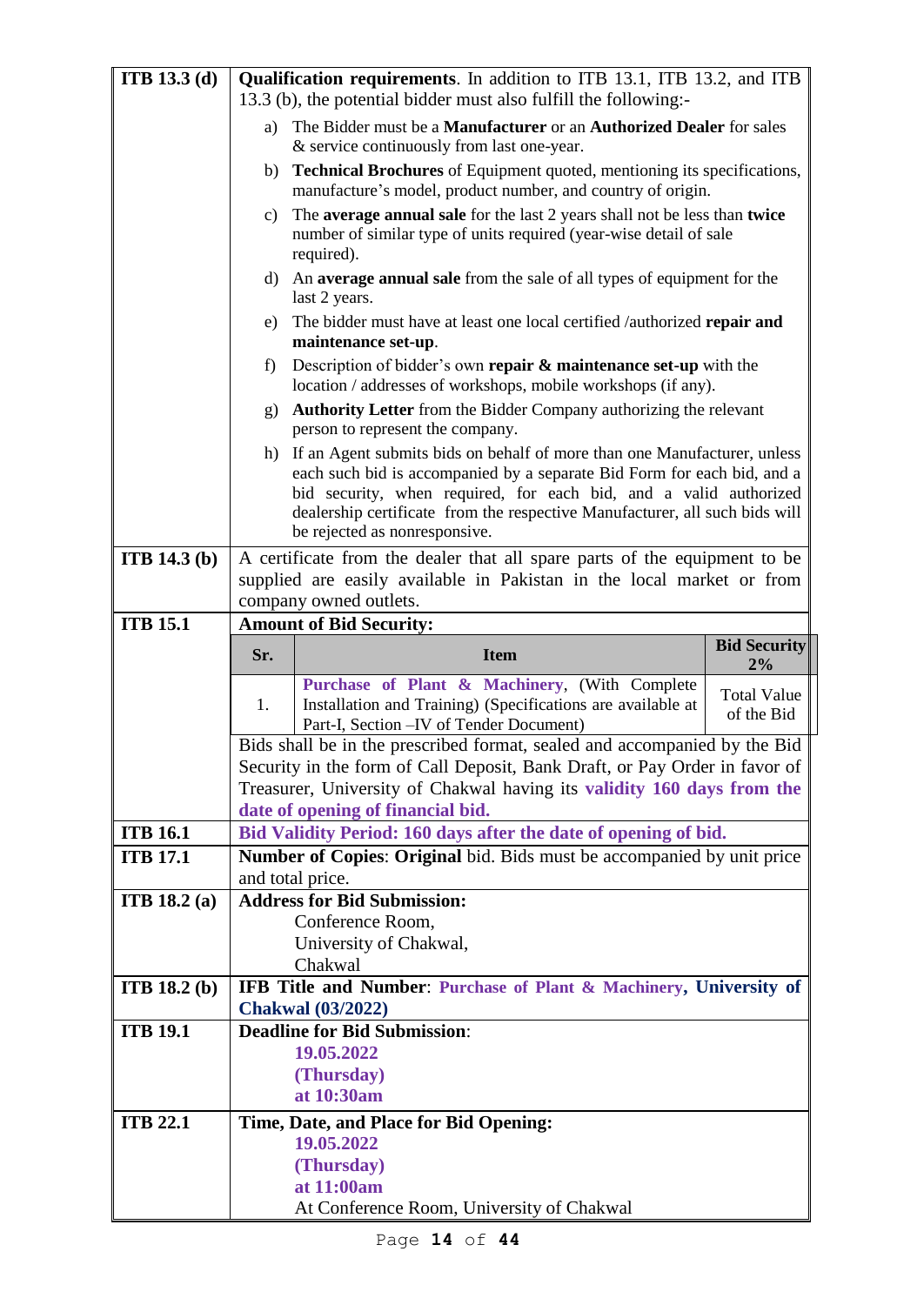| <b>Bid Evaluation</b>                                                        |                                                                                                                                                                      |                |                |  |  |  |  |
|------------------------------------------------------------------------------|----------------------------------------------------------------------------------------------------------------------------------------------------------------------|----------------|----------------|--|--|--|--|
| <b>ITB 25.3</b>                                                              | Criteria for bid evaluation: Lowest Delivered Duty Paid (DDP) Total Price<br>offered by the qualified responsive bidder.<br>The Bid Evaluation Criteria is as under: |                |                |  |  |  |  |
|                                                                              | TECHNICAL EVALUATION CRITERIA FOR TENDER NO. 03/2022 PURCHASE OF PLANT                                                                                               |                |                |  |  |  |  |
| & MACHINERY, UNIVERSITY OF CHAKWAL<br>Specification are available at Annex-A |                                                                                                                                                                      |                |                |  |  |  |  |
| <b>S. No.</b>                                                                | <b>Item Name and Description</b><br><b>Maximum Marks</b><br><b>Marks</b>                                                                                             |                |                |  |  |  |  |
| 1                                                                            | Past Performance/ Experience of the Bidder (Reg with GST/NTN)                                                                                                        | 44             | 10             |  |  |  |  |
| 1.1                                                                          | 1 - 3 year experience                                                                                                                                                | $\overline{2}$ |                |  |  |  |  |
| 1.2                                                                          | 4 - 8 year experience                                                                                                                                                | $\overline{4}$ |                |  |  |  |  |
| 1.3                                                                          | 9 - 15 year experience                                                                                                                                               | 6              |                |  |  |  |  |
| 1.4                                                                          | Above 15                                                                                                                                                             | 10             |                |  |  |  |  |
| $\overline{2}$                                                               | <b>Relevant Experience</b>                                                                                                                                           | -−             | 10             |  |  |  |  |
| 2.1                                                                          | 1 - 5 year experience                                                                                                                                                | 3              |                |  |  |  |  |
| 2.2                                                                          | 6 - 10 year experience                                                                                                                                               | 6              | --             |  |  |  |  |
| 2.3                                                                          | 11 & above year experience                                                                                                                                           | 10             |                |  |  |  |  |
| $\mathbf{3}$                                                                 | <b>Financial Position/ Status</b>                                                                                                                                    | $\overline{a}$ | 10             |  |  |  |  |
| 3.1                                                                          | Last sales tax paid Form                                                                                                                                             | 4              |                |  |  |  |  |
| 3.2                                                                          | <b>Bank Certificate (satisfactory)</b>                                                                                                                               | $\overline{2}$ |                |  |  |  |  |
| 3.3                                                                          | Statement Worth (Min 2 m)                                                                                                                                            | 4              | $\overline{a}$ |  |  |  |  |
| $\overline{\mathbf{4}}$                                                      | <b>Technical Evaluation of quoted items</b>                                                                                                                          | $\overline{a}$ | 70             |  |  |  |  |
| 4.1                                                                          | Specification attached at Annex-A                                                                                                                                    | 40             |                |  |  |  |  |
| 4.2                                                                          | Authorized Distribution Certificate/Manufacturer                                                                                                                     | 5              |                |  |  |  |  |
| 4.3                                                                          | Literature in Printed shape attached                                                                                                                                 | 2.5            |                |  |  |  |  |
| 4.4                                                                          | <b>Reliability</b>                                                                                                                                                   | 2.5            |                |  |  |  |  |
| 4.5                                                                          | Delivery schedule as per meet                                                                                                                                        | 5              |                |  |  |  |  |
| 4.6                                                                          | List of clients / where such items delivered                                                                                                                         | 5              |                |  |  |  |  |
| 4.7                                                                          | Satisfactory letter of client in favor of such equipment                                                                                                             | 5              |                |  |  |  |  |
| 4.8                                                                          | Guarantee / Warranty (as the case may be)                                                                                                                            | 5              |                |  |  |  |  |
|                                                                              | <b>TOTAL</b>                                                                                                                                                         | н.             | 100            |  |  |  |  |
|                                                                              | FINAL REMARKS (Technically if score 60 or more, that is "Qualify" and if score 60 below, that is "Not Qualify")                                                      |                |                |  |  |  |  |

|                      | <b>Contract Award</b>                         |
|----------------------|-----------------------------------------------|
| $\parallel$ ITB 29.1 | Percentage for quantity increase or decrease: |
|                      | 15 % of total contract value                  |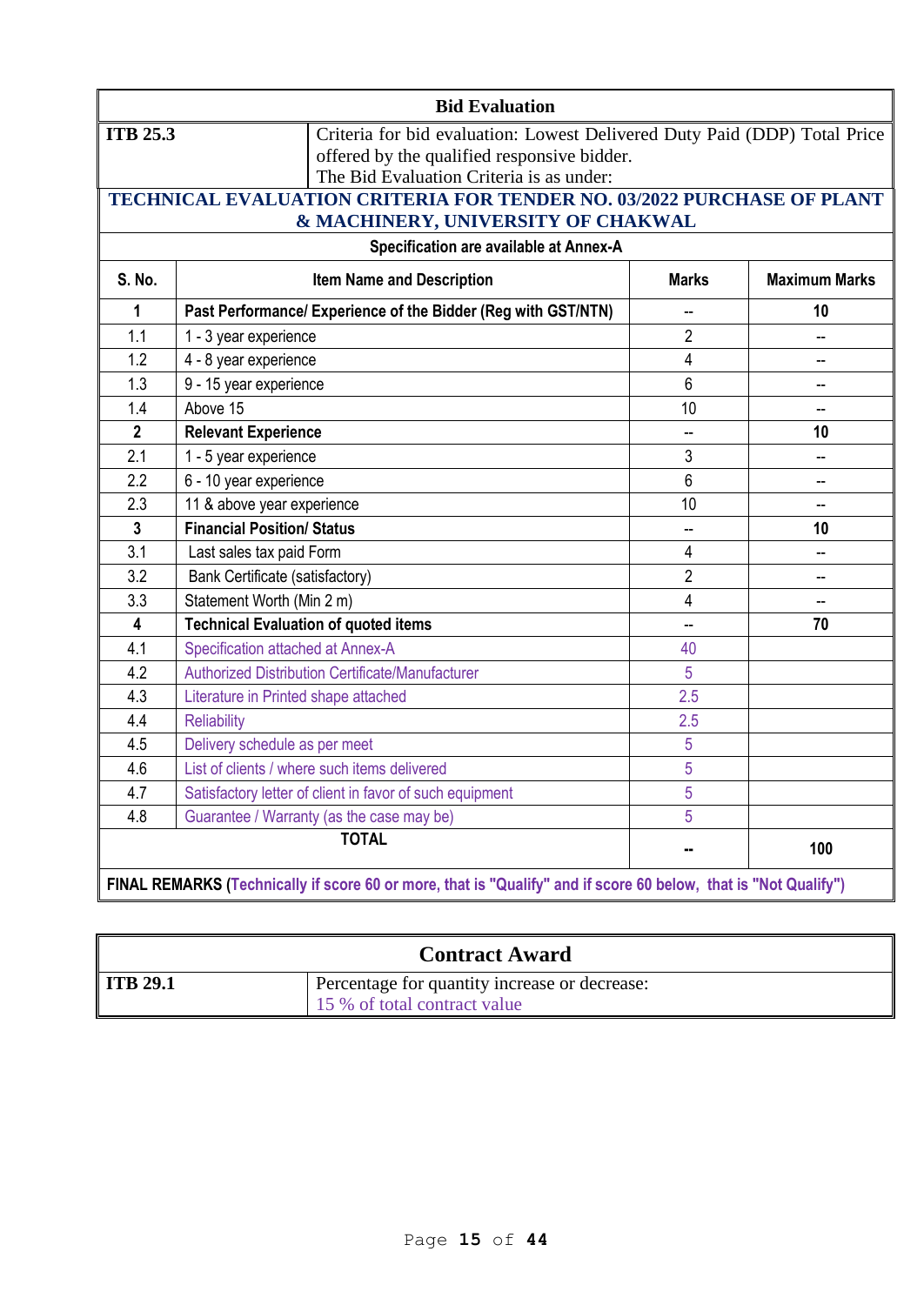# **Part-I Section III. Schedule of Requirements**

The delivery schedule expressed as weeks stipulates hereafter a delivery date which is the date of delivery required.

TABLE 1 DELIVERY SCHEDULE

|                                                                                                                                                                                                                             | of Award |
|-----------------------------------------------------------------------------------------------------------------------------------------------------------------------------------------------------------------------------|----------|
|                                                                                                                                                                                                                             |          |
| <b>Purchase of Plant &amp; Machinery, (With Complete)</b><br><b>University</b><br>As per<br>Installation and Training) (Specifications are<br>of Chakwal<br>Tender<br>available at Part-I, Section - IV of Tender Document) | 07-days  |

## **EXTENSION IN THE DELIVERY PERIOD:**

- a. Delivery of the goods shall be made by the supplier in accordance with the delivery schedule given in Purchase Order.
- b. The supplier may claim extension of the time limits as set forth in the Purchase Order in case of:
	- i. Changes in the specifications of goods, material & equipment by the Purchaser.
	- ii. Delay in provision of clarifications regarding material, drawings and services by the Purchaser.
	- iii. Force Majeure pursuant
	- iv. Justified reasons subject to a written request high-lighting the same within a period of **three (03) working days prior to expiry of delivery period mentioned in Supply Order.**
	- v. Extension in delivery time will be granted as per GCC clause 22.
	- vi. Furthermore Even after imposition of LDs, if the supplier fails to materialize the delivery (material and or services); the Purchaser reserves the right to cancel Purchase order/contract and to forfeit the earnest money (if applicable) after intimating the supplier for such cancellation / forfeiture as per Part-II, Section II. General Conditions of Contract.
- Note. The above equipment shall be installed at the location identified by the client complete in all respects with installation, testing & commissioning.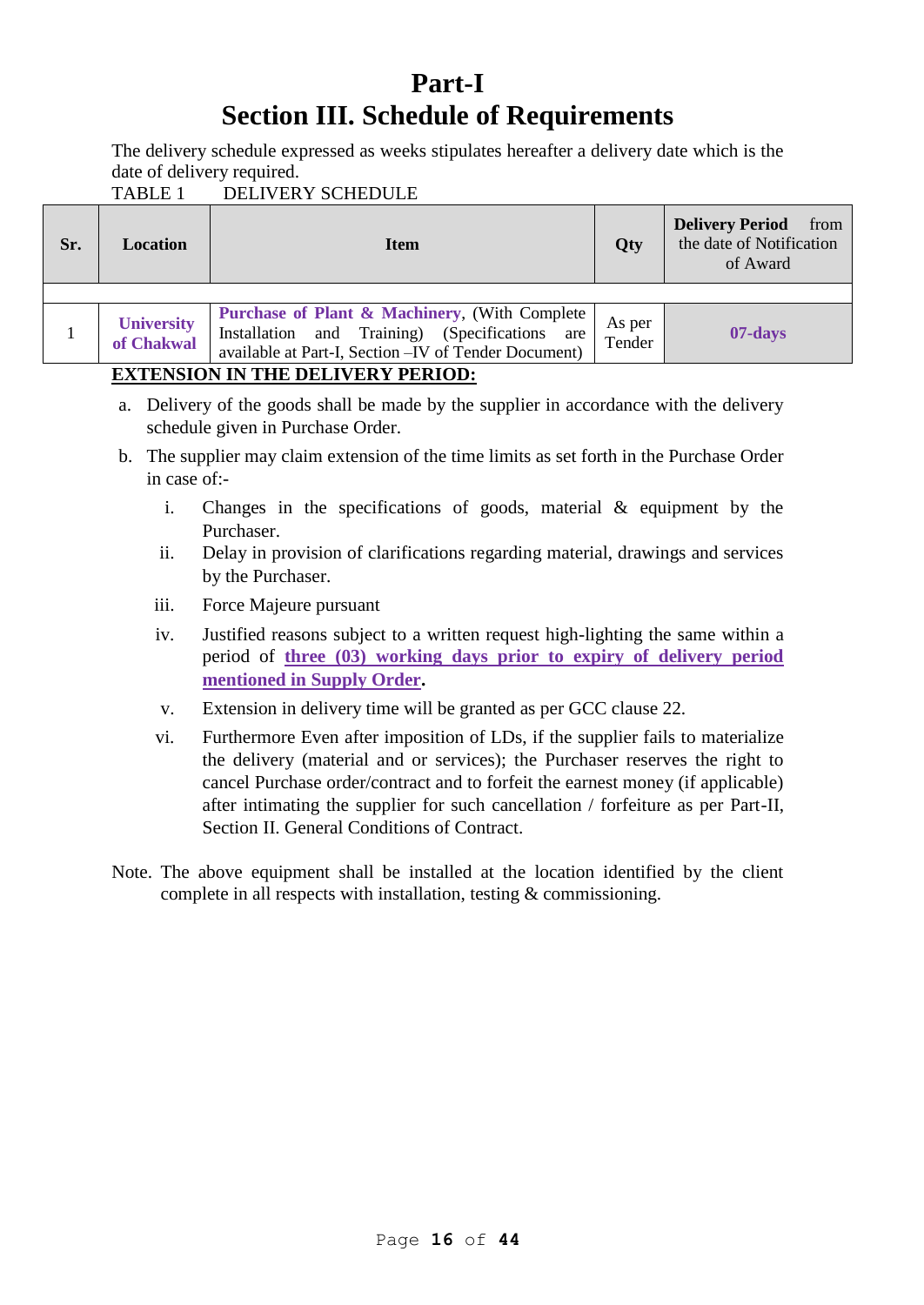# **Part-I Section IV. Technical Specifications**

# **BROAD SPECIFICATIONS:**

| Sr. | <b>Items</b>             |                                                                                                                              | <b>Specifications</b>                                                                                                                                                                                                                                                                                                                                                                                                                                                                                                                                                                                                                                                                                                                                                                                                                           | Unit<br><b>Price</b> | Qty. | Total |
|-----|--------------------------|------------------------------------------------------------------------------------------------------------------------------|-------------------------------------------------------------------------------------------------------------------------------------------------------------------------------------------------------------------------------------------------------------------------------------------------------------------------------------------------------------------------------------------------------------------------------------------------------------------------------------------------------------------------------------------------------------------------------------------------------------------------------------------------------------------------------------------------------------------------------------------------------------------------------------------------------------------------------------------------|----------------------|------|-------|
|     |                          | Engine along<br>with country<br>of origin<br>Alternator<br>along with<br>country of<br>origin<br>Capacity<br>Prime<br>Rating | Caterpillar (USA)<br>$\circ$<br>Cummins (UK)<br>$\circ$<br>Perkins (UK)<br>$\circ$<br><b>Or</b><br>Equivalent<br>$\circ$<br>Newage Stamford<br>$\circ$<br>(UK) Leroy Somers<br>$\circ$<br>(France)<br>$\circ$<br><b>Or</b><br>Equivalent<br>$\circ$<br>100KVA                                                                                                                                                                                                                                                                                                                                                                                                                                                                                                                                                                                   |                      |      |       |
| 1   | Generator<br>$(100$ KVA) | Engine and<br>Alternator<br>Speed                                                                                            | Heavy duty fabricated steel<br>$\circ$<br>skid type based frame with<br>anti-vibration mounting<br>/isolators.<br>Skid mounted radiator<br>$\circ$<br>engine driven blower type<br>fan & protecting guards<br>Diesel day fuel tank for<br>$\circ$<br>minimum 8 hours of<br>continuous run.<br>Prime Power Rating in<br>$\circ$<br>KVA.<br>4 Stroke Diesel Engine.<br>$\circ$<br><b>Water Cooled</b><br>$\circ$<br>Direct coupled with<br>$\circ$<br>Alternator<br>Self Ventilated /<br>O<br>Regulated<br><b>Brushless</b><br>$\circ$<br>Self excited – pure copper<br>$\circ$<br><b>Automatic Voltage</b><br>$\circ$<br>Regulated<br><b>Automatic Frequency</b><br>$\circ$<br>Regulated<br>Power Factor 0.8<br>$\circ$<br>230/400 Volt 3-Phase, 4<br>$\circ$<br>Wire, 50 Hz (Nominal<br>frequency)<br>F/H Type Insulated<br>$\circ$<br>1500 RPM |                      | 01   |       |
|     |                          | No of<br>cylinder                                                                                                            | Inline 4-6 cylinder                                                                                                                                                                                                                                                                                                                                                                                                                                                                                                                                                                                                                                                                                                                                                                                                                             |                      |      |       |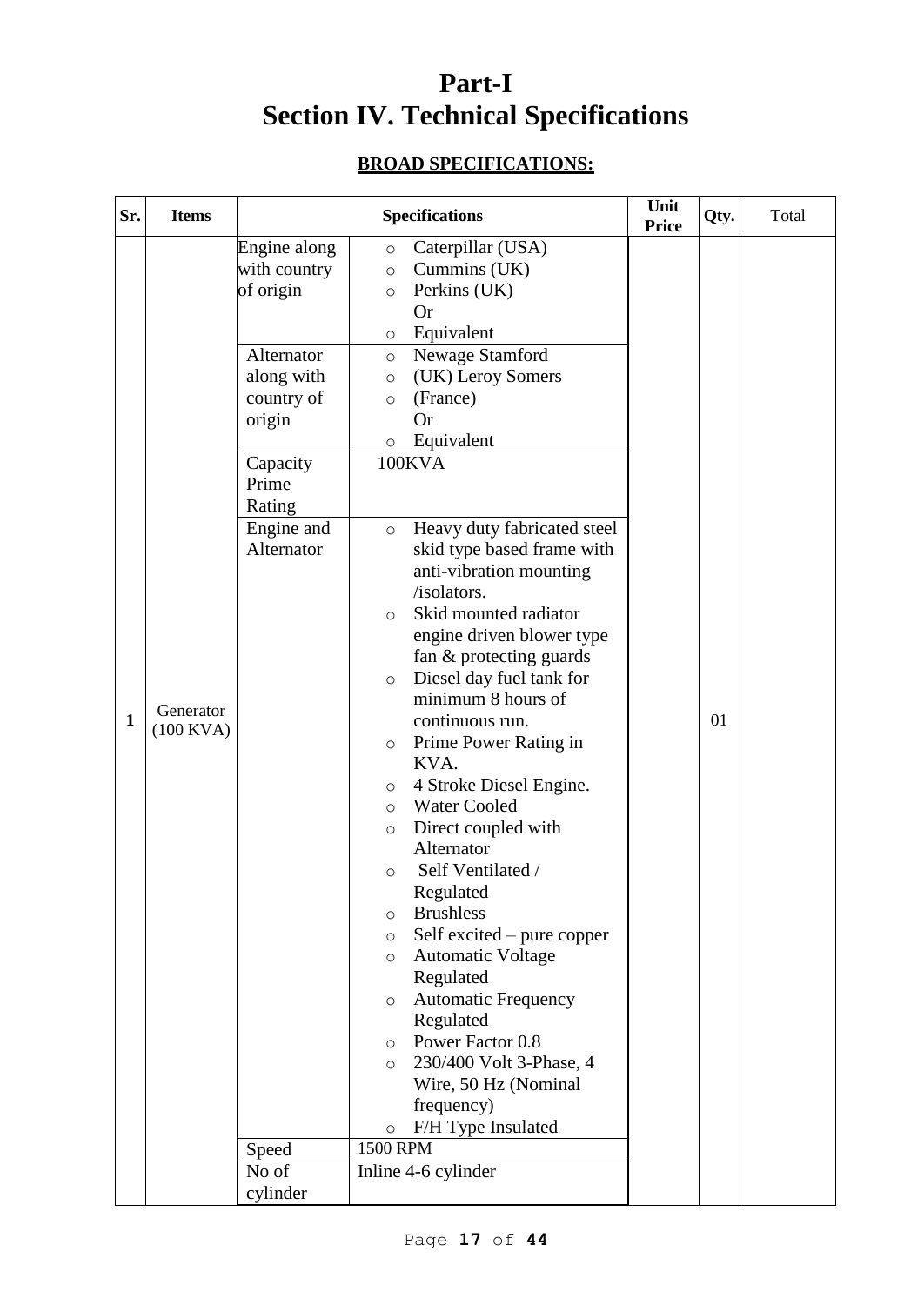|  | Aspiration       | Natural/Turbo charged                               |  |  |
|--|------------------|-----------------------------------------------------|--|--|
|  | Ambient          | Minimum 40 degree Centigrade                        |  |  |
|  | Temperatur       |                                                     |  |  |
|  | e                |                                                     |  |  |
|  | Cooling          | <b>Water Cooled Cooling System</b>                  |  |  |
|  | System           | Tropical Radiator with water level                  |  |  |
|  |                  | switch/indicator.                                   |  |  |
|  | Exhaust          | Heavy duty Residential Grade                        |  |  |
|  | System           | Silencer with Flexible Exhaust Pipe.                |  |  |
|  | Governor         | Mechanical / Mechatronic                            |  |  |
|  | Protections      | Overload Shutdown<br>$\circ$                        |  |  |
|  |                  | <b>Short Circuit Shutdown</b><br>O                  |  |  |
|  |                  | Low Oil pressure<br>$\circ$                         |  |  |
|  |                  | Shutdown High Water<br>O                            |  |  |
|  |                  | <b>Temperature Shutdown</b><br>O                    |  |  |
|  |                  | Under-Speed shutdown<br>$\circ$                     |  |  |
|  |                  | Under-Voltage Shutdown<br>$\circ$                   |  |  |
|  |                  | Over-Winding<br>$\circ$                             |  |  |
|  |                  | <b>Temperature Shutdown</b><br>$\circ$              |  |  |
|  |                  | <b>Over-Voltage Monitoring</b><br>$\circ$           |  |  |
|  |                  | and tripping $Low -$                                |  |  |
|  |                  | Voltage Monitoring and<br>$\circ$                   |  |  |
|  |                  | <b>Tripping Phase Sequence</b><br>$\circ$           |  |  |
|  |                  | Monitoring Tripping<br>$\circ$                      |  |  |
|  |                  | <b>Phase Failure Monitoring</b><br>$\circ$          |  |  |
|  |                  | and Tripping Automatic                              |  |  |
|  |                  | <b>Alarm Monitor</b><br>$\circ$                     |  |  |
|  |                  | Under/over Voltage<br>$\circ$                       |  |  |
|  | Monitoring/      |                                                     |  |  |
|  | Control          | <b>Emergency Stop Switch</b>                        |  |  |
|  | Panel            |                                                     |  |  |
|  | Metering         | Low Oil pressure<br>$\circ$                         |  |  |
|  |                  | <b>High Coolant</b><br>O                            |  |  |
|  |                  | Temperature<br>O                                    |  |  |
|  |                  | Fail to Start Low/High<br>$\circ$                   |  |  |
|  |                  | battery Voltage Meter                               |  |  |
|  |                  | Voltmeter<br>$\circ$                                |  |  |
|  |                  | <b>Frequency Meter</b><br>O                         |  |  |
|  |                  | Ampere Meter<br>O                                   |  |  |
|  |                  | <b>Hour Meter</b><br>$\circ$<br><b>Power Factor</b> |  |  |
|  |                  | $\circ$<br><b>Meter Watt Meter</b>                  |  |  |
|  | <b>Batteries</b> | $\circ$<br><b>Maintenance Free</b>                  |  |  |
|  |                  | $\circ$<br>Heavy Duty Lead                          |  |  |
|  |                  | O<br><b>Acid Batteries</b><br>$\circ$               |  |  |
|  |                  | <b>Battery Rack and</b>                             |  |  |
|  |                  | O<br>Cable                                          |  |  |
|  |                  | <b>Auto Battery Charger</b><br>O                    |  |  |
|  |                  |                                                     |  |  |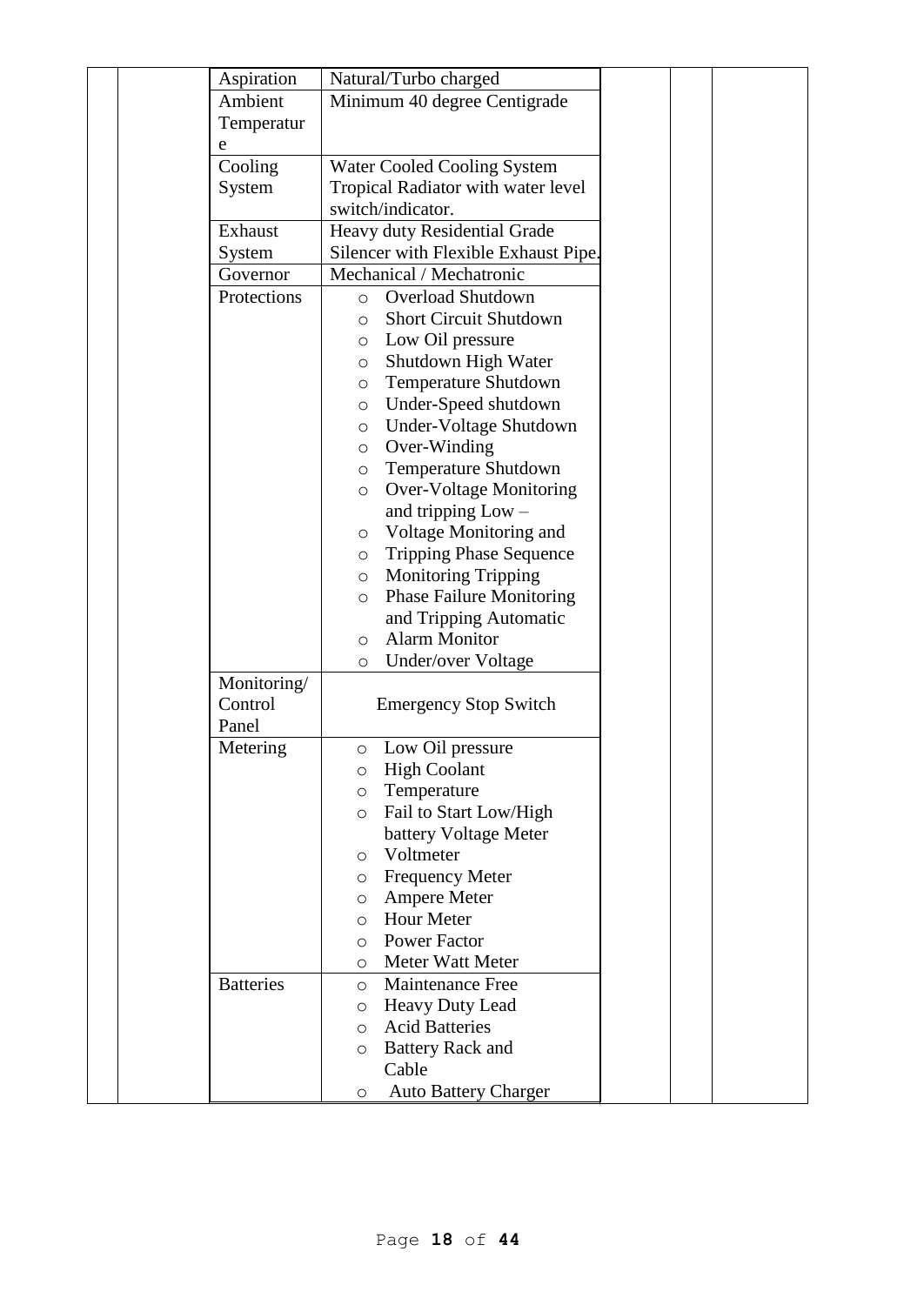| Standard<br>Accessories                                                   | One Set of Air Fuel and<br>$\circ$<br>Lubricating Oil, Filters<br><b>Technical and Operation</b><br>$\circ$<br>Manual<br>(Two Sets)<br>Local/Imported according to<br>$\circ$<br>Manufacturer's standards                                                                                                                                                                      |  |  |
|---------------------------------------------------------------------------|--------------------------------------------------------------------------------------------------------------------------------------------------------------------------------------------------------------------------------------------------------------------------------------------------------------------------------------------------------------------------------|--|--|
| Canopy                                                                    | Weather and Sound Proof<br>and Acoustic Canopy with matching<br>Silencer of approved Makes 85 db<br>(A) (Residential Grading)                                                                                                                                                                                                                                                  |  |  |
| <b>ATS Panel</b><br>and Manual<br>Changeover                              | <b>ATS Panel: Magnetic</b><br>Connector 150AMP (1 for<br>Wapda $& 1$ for genset),<br>Breaker 3-pole 150 AMP, 16<br>Gauge cabinet box Manual<br>Changeover Panel System /<br><b>Smart</b>                                                                                                                                                                                       |  |  |
| Bus bar<br>panel box                                                      | 150 Amp 3 pole circuit<br>breaker with 4 copper bars<br>size $2''x$ $1/8''$ (50x3mm)<br>Length $=14$ " with panel box<br>16 guage                                                                                                                                                                                                                                              |  |  |
| Earthing                                                                  | Earth Pit: 01 meter Copper<br>Rod 1 inch dia 70mm<br>Earthing Copper cable up to<br>first water level with<br>earthing powder. X 2 units<br>with boring etc.                                                                                                                                                                                                                   |  |  |
| Foundation<br>Pad                                                         | 3 feet height Width as per<br>the generator with 1 feet<br>extra on both the side and<br>Length as per the generator<br>with 1 feet extra on both the<br>side. Outer wall of 9 inch<br>brick work central PCC<br>1:4:8 with RCCtop layer of<br>inch Ratio 1:2:4 laid with<br>steel of $4/8$ inch dia @ 6<br>inch centre to centre both<br>ways duly plastered C/S<br>ratio 1:4 |  |  |
| Cable as per<br>requirement<br>(rate shall<br>be quoted<br>on RFT)        | Fast / Copper Gat / Pakistan<br>Cable / Allied Cable of 4<br>core 95mm2.                                                                                                                                                                                                                                                                                                       |  |  |
| quoted on<br>RFT) Fast /<br>Copper Gat<br>/ Pakistan<br>Cable /<br>Allied | 2 inch dia                                                                                                                                                                                                                                                                                                                                                                     |  |  |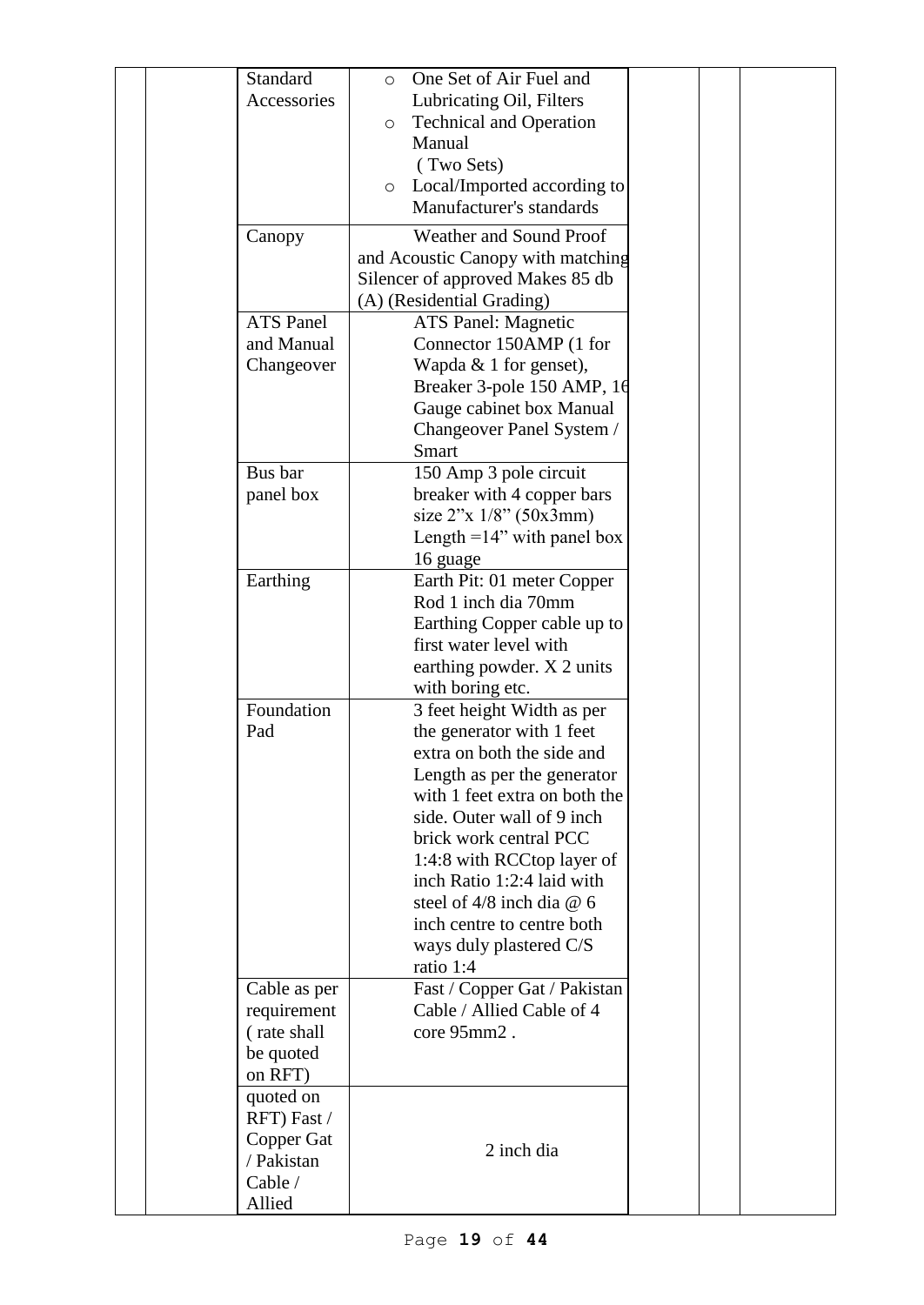|               | Cable of 4   |                                           |    |  |
|---------------|--------------|-------------------------------------------|----|--|
|               | core 95mm2   |                                           |    |  |
|               | . PVC Pipe   |                                           |    |  |
|               | for cable as |                                           |    |  |
|               | per          |                                           |    |  |
|               | requirement  |                                           |    |  |
|               | (rate shall  |                                           |    |  |
|               | be quoted    |                                           |    |  |
|               | on RFT)      |                                           |    |  |
|               | Engine along | Caterpillar (USA)<br>$\circ$              |    |  |
|               | with country | Cummins (UK)<br>$\circ$                   |    |  |
|               | of origin    | Perkins (UK)<br>$\circ$                   |    |  |
|               |              | <b>Or</b>                                 |    |  |
|               |              | Equivalent<br>$\circ$                     |    |  |
|               | Alternator   | Newage Stamford<br>$\circ$                |    |  |
|               | along with   | (UK) Leroy Somers<br>$\circ$              |    |  |
|               | country of   | (France)<br>$\circ$                       |    |  |
|               | origin       | <b>Or</b>                                 |    |  |
|               |              | $\circ$ Equivalent                        |    |  |
|               | Capacity     | 50KVA                                     |    |  |
|               | Prime        |                                           |    |  |
|               | Rating       |                                           |    |  |
|               | Engine and   | Heavy duty fabricated steel<br>$\circ$    |    |  |
|               | Alternator   | skid type based frame with                |    |  |
|               |              | anti-vibration mounting                   |    |  |
|               |              | /isolators.                               |    |  |
|               |              | Skid mounted radiator<br>$\Omega$         |    |  |
|               |              | engine driven blower type                 |    |  |
|               |              | fan & protecting guards                   |    |  |
|               |              | Diesel day fuel tank for<br>$\circ$       |    |  |
| Generator     |              | minimum 8 hours of                        | 01 |  |
| $(50$ KVA $)$ |              | continuous run.                           |    |  |
|               |              | Prime Power Rating in<br>$\circ$          |    |  |
|               |              | KVA.                                      |    |  |
|               |              | 4 Stroke Diesel Engine.<br>$\circ$        |    |  |
|               |              | <b>Water Cooled</b><br>$\circ$            |    |  |
|               |              | Direct coupled with<br>$\circ$            |    |  |
|               |              | Alternator                                |    |  |
|               |              | Self Ventilated /<br>$\circ$              |    |  |
|               |              | Regulated                                 |    |  |
|               |              | <b>Brushless</b><br>$\circ$               |    |  |
|               |              | Self excited – pure copper<br>$\circ$     |    |  |
|               |              | <b>Automatic Voltage</b><br>$\circ$       |    |  |
|               |              | Regulated                                 |    |  |
|               |              | <b>Automatic Frequency</b><br>$\circ$     |    |  |
|               |              | Regulated                                 |    |  |
|               |              | o Power Factor 0.8                        |    |  |
|               |              | 230/400 Volt 3-Phase, 4<br>$\circ$        |    |  |
|               |              | Wire, 50 Hz (Nominal                      |    |  |
|               |              | frequency)                                |    |  |
|               | Speed        | F/H Type Insulated<br>$\circ$<br>1500 RPM |    |  |
|               | No of        | Inline 3-4 cylinder                       |    |  |
|               |              |                                           |    |  |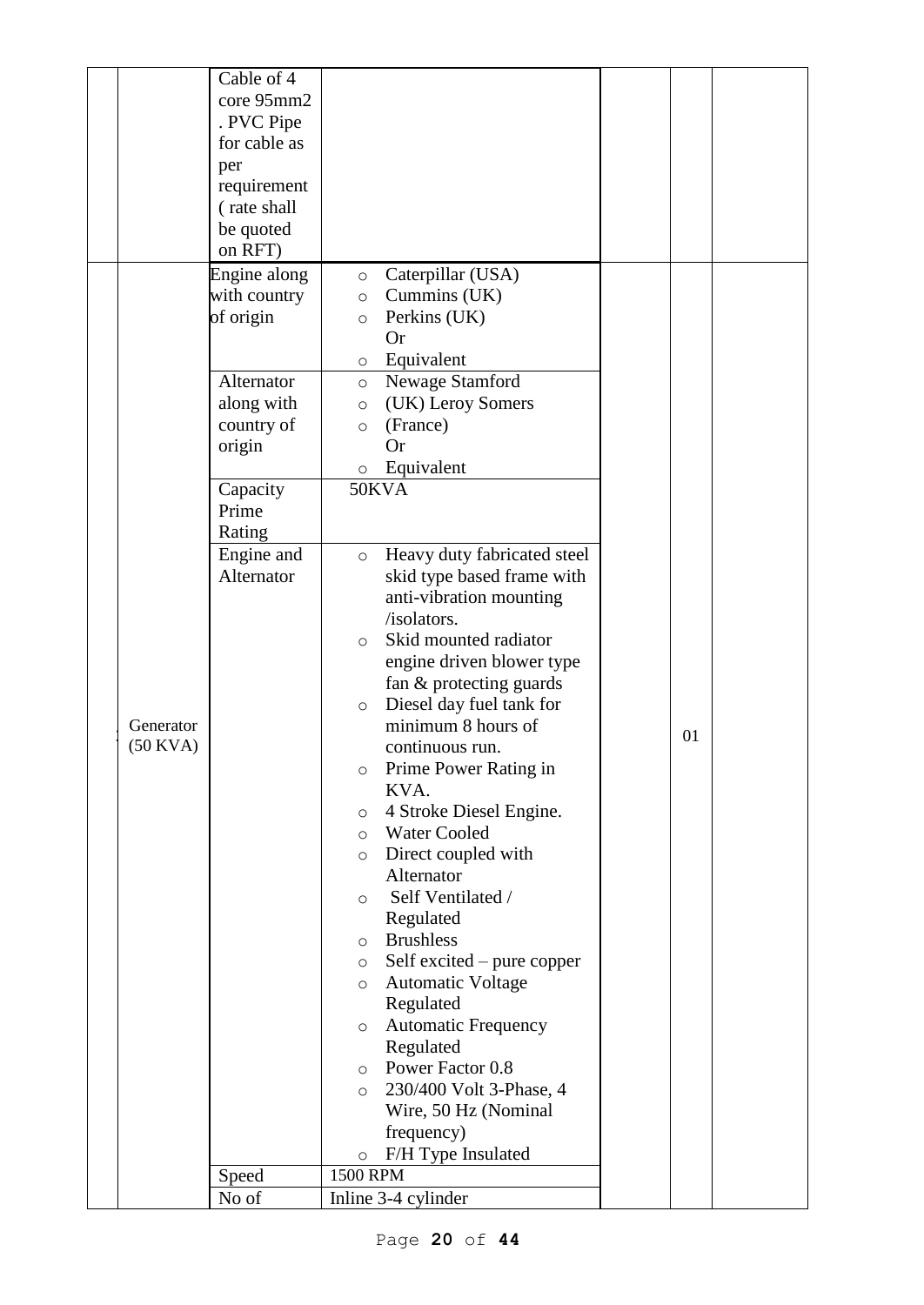|  | cylinder         |                                                            |  |  |
|--|------------------|------------------------------------------------------------|--|--|
|  | Aspiration       | Natural/Turbo charged                                      |  |  |
|  | Ambient          | Minimum 40 degree Centigrade                               |  |  |
|  | Temperatur       |                                                            |  |  |
|  | e                |                                                            |  |  |
|  | Cooling          | <b>Water Cooled Cooling System</b>                         |  |  |
|  | System           | Tropical Radiator with water level                         |  |  |
|  |                  | switch/indicator.                                          |  |  |
|  | Exhaust          | Heavy duty Residential Grade                               |  |  |
|  | System           | Silencer with Flexible Exhaust Pipe.                       |  |  |
|  | Governor         | Mechanical / Mechatronic                                   |  |  |
|  | Protections      | Overload Shutdown<br>$\circ$                               |  |  |
|  |                  | <b>Short Circuit Shutdown</b><br>$\circ$                   |  |  |
|  |                  | Low Oil pressure<br>$\circ$                                |  |  |
|  |                  | Shutdown High Water<br>$\circ$                             |  |  |
|  |                  | Temperature Shutdown<br>$\circ$                            |  |  |
|  |                  | Under-Speed shutdown<br>$\circ$                            |  |  |
|  |                  | Under-Voltage Shutdown<br>$\circ$                          |  |  |
|  |                  | Over-Winding<br>$\circ$                                    |  |  |
|  |                  | <b>Temperature Shutdown</b><br>$\circ$                     |  |  |
|  |                  | <b>Over-Voltage Monitoring</b><br>$\circ$                  |  |  |
|  |                  | and tripping $Low -$                                       |  |  |
|  |                  | o Voltage Monitoring and                                   |  |  |
|  |                  | <b>Tripping Phase Sequence</b><br>$\circ$                  |  |  |
|  |                  | <b>Monitoring Tripping</b><br>$\circ$                      |  |  |
|  |                  | <b>Phase Failure Monitoring</b><br>$\circ$                 |  |  |
|  |                  | and Tripping Automatic                                     |  |  |
|  |                  | <b>Alarm Monitor</b><br>$\circ$                            |  |  |
|  |                  | Under/over Voltage<br>$\circ$                              |  |  |
|  | Monitoring/      |                                                            |  |  |
|  | Control          | <b>Emergency Stop Switch</b>                               |  |  |
|  | Panel            |                                                            |  |  |
|  | Metering         | Low Oil pressure<br>O                                      |  |  |
|  |                  | <b>High Coolant</b><br>$\circ$                             |  |  |
|  |                  | Temperature<br>$\circ$                                     |  |  |
|  |                  | Fail to Start Low/High<br>$\circ$<br>battery Voltage Meter |  |  |
|  |                  | Voltmeter<br>$\circ$                                       |  |  |
|  |                  | <b>Frequency Meter</b><br>$\circ$                          |  |  |
|  |                  | Ampere Meter<br>$\circ$                                    |  |  |
|  |                  | <b>Hour Meter</b><br>$\circ$                               |  |  |
|  |                  | <b>Power Factor</b><br>$\circ$                             |  |  |
|  |                  | Meter Watt Meter<br>O                                      |  |  |
|  | <b>Batteries</b> | <b>Maintenance Free</b><br>$\circ$                         |  |  |
|  |                  | <b>Heavy Duty Lead</b><br>$\circ$                          |  |  |
|  |                  | <b>Acid Batteries</b><br>$\circ$                           |  |  |
|  |                  | <b>Battery Rack and</b><br>$\circ$                         |  |  |
|  |                  | Cable                                                      |  |  |
|  |                  | <b>Auto Battery Charger</b><br>O                           |  |  |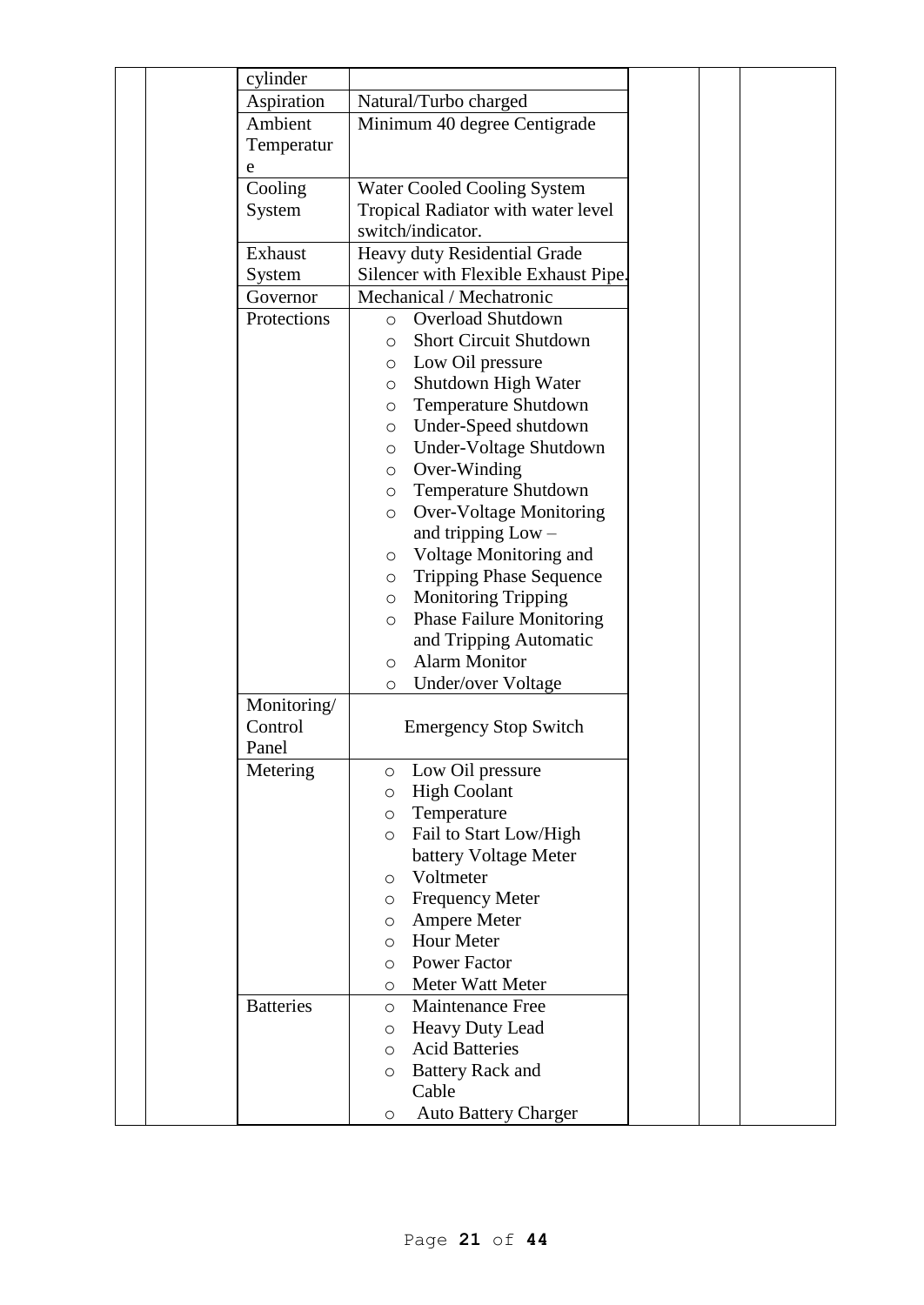| Standard<br>Accessories                                                   | One Set of Air Fuel and<br>$\circ$<br>Lubricating Oil, Filters<br><b>Technical and Operation</b><br>$\circ$<br>Manual<br>(Two Sets)<br>Local/Imported according to<br>$\circ$<br>Manufacturer's standards<br>Weather and Sound Proof                                                                                                                                           |  |
|---------------------------------------------------------------------------|--------------------------------------------------------------------------------------------------------------------------------------------------------------------------------------------------------------------------------------------------------------------------------------------------------------------------------------------------------------------------------|--|
| Canopy                                                                    | and Acoustic Canopy with matching<br>Silencer of approved Makes 85 db<br>(A) (Residential Grading)                                                                                                                                                                                                                                                                             |  |
| <b>ATS Panel</b><br>and Manual<br>Changeover                              | <b>ATS Panel: Magnetic</b><br>Connector 70-100AMP (1<br>for Wapda, Solar & 1 for<br>genset), Breaker 3-pole 7-<br>100 AMP, 16 Gauge cabinet<br>box Manual Changeover<br>Panel System / Smart                                                                                                                                                                                   |  |
| Bus bar<br>panel box                                                      | Amp 70-100 3 pole circuit<br>breaker with 4 copper bars<br>size $2''x$ 1/8" (50x3mm)<br>Length $=14$ " with panel box<br>16 gauge                                                                                                                                                                                                                                              |  |
| Earthing                                                                  | Earth Pit: 01 meter Copper<br>Rod 1 inch dia 70mm<br>Earthing Copper cable up to<br>first water level with<br>earthing powder. X 2 units<br>with boring etc.                                                                                                                                                                                                                   |  |
| Foundation<br>Pad                                                         | 3 feet height Width as per<br>the generator with 1 feet<br>extra on both the side and<br>Length as per the generator<br>with 1 feet extra on both the<br>side. Outer wall of 9 inch<br>brick work central PCC<br>1:4:8 with RCCtop layer of<br>inch Ratio 1:2:4 laid with<br>steel of $4/8$ inch dia @ 6<br>inch centre to centre both<br>ways duly plastered C/S<br>ratio 1:4 |  |
| Cable as per<br>requirement<br>(rate shall<br>be quoted<br>on RFT)        | Fast / Copper Gat / Pakistan<br>Cable / Allied Cable of 4<br>core 95mm2.                                                                                                                                                                                                                                                                                                       |  |
| quoted on<br>RFT) Fast /<br>Copper Gat<br>/ Pakistan<br>Cable /<br>Allied | 2 inch dia                                                                                                                                                                                                                                                                                                                                                                     |  |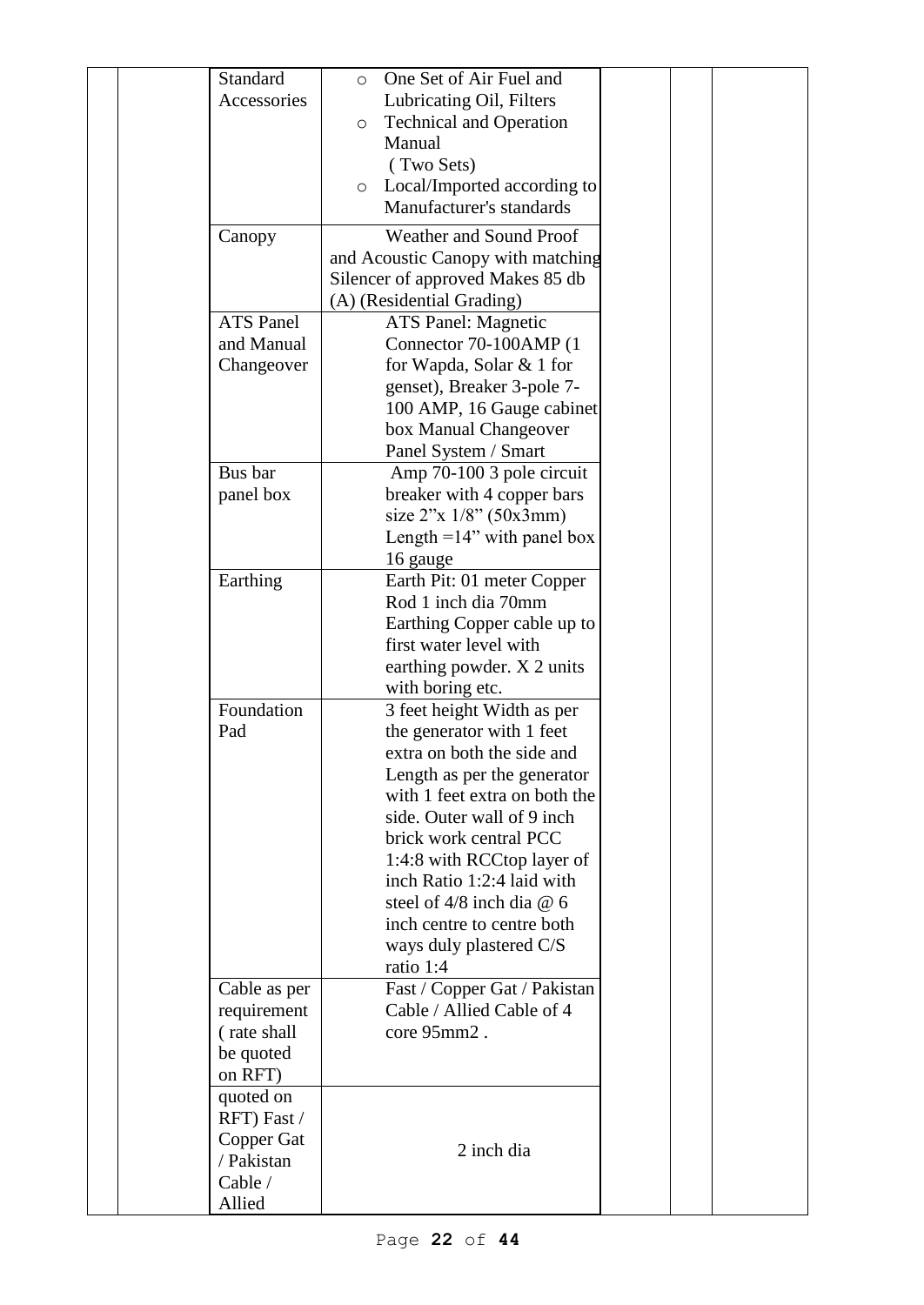|    |                     | Cable of 4                                                                                   |  |    |  |
|----|---------------------|----------------------------------------------------------------------------------------------|--|----|--|
|    |                     |                                                                                              |  |    |  |
|    |                     | core 95mm2                                                                                   |  |    |  |
|    |                     | . PVC Pipe                                                                                   |  |    |  |
|    |                     | for cable as                                                                                 |  |    |  |
|    |                     | per                                                                                          |  |    |  |
|    |                     | requirement                                                                                  |  |    |  |
|    |                     | (rate shall                                                                                  |  |    |  |
|    |                     | be quoted                                                                                    |  |    |  |
|    |                     | on RFT)                                                                                      |  |    |  |
|    |                     | Solar Panels Rating: 540Wp or above Mono                                                     |  |    |  |
|    |                     | PERC, 12 Year Product, 25 Year Performance                                                   |  |    |  |
|    |                     | Warranty, IEC 61215 Certified & Other                                                        |  |    |  |
|    |                     | Certifications / Lab test reports according to                                               |  |    |  |
|    |                     | <b>AEDB Standardization Process Flow Policy as</b>                                           |  |    |  |
|    |                     | per SRO 604 dated 28th May 2019 as amended                                                   |  |    |  |
|    |                     | from time to time.                                                                           |  |    |  |
|    |                     | Manufacturing Brand: Canadian Solar, Longi                                                   |  |    |  |
|    |                     | Solar, Trina Solar; or Equivalent Tier 1 Grade A                                             |  |    |  |
|    |                     | brands with Proven Track Record of                                                           |  |    |  |
|    |                     | International Large Scale Projects shall be                                                  |  |    |  |
|    |                     | admissible; All Equipments shall comply with                                                 |  |    |  |
|    |                     | AEDB / PSQCA standards in vogue                                                              |  |    |  |
|    |                     | Inverter Type : Grid Tied Inverter, Three Phase,                                             |  |    |  |
|    |                     | IP-65 with built in DC and AC Surge Protection                                               |  |    |  |
|    |                     | Devices, as per site requirements;                                                           |  |    |  |
|    |                     | Manufacturing Brand: SMA GERMANY,                                                            |  |    |  |
|    |                     | Huawei, Sofar, Goodwe, Voltronics or                                                         |  |    |  |
|    |                     | Equivalent Tier 1 brands with Proven Track                                                   |  |    |  |
|    |                     | Record of International Large Scale Projects                                                 |  |    |  |
|    |                     | shall only be admissible; All Equipment's shall                                              |  |    |  |
|    |                     | comply with AEDB / PSQCA standards in                                                        |  |    |  |
|    |                     | vogue and IEC/EN 62109-1/-2                                                                  |  |    |  |
| 3. | <b>Solar Panels</b> | DC Cables 1C x 6mmsq& 10mmsq DC 1000 V                                                       |  | 01 |  |
|    | $(100$ KVA)         | Copper (lengths & size may vary on each site ;)                                              |  |    |  |
|    |                     | CC: R+B; Imported DC Cables or Pakistani                                                     |  |    |  |
|    |                     | brands like Newage, Fast, Pakistan Cables or                                                 |  |    |  |
|    |                     | equivalent shall only be admissible with 99.9 %                                              |  |    |  |
|    |                     | Copper High Grade PVC Coated Cable; IEC                                                      |  |    |  |
|    |                     | 60811 or any other IEC standard applicable for<br>DC cables and outdoor application / as per |  |    |  |
|    |                     | PSQCA standards in vogue                                                                     |  |    |  |
|    |                     | AC cables as per site requirements and bidder                                                |  |    |  |
|    |                     | submitted design complete in all respects                                                    |  |    |  |
|    |                     | Brand: Newage/Fast/Pakistan, Tier 1 shall only                                               |  |    |  |
|    |                     | be admissible                                                                                |  |    |  |
|    |                     | All Equipment's shall comply with AEDB /                                                     |  |    |  |
|    |                     | PSQCA standards in vogue                                                                     |  |    |  |
|    |                     | Panel Mounting Structure (Rooftop or Ground                                                  |  |    |  |
|    |                     | mount) Galvanized Iron structure, minimum 12                                                 |  |    |  |
|    |                     | Gauge with SS Nut Bolts, with associated Civil                                               |  |    |  |
|    |                     | works (as per site) Complete in all respects.                                                |  |    |  |
|    |                     | Mounting Structure life shall be not less than 25                                            |  |    |  |
|    |                     | years. All Equipment's shall comply with                                                     |  |    |  |
|    |                     | AEDB / PSQCA standards in vogue                                                              |  |    |  |
|    |                     | Earthing cables & Conductors                                                                 |  |    |  |
|    |                     | AC side earthing / grounding as per Net                                                      |  |    |  |
|    |                     | Metering regulations                                                                         |  |    |  |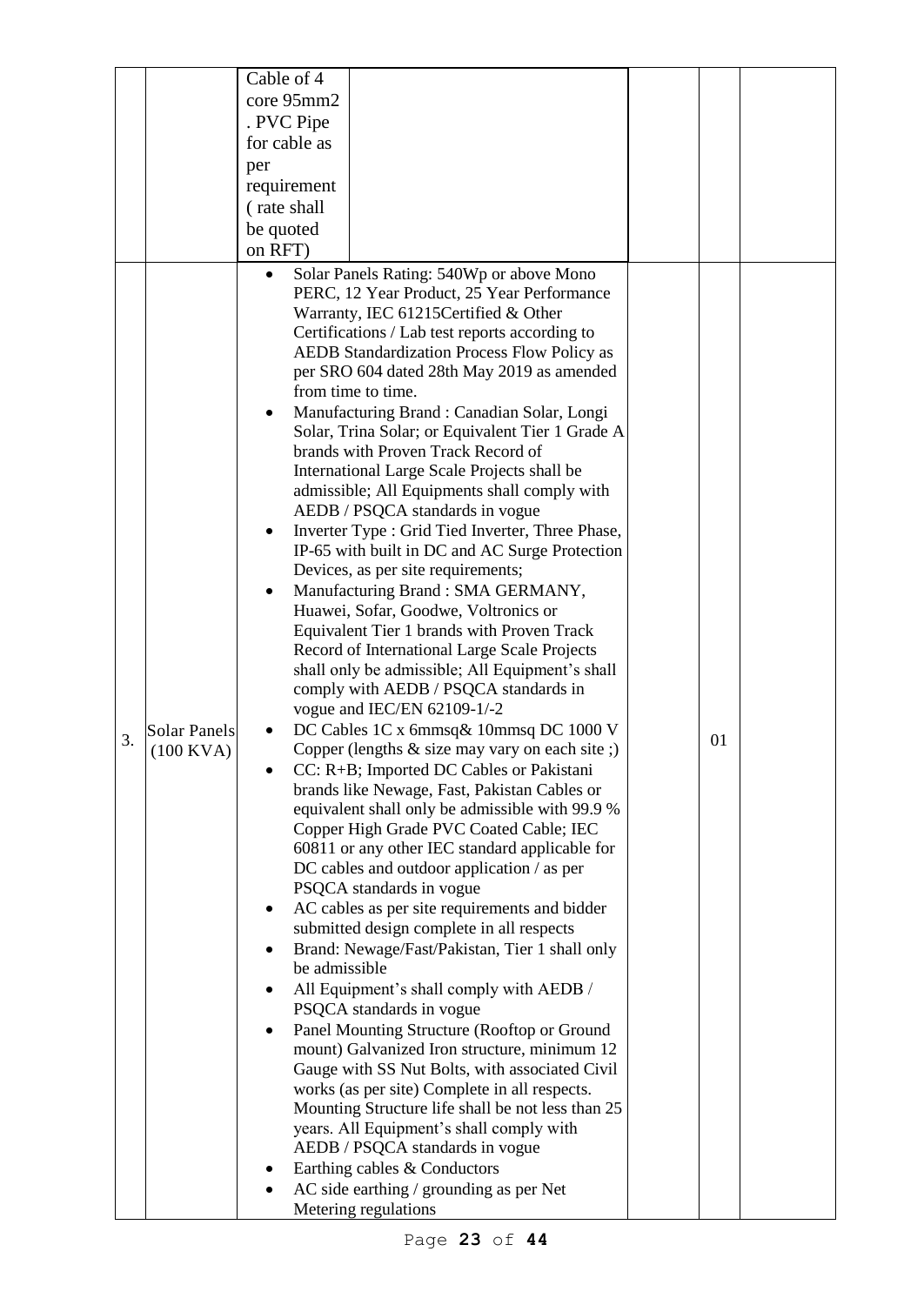|    |             | DC side earthing / grounding as per Net                                                         |    |  |
|----|-------------|-------------------------------------------------------------------------------------------------|----|--|
|    |             |                                                                                                 |    |  |
|    |             | Metering regulations                                                                            |    |  |
|    |             | Brand: Newage/Fast/Pakistan. Tier 1 shall only                                                  |    |  |
|    |             | be admissible                                                                                   |    |  |
|    |             | All Equipments shall comply with AEDB /                                                         |    |  |
|    |             | PSQCA standards in vogue                                                                        |    |  |
|    |             | Net Metering whole process including all kinds                                                  |    |  |
|    |             | of costs and expenses.                                                                          |    |  |
|    |             | Solar Panels Rating: 540Wp or above Mono                                                        |    |  |
|    |             | PERC, 12 Year Product, 25 Year Performance                                                      |    |  |
|    |             | Warranty, IEC 61215 Certified & Other                                                           |    |  |
|    |             | Certifications / Lab test reports according to                                                  |    |  |
|    |             | <b>AEDB Standardization Process Flow Policy as</b>                                              |    |  |
|    |             | per SRO 604 dated 28th May 2019 as amended                                                      |    |  |
|    |             | from time to time.                                                                              |    |  |
|    |             | Manufacturing Brand : Canadian Solar, Longi                                                     |    |  |
|    |             | Solar, Trina Solar; or Equivalent Tier 1 Grade A                                                |    |  |
|    |             | brands with Proven Track Record of                                                              |    |  |
|    |             | International Large Scale Projects shall be                                                     |    |  |
|    |             | admissible; All Equipments shall comply with                                                    |    |  |
|    |             | AEDB / PSQCA standards in vogue                                                                 |    |  |
|    |             | Inverter Type : Grid Tied Inverter, Three Phase,                                                |    |  |
|    |             | IP-65 with built in DC and AC Surge Protection<br>Devices, as per site requirements;            |    |  |
|    |             | Manufacturing Brand: SMA GERMANY,                                                               |    |  |
|    |             | Huawei, Sofar, Goodwe, Voltronics or                                                            |    |  |
|    |             | Equivalent Tier 1 brands with Proven Track                                                      |    |  |
|    |             | Record of International Large Scale Projects                                                    |    |  |
|    |             | shall only be admissible; All Equipment's shall                                                 |    |  |
|    |             | comply with AEDB / PSQCA standards in                                                           |    |  |
|    |             | vogue and IEC/EN 62109-1/-2                                                                     |    |  |
|    |             | DC Cables 1C x 6mmsq& 10mmsq DC 1000 V                                                          |    |  |
| 4. | Solar Panel | Copper (lengths $&$ size may vary on each site;)                                                | 01 |  |
|    | (50KVA)     | CC: R+B; Imported DC Cables or Pakistani                                                        |    |  |
|    |             | brands like Newage, Fast, Pakistan Cables or                                                    |    |  |
|    |             | equivalent shall only be admissible with 99.9 %                                                 |    |  |
|    |             | Copper High Grade PVC Coated Cable; IEC                                                         |    |  |
|    |             | 60811 or any other IEC standard applicable for                                                  |    |  |
|    |             | DC cables and outdoor application / as per                                                      |    |  |
|    |             | PSQCA standards in vogue                                                                        |    |  |
|    |             | AC cables as per site requirements and bidder                                                   |    |  |
|    |             | submitted design complete in all respects                                                       |    |  |
|    |             | Brand: Newage/Fast/Pakistan, Tier 1 shall only                                                  |    |  |
|    |             | be admissible                                                                                   |    |  |
|    |             | All Equipment's shall comply with AEDB /                                                        |    |  |
|    |             | PSQCA standards in vogue                                                                        |    |  |
|    |             | Panel Mounting Structure (Rooftop or Ground                                                     |    |  |
|    |             | mount) Galvanized Iron structure, minimum 12                                                    |    |  |
|    |             | Gauge with SS Nut Bolts, with associated Civil<br>works (as per site) Complete in all respects. |    |  |
|    |             | Mounting Structure life shall be not less than 25                                               |    |  |
|    |             | years. All Equipment's shall comply with                                                        |    |  |
|    |             | AEDB / PSQCA standards in vogue                                                                 |    |  |
|    |             | Earthing cables & Conductors                                                                    |    |  |
|    |             | AC side earthing / grounding as per Net                                                         |    |  |
|    |             | Metering regulations                                                                            |    |  |
|    |             | DC side earthing / grounding as per Net                                                         |    |  |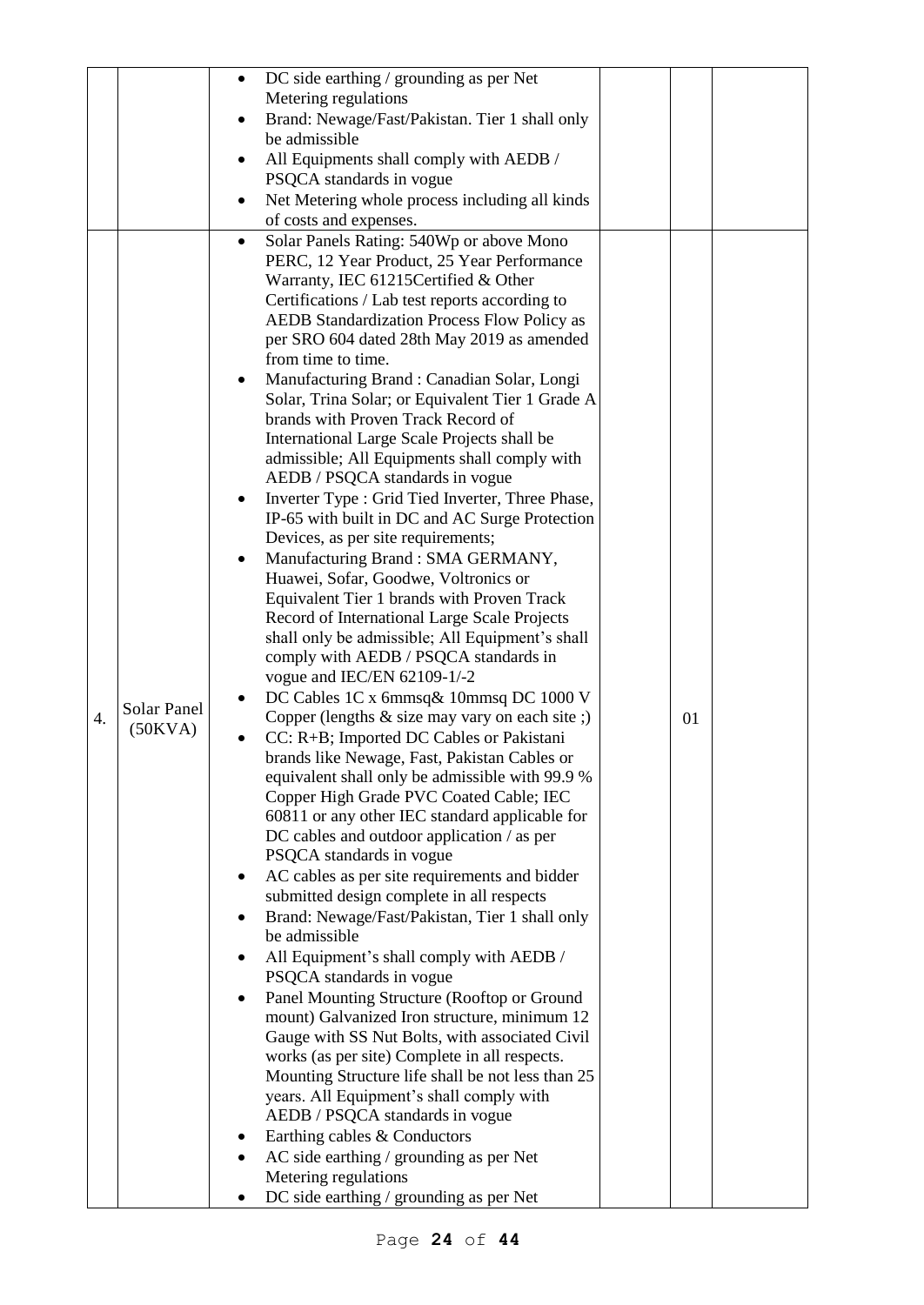|    |                                   | Metering regulations<br>Brand: Newage/Fast/Pakistan. Tier 1 shall only<br>be admissible<br>All Equipments shall comply with AEDB /<br>PSQCA standards in vogue<br>Net Metering whole process including all kinds<br>of costs and expenses.                                                                                                                                                                                                                                                                                                                                                                                                                                                                                                                                                                                                                                |    |  |
|----|-----------------------------------|---------------------------------------------------------------------------------------------------------------------------------------------------------------------------------------------------------------------------------------------------------------------------------------------------------------------------------------------------------------------------------------------------------------------------------------------------------------------------------------------------------------------------------------------------------------------------------------------------------------------------------------------------------------------------------------------------------------------------------------------------------------------------------------------------------------------------------------------------------------------------|----|--|
| 5. | Photo copy<br>Machine             | SPEED B/W : 35 Pages Per Minute<br>RESOLUTION : 1200 x 1200 dpi<br>PAPER CAPACITY : Single 520 Sheet Drawer<br>TONER IMPRESSIONS B/W 31,000<br>Impressions<br><b>COLOR CAPABILITY: Black and White</b><br>Copier<br>PROPERTIES : Copier-Printer-Scan-fax                                                                                                                                                                                                                                                                                                                                                                                                                                                                                                                                                                                                                  | 03 |  |
| 6. | Water<br>Dispenser                | Modern silver finish with 18.9 lt PC bottle<br>$\bullet$<br>Free standing, unit with compressor $& 16$ Lt<br>٠<br>Built-in fridge<br>Hot & Cold water outlets<br>Hot water outlet $-88^\circ$ - 92°<br>Cold water outlet $-4^{\circ}$ - 11 $^{\circ}$<br>Dispenses 30 cups of Cold water per hour<br>$\bullet$<br>Dispenses 20 cups of Hot water per hour<br>$\bullet$<br>Staff compliment of 5-8 people<br>$\bullet$                                                                                                                                                                                                                                                                                                                                                                                                                                                     | 10 |  |
| 7. | Microwave<br>oven                 | General Requirement: The microwave oven<br>$\bullet$<br>shall be simple in operation and with tunable.<br>Capable in microwave cooking and defrosting.<br>Supply voltage: 220 volts, 50Hz. single phase<br>A.C.<br><b>Power Consumption: 1300W approx.</b><br>Microwave Power: 700W - 850W<br><b>Oven Capacity: 20 litre - 25 litre</b><br>$\bullet$<br>Microwave Frequency: 2450 MHz<br>Control: Soft/one touch control<br><b>Timer:</b> 60 minutes - 90 minutes<br><b>Exterior Dimensions: 520mm (W) x 360mm</b><br>$(H)$ x 450mm $(D)$ approx.<br>Oven Dimensions: 330mm (W) x 220mm (H) x<br>330mm (D) approx.<br>Safety: The equipment shall be bonded to earth<br>effectively in accordance with the I.E.E. Wiring<br>Regulations. Sufficient Safety Interlocks to<br>prevent leakage of microwave.<br>Accessories: Shall be supplied with a<br>glass/ceramic tray. | 05 |  |
| 8. | Refrigerator<br>(Deep<br>Freezer) | Capacity 1.6 cubic feet Output Power 1200<br>Watts Cooking Uniformity 13 1/2" Diameter<br>Turntable Warranty One Year Parts and Labor<br>Weight 38 lbs Electrical 15 Amp, 120 V, 60 Hz,<br>AC only. FEATURES: With up to 1,200 watts<br>of cooking power, you'll have the power you<br>need to prepare all types of food.                                                                                                                                                                                                                                                                                                                                                                                                                                                                                                                                                 | 01 |  |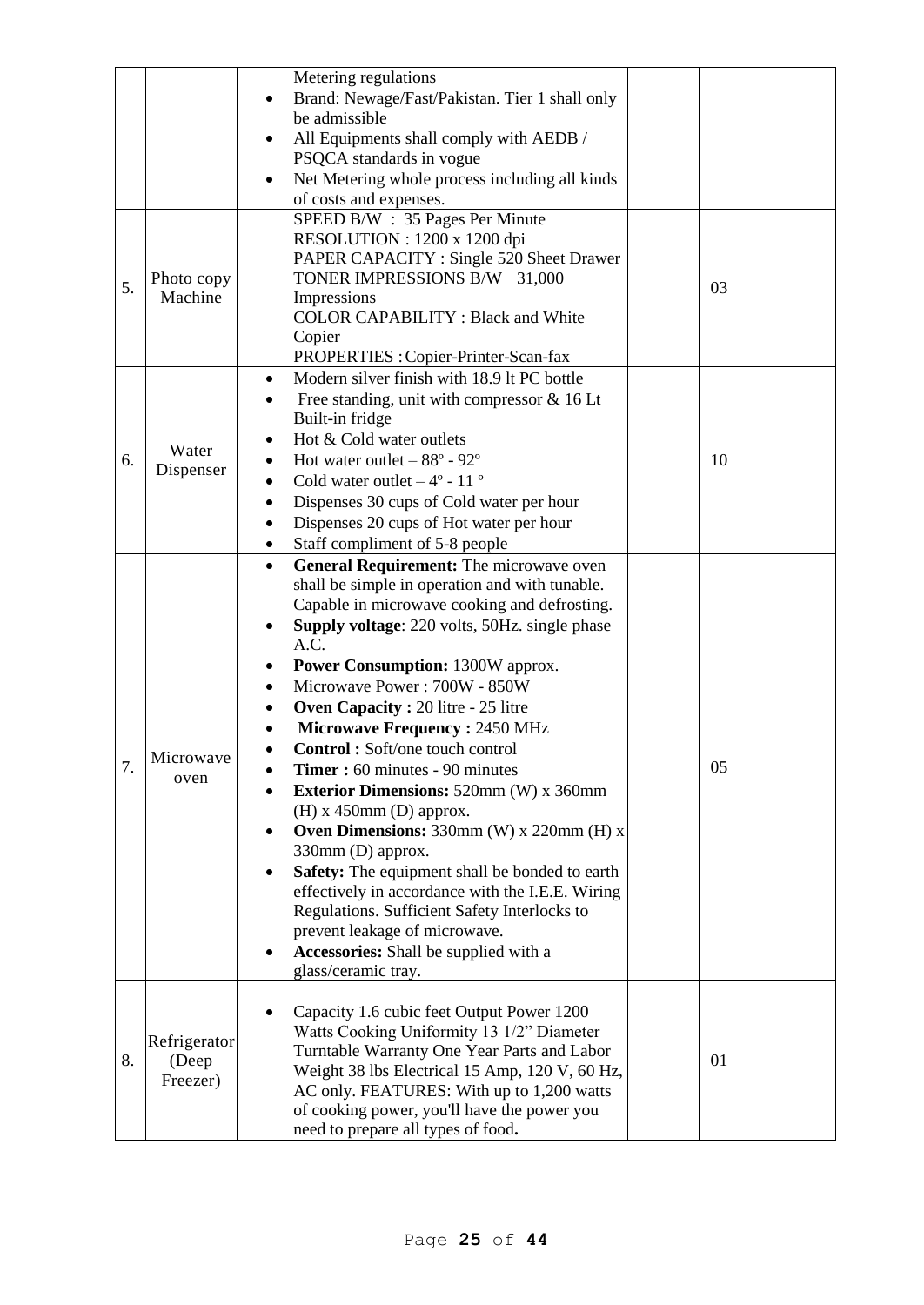| 9.                         | Refrigerator<br>(Fridge) | Nature Lock Technology<br>$\bullet$<br>5 Way cooling $+30\%$ faster cooling<br>Optimised Fan with Deodorising Filter<br>$\bullet$<br><b>Side Illumination LED</b><br>$\bullet$<br>Inverter compressor technology<br>$\bullet$<br>$A++$ Energy Rating<br>$\bullet$<br>55% Less electricity consumption<br>$\bullet$<br>Optimised Door Pockets.<br>$\bullet$ | 02 |  |
|----------------------------|--------------------------|------------------------------------------------------------------------------------------------------------------------------------------------------------------------------------------------------------------------------------------------------------------------------------------------------------------------------------------------------------|----|--|
| 10.                        | <b>UPS</b>               | Voltage: 1000 Watt<br>Solar Supported                                                                                                                                                                                                                                                                                                                      | 10 |  |
| 11.                        | Battery with<br>terminal | 240 AH                                                                                                                                                                                                                                                                                                                                                     | 20 |  |
|                            | 12. DC Invertor          | <b>Cooling Power: 1.5 Ton</b><br><b>Voltage: 220-240V</b><br>Weight: 12 KG<br>Functionality : heat & Cool<br>Dawlence/Gree or equivalent                                                                                                                                                                                                                   | 15 |  |
|                            | 13. Exhaust fan          | Copper Winding<br>Size: 1ft. x 1ft.                                                                                                                                                                                                                                                                                                                        | 10 |  |
|                            | 14. Bracket Fan          | Copper Winding<br>Size: 18 Inch.                                                                                                                                                                                                                                                                                                                           | 16 |  |
| <b>Total Cost</b>          |                          |                                                                                                                                                                                                                                                                                                                                                            |    |  |
| <b>GST and Other Taxes</b> |                          |                                                                                                                                                                                                                                                                                                                                                            |    |  |
| <b>Grand Total</b>         |                          |                                                                                                                                                                                                                                                                                                                                                            |    |  |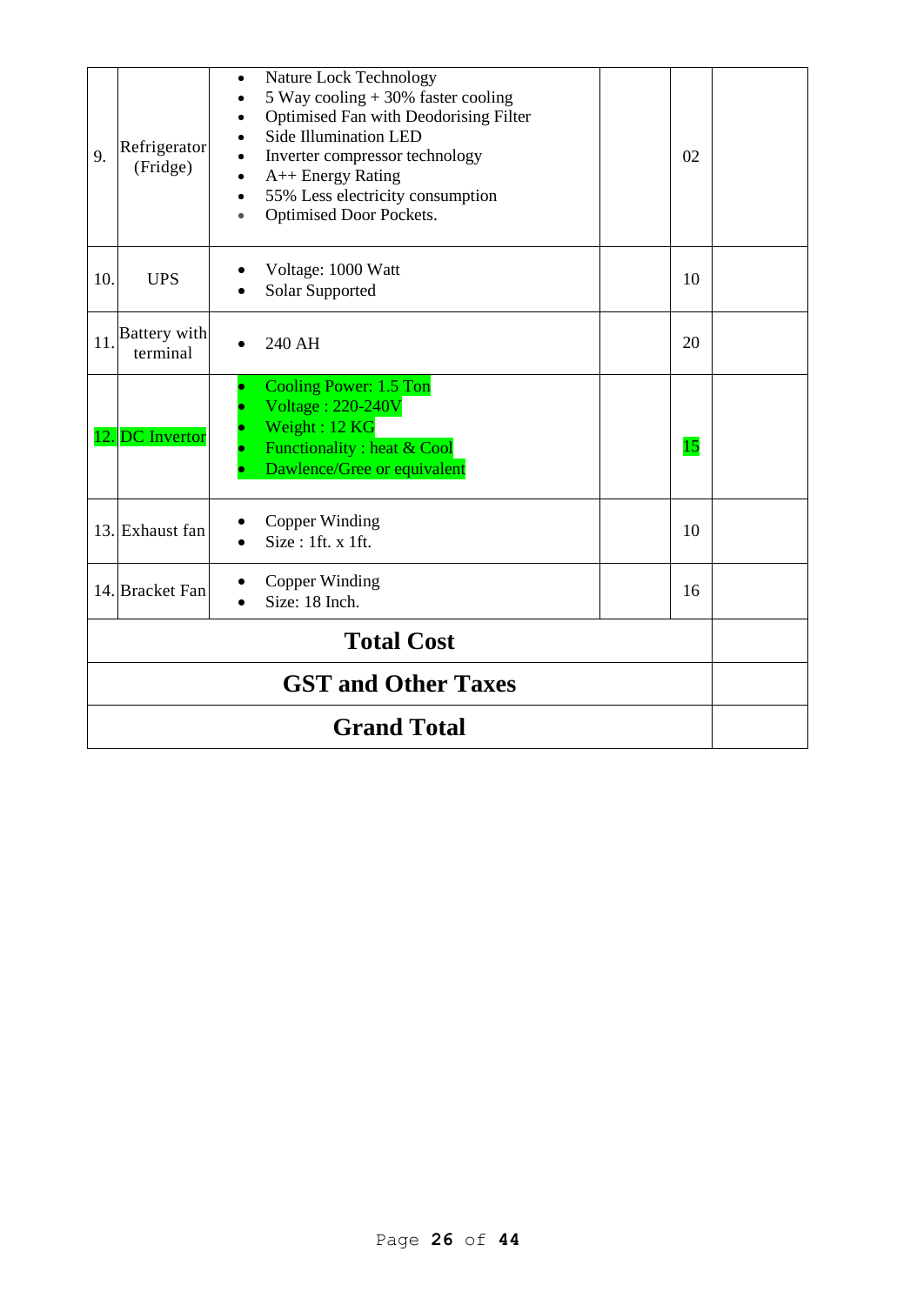# **Part-I Section V. Bidding Forms 1. Bid Submission Form**

| Date: |  |
|-------|--|
| No:   |  |

To [Client Address]

Having examined the bidding documents including Addenda Nos. *[insert numbers],*  the receipt of which is hereby duly acknowledged, we, the undersigned, offer to supply and deliver *[description of goods and services]* in conformity with the said bidding documents for the sum of *[total bid amount in words and figures]* or such other sums as may be ascertained in accordance with the Schedule of Prices attached herewith and made part of this Bid.

We undertake, if our Bid is accepted, to deliver the goods in accordance with the delivery schedule specified in the Schedule of Requirements.

If our Bid is accepted, we will obtain the **guarantee of a bank in a sum equivalent to 10% percent of the Contract Price** for the due performance of the Contract, in the form prescribed by the Purchaser.

**We agree to abide by this Bid for a period of 160 days from the date fixed for Bid opening** under Clause 22 of the Instructions to Bidders, and it shall remain binding upon us and may be accepted at any time before the expiration of that period.

Until a formal Contract is prepared and executed, this Bid, together with your written acceptance thereof and your notification of award, shall constitute a binding Contract between us.

Commissions or gratuities, if any, paid or to be paid by us to agents relating to this Bid, and to contract execution if we are awarded the contract, are listed below:

| Name and address of agent | <b>Amount and Currency</b> |          | Purpose of Commission or |  |
|---------------------------|----------------------------|----------|--------------------------|--|
|                           |                            | gratuity |                          |  |

(if none, state "none")

We understand that you are not bound to accept the lowest or any bid you may receive.

Dated this  $\frac{day \text{ of } 20}{x}$ .

*[signature] [in the capacity of]*

Duly authorized to sign Bid for and on behalf of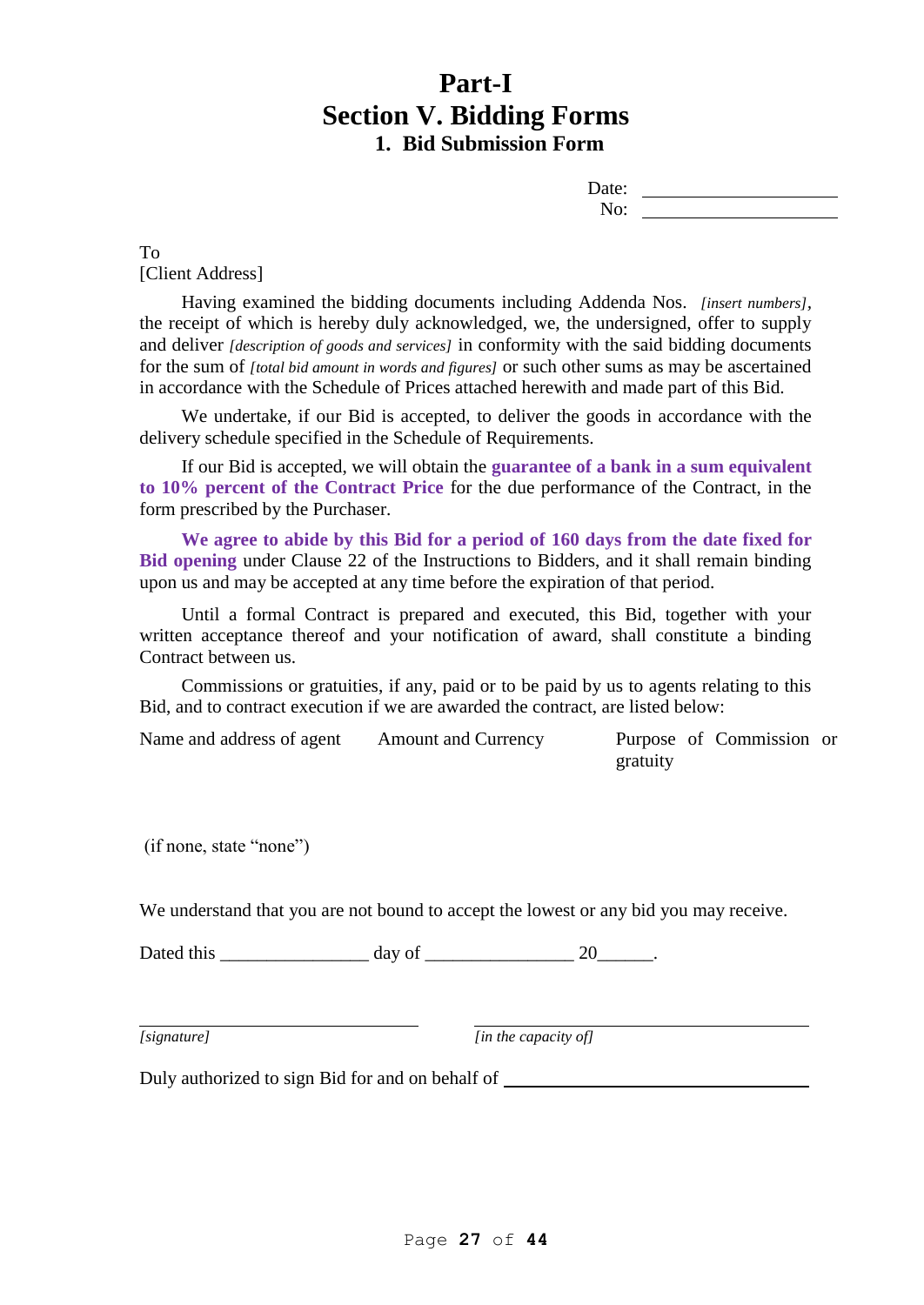# **2. Manufacturer's Authorization Form**

[See Clause 13.3 (a) of the Instructions to Bidders.]

To: *[name of the Purchaser]*

WHEREAS *[name of the Manufacturer]* who are established and reputable manufacturers of *[name and/or description of the goods]* having factories at *[address of factory]*

do hereby authorize *[name and address of Agent]* to submit a bid, and subsequently negotiate and sign the Contract with you against IFB No. *[reference of the Invitation to Bid]* for the above goods manufactured by us.

We hereby extend our full guarantee and warranty as per Clause 15 of the General Conditions of Contract for the goods offered for supply by the above firm against this Invitation for Bids.

*[signature for and on behalf of Manufacturer]*

*Note:* This letter of authority should be on the letterhead of the Manufacturer and should be signed by a person competent and having the power of attorney to bind the Manufacturer. It should be included by the Bidder in its bid.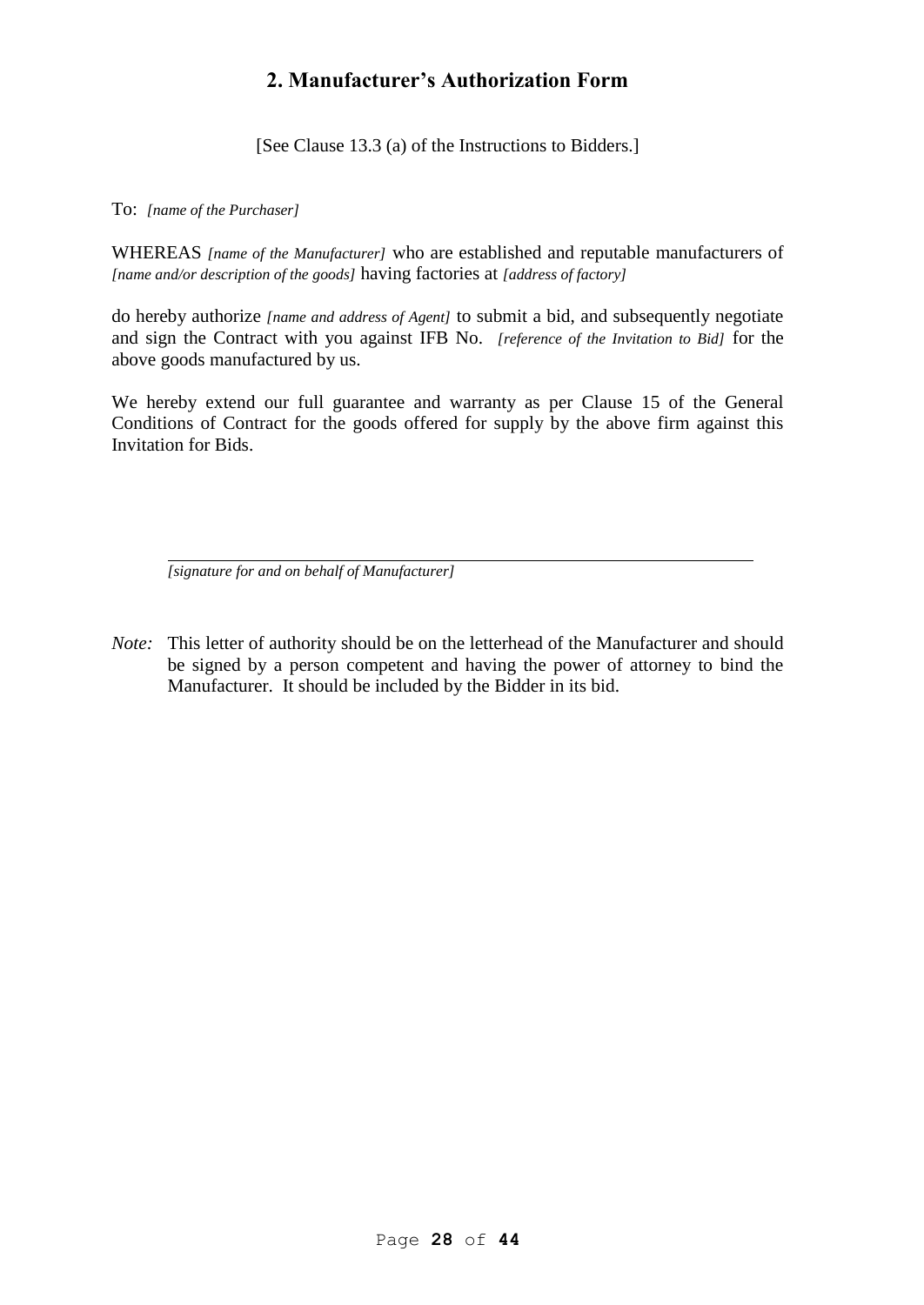| Sr.                        | <b>Items</b>                       | <b>Specifications</b> | <b>Unit Price</b> | Qty. | Total |  |
|----------------------------|------------------------------------|-----------------------|-------------------|------|-------|--|
| $\mathbf{1}$               | Generator<br>$(100$ KVA)           |                       |                   | 01   |       |  |
|                            | Generator (50<br>KVA)              |                       |                   | 01   |       |  |
| 16.                        | <b>Solar Panels</b><br>$(100$ KVA) |                       |                   | 01   |       |  |
| 17.                        | Solar Panel<br>(50KVA)             |                       |                   | 01   |       |  |
| 18.                        | Photo copy<br>Machine              |                       |                   | 03   |       |  |
| 19.                        | Water<br>Dispenser                 |                       |                   | 10   |       |  |
| 20.                        | Microwave<br>oven                  |                       |                   | 05   |       |  |
|                            | 21. Deep Freezer                   |                       |                   | 01   |       |  |
| 22.                        | Fridge                             |                       |                   | 02   |       |  |
| 23.                        | <b>UPS</b>                         |                       |                   | 10   |       |  |
| 24.                        | Battery with<br>terminal           |                       |                   | 20   |       |  |
| 25.                        | <b>DC</b> Invertor                 |                       |                   | 15   |       |  |
| 26.                        | Exhaust fan                        |                       |                   | 10   |       |  |
| 27.                        | <b>Bracket Fan</b>                 |                       |                   | 16   |       |  |
| <b>Total Cost</b>          |                                    |                       |                   |      |       |  |
| <b>GST and Other Taxes</b> |                                    |                       |                   |      |       |  |
|                            | <b>Grand Total</b>                 |                       |                   |      |       |  |

**2. Price Schedules**

Note:

- 1. If case of discrepancy between unit price and total, the unit price shall prevail.
- 2. The supplier has to provide the following free of cost:<br>
i. Standard Tool Kit.
	- Standard Tool Kit.
	- ii. Technical and Operation Manual.
	- iii. At site complete training of Purchaser's nominated staff regarding maintenance and operation of Goods.
	- iv. At site preventive maintenance on quarterly basis by the bidder's qualified staff for one year, starting from final acceptance of goods.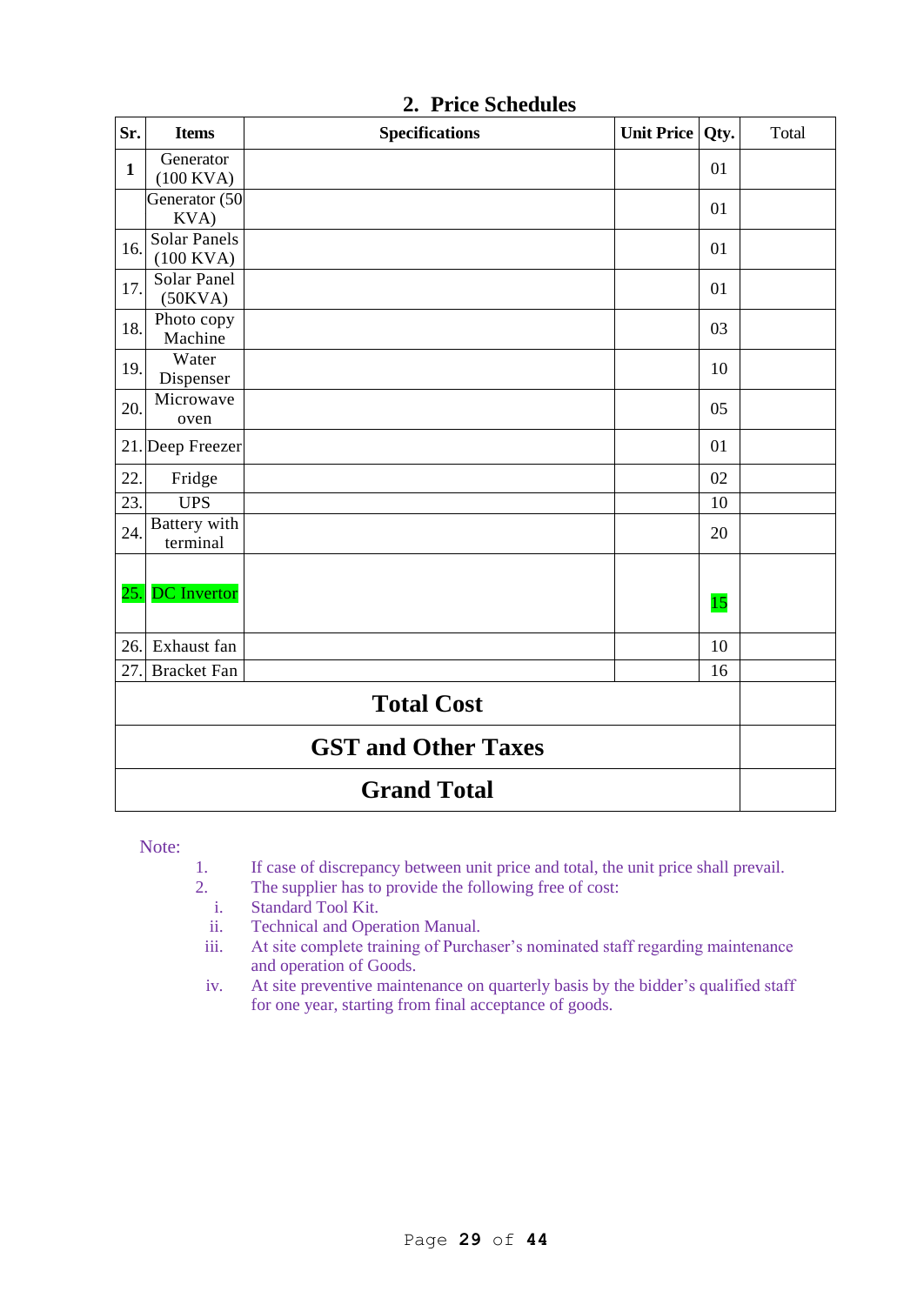# **Part-II Section I. Contract Forms**

# **1. Contract Form**

THIS AGREEMENT made the \_\_\_\_\_ day of \_\_\_\_\_\_\_\_\_\_ 20\_\_\_\_\_ between *[name of Purchaser]* (hereinafter called "the Purchaser") of the one part and *[name of Supplier]* of (hereinafter called "the Supplier") of the other part:

WHEREAS the Purchaser invited bids for certain goods and ancillary services, viz., *[brief description of goods and services]* and has accepted a bid by the Supplier for the supply of those goods and services in the sum of *[contract price in words and figures]* (hereinafter called "the Contract Price").

# NOW THIS AGREEMENT WITNESSETH AS FOLLOWS:

1. In this Agreement words and expressions shall have the same meanings as are respectively assigned to them in the Conditions of Contract referred to.

2. The following documents shall be deemed to form and be read and construed as part of this Agreement, viz.:

- (a) the Bid Form and the Price Schedule submitted by the Bidder;
- (b) the Schedule of Requirements;
- (c) the Technical Specifications;
- (d) the General Conditions of Contract;
- (e) the Special Conditions of Contract; and
- (f) the Purchaser's Notification of Award.

3. In consideration of the payments to be made by the Purchaser to the Supplier as hereinafter mentioned, the Supplier hereby covenants with the Purchaser to provide the goods and services and to remedy defects therein in conformity in all respects with the provisions of the Contract

4. The Purchaser hereby covenants to pay the Supplier in consideration of the provision of the goods and services and the remedying of defects therein, the Contract Price or such other sum as may become payable under the provisions of the contract at the times and in the manner prescribed by the contract.

IN WITNESS whereof the parties hereto have caused this Agreement to be executed in accordance with their respective laws the day and year first above written.

Signed, sealed, delivered by the \_\_\_\_\_\_\_\_\_\_\_\_\_\_ (for the Purchaser)

Signed, sealed, delivered by the \_\_\_\_\_\_\_\_\_\_\_\_\_\_\_ (for the Supplier)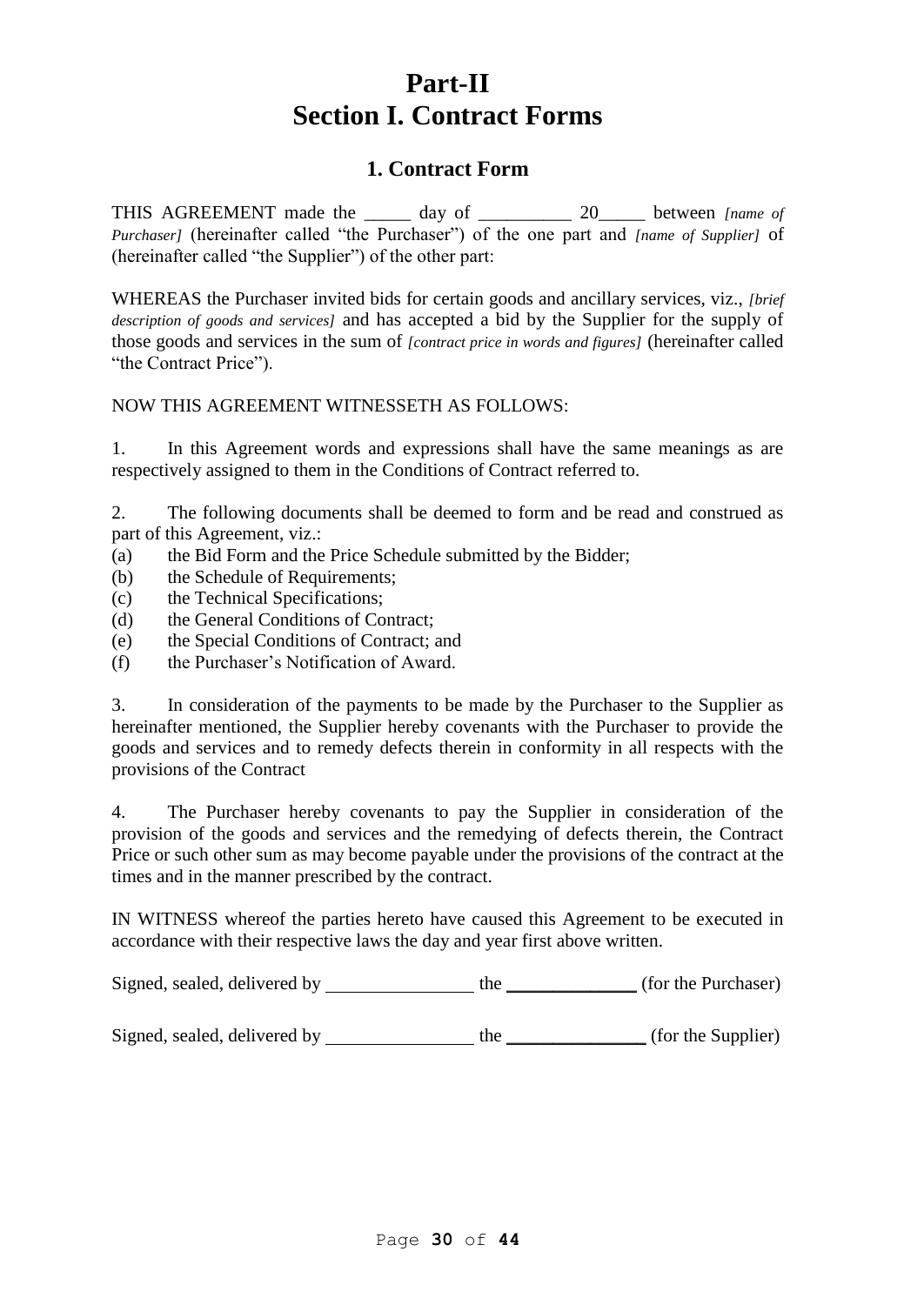# **2. Performance Security Form**

 $To^{\dagger}$ 

[*Client Address*]

WHEREAS *[name of Supplier]* (hereinafter called "the Supplier") has undertaken, in pursuance of Contract No. *[reference number of the contract]* dated 20 to supply *[description of goods and services] (*hereinafter called "the Contract").

AND WHEREAS it has been stipulated by you in the said Contract that the Supplier shall furnish you with a bank guarantee by a reputable bank for the sum specified therein as security for compliance with the Supplier's performance obligations in accordance with the Contract.

AND WHEREAS we have agreed to give the Supplier a guarantee:

THEREFORE WE hereby affirm that we are Guarantors and responsible to you, on behalf of the Supplier, up to a total of *[amount of the guarantee in words and figures],* and we undertake to pay you, upon your first written demand declaring the Supplier to be in default under the Contract and without cavil or argument, any sum or sums within the limits of *[amount of guarantee]* as aforesaid, without your needing to prove or to show grounds or reasons for your demand or the sum specified therein.

This guarantee is valid until the day of 20 and 20 and 20 and 20 and 20 and 20 and 20 and 20 and 20

Signature and seal of the Guarantors

*[name of bank or financial institution]*

*[address]*

*[date]*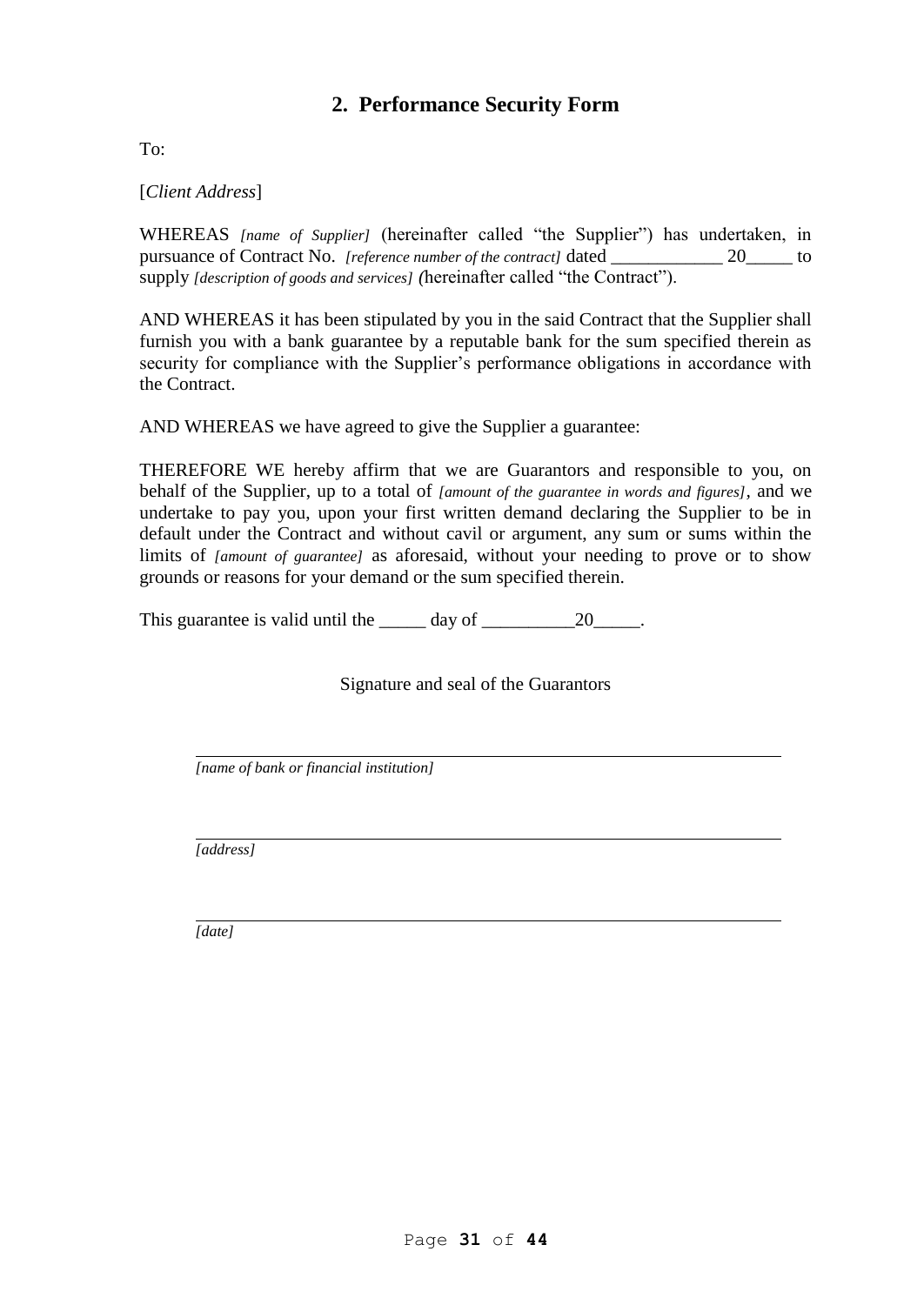# **Part-II Section II. General Conditions of Contract**

|    | 1. Definitions              | 1.1 | In this Contract, the following terms shall be interpreted as<br>indicated: |                                                                                                                                                                                                                                                                                                                                           |
|----|-----------------------------|-----|-----------------------------------------------------------------------------|-------------------------------------------------------------------------------------------------------------------------------------------------------------------------------------------------------------------------------------------------------------------------------------------------------------------------------------------|
|    |                             |     | (a)                                                                         | "The Contract" means the agreement entered into between<br>the Purchaser and the Supplier, as recorded in the Contract<br>Form signed by the parties, including all attachments and<br>appendices thereto and all documents incorporated by<br>reference therein.                                                                         |
|    |                             |     | (b)                                                                         | "The Contract Price" means the price payable to the<br>Supplier under the Contract for the full and proper<br>performance of its contractual obligations.                                                                                                                                                                                 |
|    |                             |     | (c)                                                                         | "The Goods" means all types of the Plant and Machinery<br>Equipment, and/or other materials which the Supplier is<br>required to supply to the Purchaser under the Contract.                                                                                                                                                              |
|    |                             |     | (d)                                                                         | "The Services" means those services ancillary to the supply<br>of the Goods, such as transportation and insurance, and any<br>incidental<br>services,<br>such<br>other<br>installation,<br>as<br>commissioning, provision of technical assistance, training,<br>and other such obligations of the Supplier covered under<br>the Contract. |
|    |                             |     | (e)                                                                         | means the General Conditions of Contract<br>"GCC"<br>contained in this section.                                                                                                                                                                                                                                                           |
|    |                             |     | (f)                                                                         | "SCC" means the Special Conditions of Contract.                                                                                                                                                                                                                                                                                           |
|    |                             |     | (g)                                                                         | "The Purchaser" means the organization purchasing the<br>Goods, as named in SCC.                                                                                                                                                                                                                                                          |
|    |                             |     | (h)                                                                         | "The Purchaser's country" is Islamic Republic of Pakistan.                                                                                                                                                                                                                                                                                |
|    |                             |     | (i)                                                                         | "The Supplier" means the individual or firm supplying the<br>Goods and Services under this Contract.                                                                                                                                                                                                                                      |
|    |                             |     | (j)                                                                         | "The Project Site," where applicable, means the place or<br>places named in SCC.                                                                                                                                                                                                                                                          |
|    | 2. Application              | 2.1 |                                                                             | (k) "Day" means calendar day.<br>These General Conditions shall apply to the extent that they are<br>not superseded by provisions of other parts of the Contract.                                                                                                                                                                         |
| 3. | <b>Country of</b><br>Origin | 3.2 |                                                                             | For purposes of this Clause, "origin" means the place where the<br>Goods were mined, grown, or produced, or from which the<br>Goods are produced when, through<br>Services are supplied.<br>manufacturing, processing, or substantial and major assembly of<br>components, a commercially recognized new product results that             |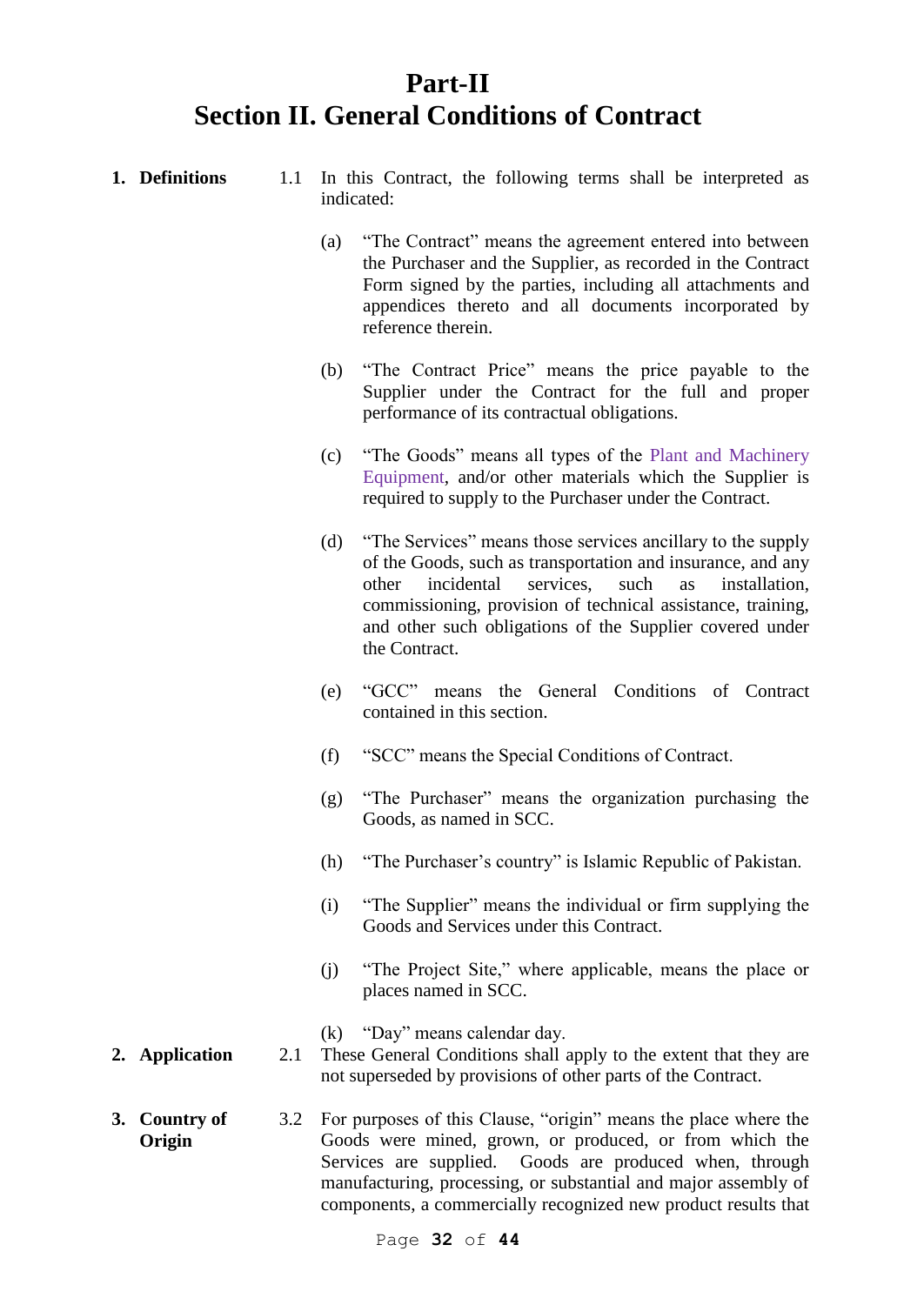is substantially different in basic characteristics or in purpose or utility from its components.

- 3.3 The origin of Goods and Services is distinct from the nationality of the Supplier.
- **4. Standards** 4.1 The Goods supplied under this Contract shall confirm to the standards mentioned in the Technical Specifications, and, when no applicable standard is mentioned, to the authoritative standards appropriate to the Goods' country of origin. Such standards shall be the latest issued by the concerned institution.
- **5. Use of Contract Documents and Information; Inspection and Audit by the Bank** 5.1 The Supplier shall not, without the Purchaser's prior written consent, disclose the Contract, or any provision thereof, or any specification, plan, drawing, pattern, sample, or information furnished by or on behalf of the Purchaser in connection therewith, to any person other than a person employed by the Supplier in the performance of the Contract. Disclosure to any such employed person shall be made in confidence and shall extend only as far as may be necessary for purposes of such performance.
	- 5.2 The Supplier shall not, without the Purchaser's prior written consent, make use of any document or information enumerated in GCC Clause 5.1 except for purposes of performing the Contract.
	- 5.3 Any document, other than the Contract itself, enumerated in GCC Clause 5.1 shall remain the property of the Purchaser and shall be returned (all copies) to the Purchaser on completion of the Supplier's performance under the Contract if so required by the Purchaser.
	- 5.4 The Supplier shall permit the Procuring Agency to inspect the Supplier's accounts and records relating to the performance of the Supplier and to have them audited by auditors appointed by the Procuring Agency, if so required by the Procuring Agency.
- **6. Patent Rights** 6.1 The Supplier shall indemnify the Purchaser against all third-party claims of infringement of patent, trademark, or industrial design rights arising from use of the Goods or any part thereof.
- **7. Performance Security** 7.1 Within **Seven (07) days** of receipt of the notification of Contract award, the successful Bidder shall furnish to the Purchaser the performance security in the amount specified in SCC.
	- 7.2 The proceeds of the performance security shall be payable to the Purchaser as compensation for any loss resulting from the Supplier's failure to complete its obligations under the Contract.
	- 7.3 The performance security shall be denominated in the currency of the Contract acceptable to the Purchaser and shall be in one of the following forms: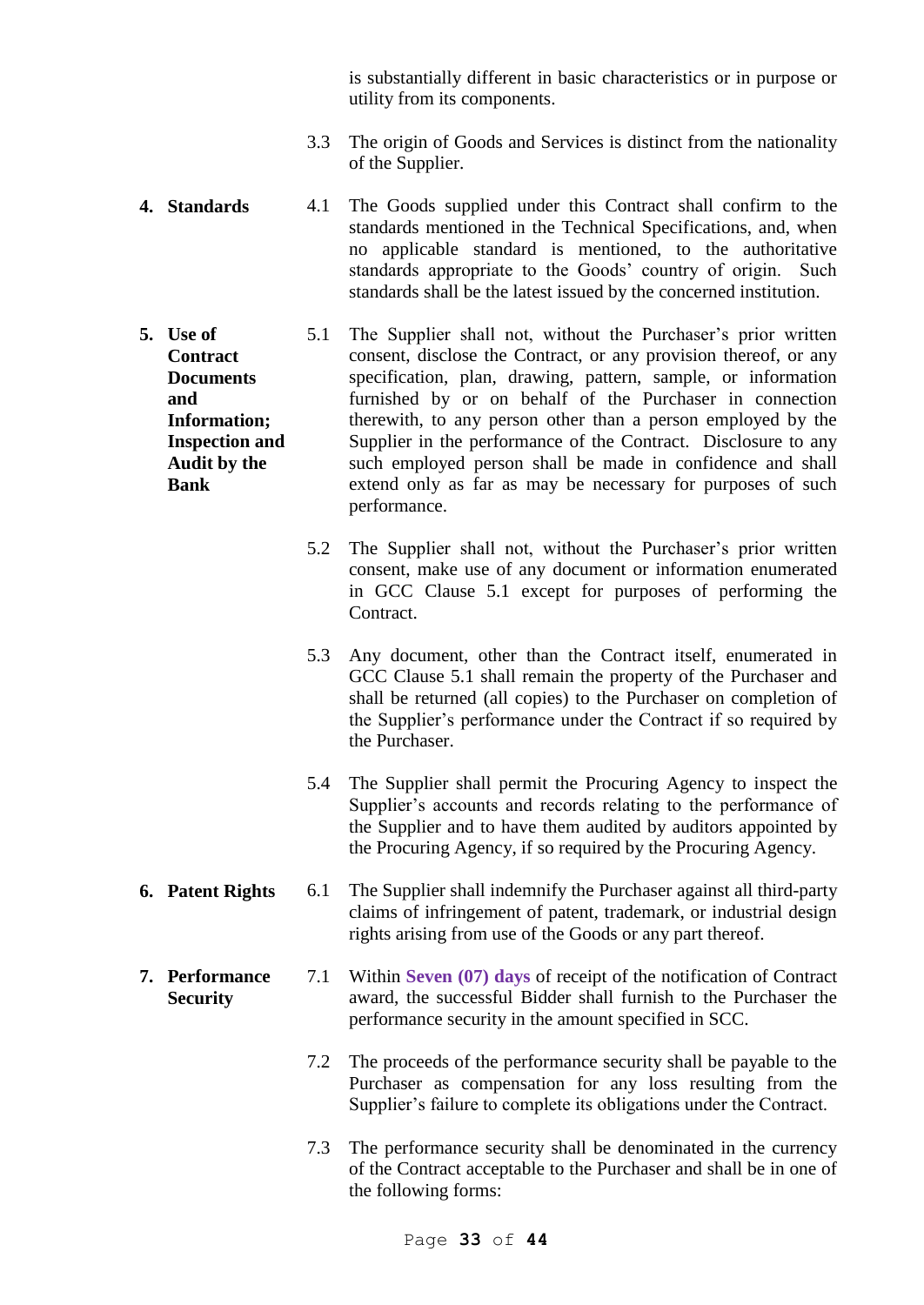- (a) a bank guarantee or an irrevocable letter of credit issued by a reputable bank located in Pakistan, in the form provided in the bidding documents or another form acceptable to the Purchaser; or
- (b) a cashier's or certified check.
- 7.4 The performance security will be discharged by the Purchaser and returned to the Supplier not later than thirty **(30) days** following the date of completion of the Supplier's performance obligations under the Contract, including any warranty obligations, unless specified otherwise in SCC.

#### **8. Inspections and Tests** 8.1 The Purchaser or its representative shall have the right to inspect and/or to test the Goods to confirm their conformity to the Contract specifications at no extra cost to the Purchaser. SCC and the Technical Specifications shall specify what inspections and tests the Purchaser requires and where they are to be conducted. The Purchaser shall notify the Supplier in writing, in a timely manner, of the identity of any representatives retained for these purposes.

- 8.2 The inspections and tests may be conducted on the premises of the Supplier or its subcontractor(s), at point of delivery, and/or at the Goods' final destination. If conducted on the premises of the Supplier or its subcontractor(s), all reasonable facilities and assistance, including access to drawings and production data, shall be furnished to the inspectors at no charge to the Purchaser.
- 8.3 Should any inspected or tested Goods fail to conform to the Specifications, the Purchaser may reject the Goods, and the Supplier shall either replace the rejected Goods or make alterations necessary to meet specification requirements free of cost to the Purchaser.
- 8.4 The Purchaser's right to inspect, test and, where necessary, reject the Goods after the Goods' arrival in Pakistan shall in no way be limited or waived by reason of the Goods having previously been inspected, tested, and passed by the Purchaser or its representative prior to the Goods' shipment from the country of origin.
- 8.5 Nothing in GCC Clause 8 shall in any way release the Supplier from any warranty or other obligations under this Contract.
- **9. Packing** 9.1 The Supplier shall provide such packing of the Goods as is required to prevent their damage or deterioration during transit to their final destination, as indicated in the Contract. The packing shall be sufficient to withstand, without limitation, rough handling during transit and exposure to extreme temperatures, salt and precipitation during transit, and open storage. Packing case size and weights shall take into consideration, where appropriate, the remoteness of the Goods' final destination and the absence of heavy handling facilities at all points in transit.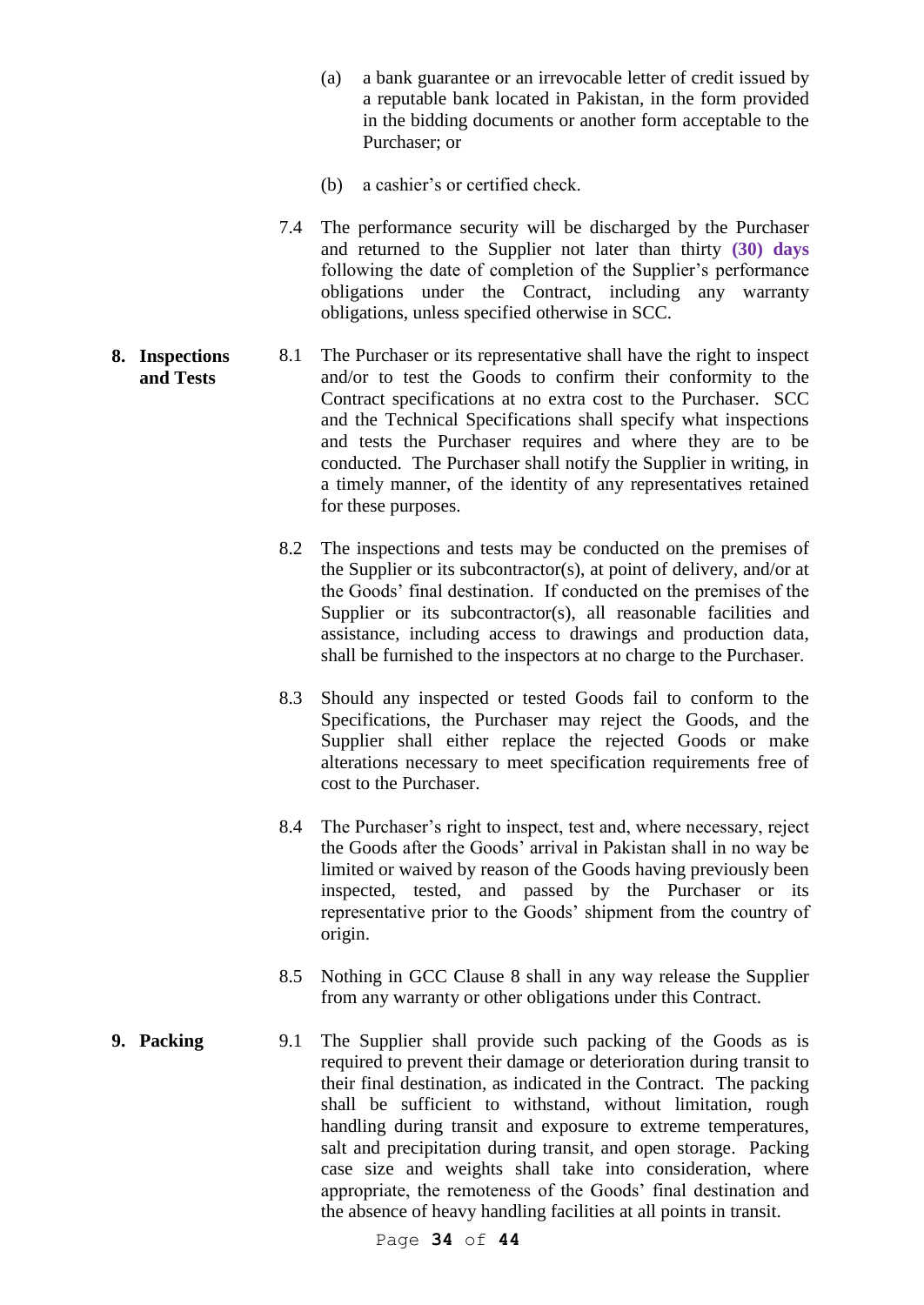- 9.2 The packing, marking, and documentation within and outside the packages shall comply strictly with such special requirements as shall be expressly provided for in the Contract, including additional requirements, if any, specified in SCC, and in any subsequent instructions ordered by the Purchaser.
- **10. Delivery and Documents** 10.1 Delivery of the Goods shall be made by the Supplier in accordance with the terms specified in the Schedule of Requirements. The details of shipping and/or other documents to be furnished by the Supplier are specified in SCC.
	- 10.2 Documents to be submitted by the Supplier are specified in SCC.
- **11. Insurance** 11.1 The Goods supplied under the Contract shall be delivered duty paid (DDP) under which risk is transferred to the buyer after having been delivered, hence insurance coverage is sellers responsibility.
- **12. Transportation** 12.1 The Supplier is required under the Contact to transport the Goods to a specified place of destination within the Purchaser's country, transport to such place of destination in the Purchaser's country, including insurance and storage, as shall be specified in the Contract, shall be arranged by the Supplier, and related costs shall be included in the Contract Price.
- **13. Incidental Services** 13.1 The Supplier may be required to provide any or all of the following services, including additional services, if any, specified in SCC:
	- (a) performance or supervision of on-site assembly and/or start-up of the supplied Goods;
	- (b) furnishing of tools required for assembly and/or maintenance of the supplied Goods;
	- (c) furnishing of a detailed operations and maintenance manual for each appropriate unit of the supplied Goods;
	- (d) performance or supervision or maintenance and/or repair of the supplied Goods, for a period of time agreed by the parties, provided that this service shall not relieve the Supplier of any warranty obligations under this Contract; and
	- (e) training of the Purchaser's personnel, at the Supplier's Plant and Machinery Equipment, start-up, operation, maintenance, and/or repair of the supplied Goods.
	- 13.2 Prices charged by the Supplier for incidental services, if not included in the Contract Price for the Goods, shall be agreed upon in advance by the parties and shall not exceed the prevailing rates charged for other parties by the Supplier for similar services.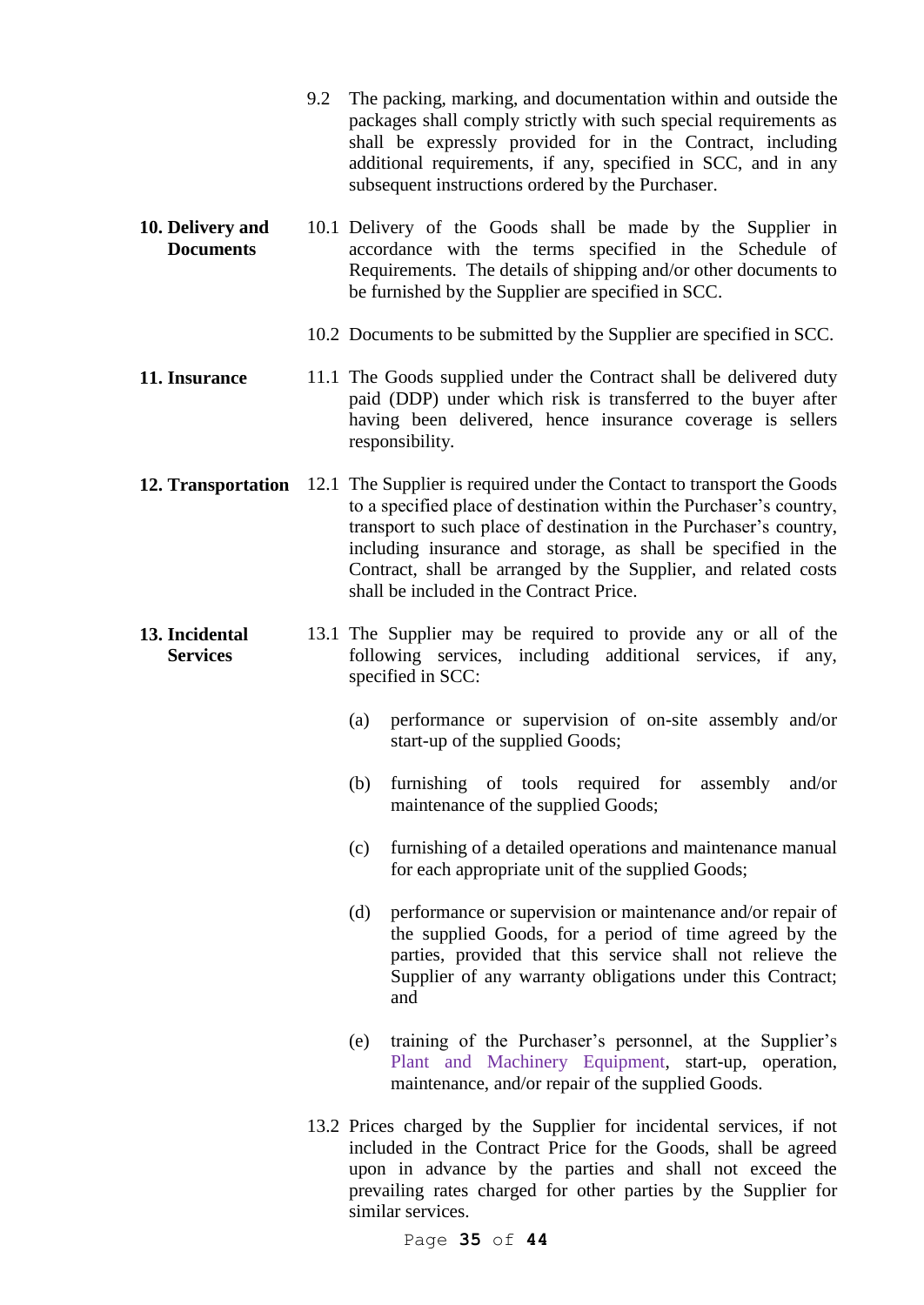- **14. Spare Parts** 14.1 As specified in SCC, the Supplier may be required to provide any or all of the following materials, notifications, and information pertaining to spare parts manufactured or distributed by the Supplier:
	- (a) such spare parts as the Purchaser may elect to purchase from the Supplier, provided that this election shall not relieve the Supplier of any warranty obligations under the Contract; and
	- (b) in the event of termination of production of the spare parts:
		- (i) advance notification to the Purchaser of the pending termination, in sufficient time to permit the Purchaser to procure needed requirements; and
		- (ii) following such termination, furnishing at no cost to the Purchaser, the blueprints, drawings, and specifications of the spare parts, if requested.
- **15. Warranty** 15.1 The Supplier warrants that the Goods supplied under the Contract are new, unused, of the most recent or current models, and that they incorporate all recent improvements in design and materials unless provided otherwise in the Contract. The Supplier further warrants that all Goods supplied under this Contract shall have no defect, arising from design, materials, or workmanship (except when the design and/or material is required by the Purchaser's specifications) or from any act or omission of the Supplier, that may develop under normal use of the supplied Goods in the conditions prevailing in the country of final destination.
	- 15.2 This warranty shall remain valid for twelve (12) months after the Goods, or any portion thereof as the case may be, have been delivered to and accepted at the final destination indicated in the Contract, or for eighteen (18) months after the date of shipment from the port or place of loading in the source country, whichever period concludes earlier, unless specified otherwise in SCC.
	- 15.3 The Purchaser shall promptly notify the Supplier in writing of any claims arising under this warranty.
	- 15.4 Upon receipt of such notice, the Supplier shall, within the period specified in SCC and with all reasonable speed, repair or replace the defective Goods or parts thereof, without costs to the Purchaser.
	- 15.5 If the Supplier, having been notified, fails to remedy the defect(s) within the period specified in SCC, within a reasonable period, the Purchaser may proceed to take such remedial action as may be necessary, at the Supplier's risk and expense and without prejudice to any other rights which the Purchaser may have against the Supplier under the Contract.

Page **36** of **44**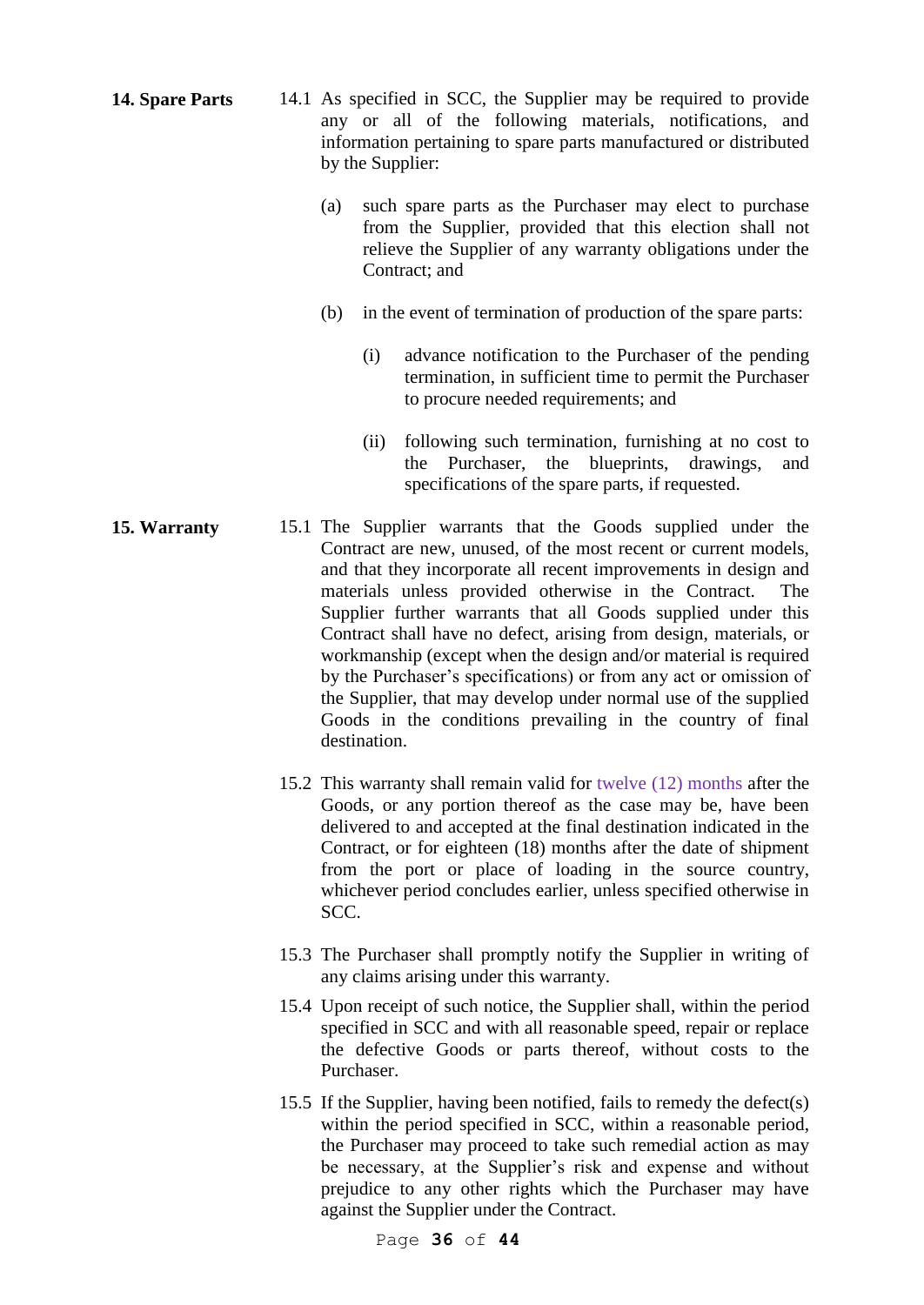| 16. Payment                       | 16.1 The method and conditions of payment to be made to the<br>Supplier under this Contract shall be specified in SCC.                                                                                                                                                                                                                                                                                                                                                                                         |  |
|-----------------------------------|----------------------------------------------------------------------------------------------------------------------------------------------------------------------------------------------------------------------------------------------------------------------------------------------------------------------------------------------------------------------------------------------------------------------------------------------------------------------------------------------------------------|--|
|                                   | 16.2 The Supplier's request(s) for payment shall be made to the<br>Purchaser in writing, accompanied by an invoice describing, as<br>appropriate, the Goods delivered and Services performed, and by<br>documents submitted pursuant to GCC Clause 10, and upon<br>fulfillment of other obligations stipulated in the Contract.                                                                                                                                                                                |  |
|                                   | 16.3 Payments shall be made promptly by the Purchaser, but in no<br>case later than thirty (30) days after submission of an invoice or<br>claim by the Supplier.                                                                                                                                                                                                                                                                                                                                               |  |
|                                   | 16.4 The currency of payment is <b>Pak. Rupees</b> .                                                                                                                                                                                                                                                                                                                                                                                                                                                           |  |
| 17. Prices                        | 17.1 Prices charged by the Supplier for Goods delivered and Services<br>performed under the Contract shall not vary from the prices<br>quoted by the Supplier in its bid, with the exception of any price<br>adjustments authorized in SCC or in the Purchaser's request for<br>bid validity extension, as the case may be.                                                                                                                                                                                    |  |
| 18. Change Orders                 | 18.1 The Purchaser may at any time, by a written order given to the<br>Supplier pursuant to GCC Clause 31, make changes within the<br>general scope of the Contract in any one or more of the<br>following:                                                                                                                                                                                                                                                                                                    |  |
|                                   | drawings, designs, or specifications, where Goods to be<br>(a)<br>furnished under the Contract are to be specifically<br>manufactured for the Purchaser;                                                                                                                                                                                                                                                                                                                                                       |  |
|                                   | the method of shipment or packing;<br>(b)<br>the place of delivery; and/or<br>(c)                                                                                                                                                                                                                                                                                                                                                                                                                              |  |
|                                   | the Services to be provided by the Supplier.<br>(d)                                                                                                                                                                                                                                                                                                                                                                                                                                                            |  |
|                                   | 18.2 If any such change causes an increase or decrease in the cost of,<br>or the time required for, the Supplier's performance of any<br>provisions under the Contract, an equitable adjustment shall be<br>made in the Contract Price or delivery schedule, or both, and the<br>Contract shall accordingly be amended. Any claims by the<br>Supplier for adjustment under this clause must be asserted within<br>thirty (30) days from the date of the Supplier's receipt of the<br>Purchaser's change order. |  |
| 19. Contract<br><b>Amendments</b> | 19.1 Subject to GCC Clause 18, no variation in or modification of the<br>terms of the Contract shall be made except by written<br>amendment signed by the parties.                                                                                                                                                                                                                                                                                                                                             |  |
| 20. Assignment                    | 20.1 The Supplier shall not assign, in whole or in part, its obligations<br>to perform under this Contract, except with the Purchaser's prior<br>written consent.                                                                                                                                                                                                                                                                                                                                              |  |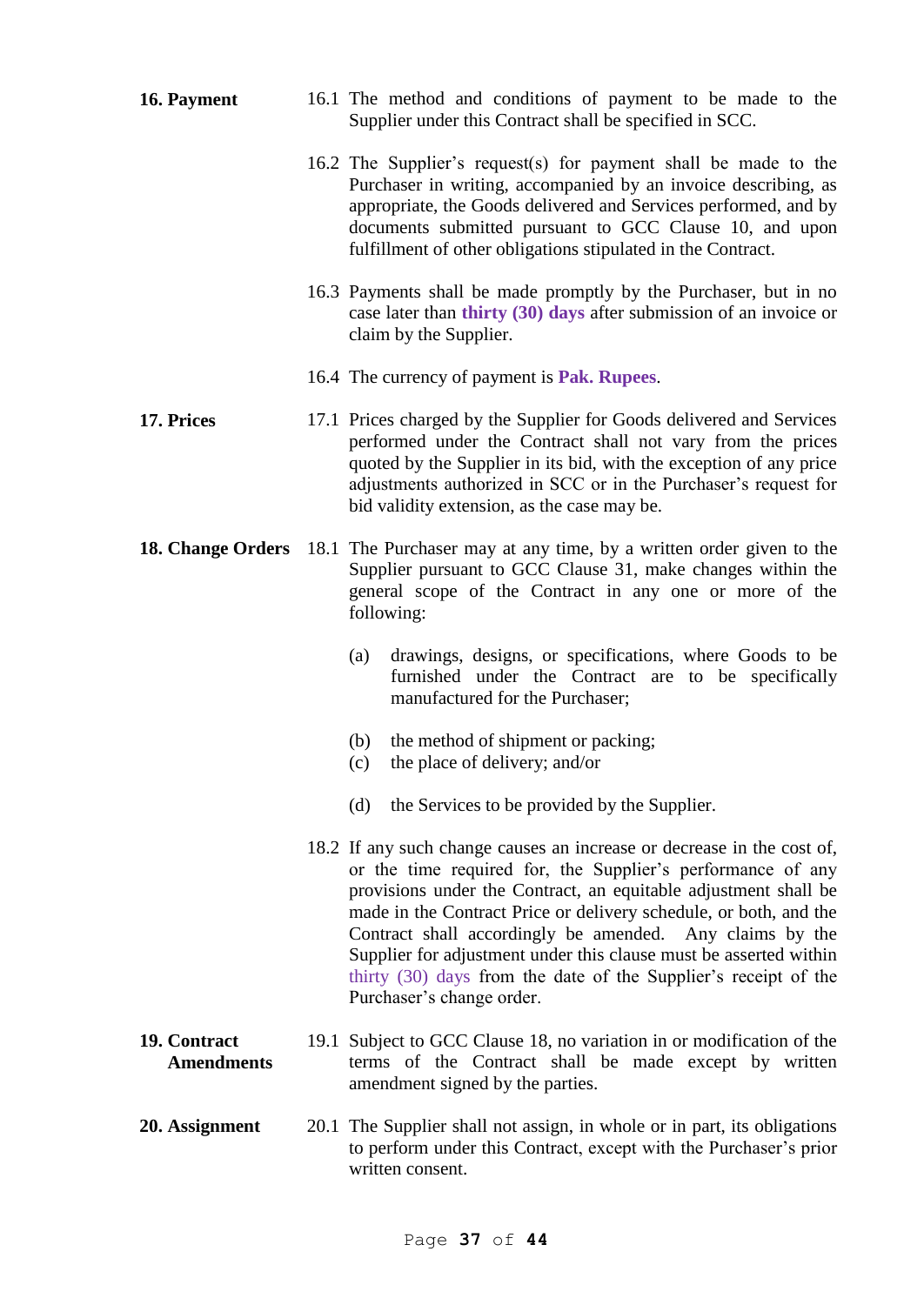- **21. Subcontracts** 21.1 The Supplier shall notify the Purchaser in writing of all subcontracts awarded under this Contract if not already specified in the bid. Such notification, in the original bid or later, shall not relieve the Supplier from any liability or obligation under the Contract.
	- 21.2 Subcontracts must comply with the provisions of GCC Clause 3.
- **22. Delays in the Supplier's Performance** 22.1 Delivery of the Goods and performance of Services shall be made by the Supplier in accordance with the time schedule prescribed by the Purchaser in the Schedule of Requirements.
	- 22.2 If at any time during performance of the Contract, the Supplier or its subcontractor(s) should encounter conditions impeding timely delivery of the Goods and performance of Services, the Supplier shall promptly notify the Purchaser in writing of the fact of the delay, its likely duration and its cause(s). As soon as practicable after receipt of the Supplier's notice, the Purchaser shall evaluate the situation and may at its discretion extend the Supplier's time for performance, with or without liquidated damages, in which case the extension shall be ratified by the parties by amendment of Contract.
	- 22.3 Except as provided under GCC Clause 25, a delay by the Supplier in the performance of its delivery obligations shall render the Supplier liable to the imposition of liquidated damages pursuant to GCC Clause 23, unless an extension of time is agreed upon pursuant to GCC Clause 22.2 without the application of liquidated damages.
- **23. Liquidated Damages** 23.1 Subject to GCC Clause 25, if the Supplier fails to deliver any or all of the Goods or to perform the Services within the period(s) specified in the Contract, the Purchaser shall, without prejudice to its other remedies under the Contract, deduct from the Contract Price, as liquidated damages, a sum equivalent to the percentage specified in SCC of the delivered price of the delayed Goods or unperformed Services for each week or part thereof of delay until actual delivery or performance, up to a maximum deduction of the percentage specified in SCC. Once the maximum is reached, the Purchaser may consider termination of the Contract pursuant to GCC Clause 24.
- **24. Termination for Default** 24.1 The Purchaser, without prejudice to any other remedy for breach of Contract, by written notice of default sent to the Supplier, may terminate this Contract in whole or in part:
	- (a) if the Supplier fails to deliver any or all of the Goods within the period(s) specified in the Contract, or within any extension thereof granted by the Purchaser pursuant to GCC Clause 22; or
	- (b) if the Supplier fails to perform any other obligation(s) under the Contract.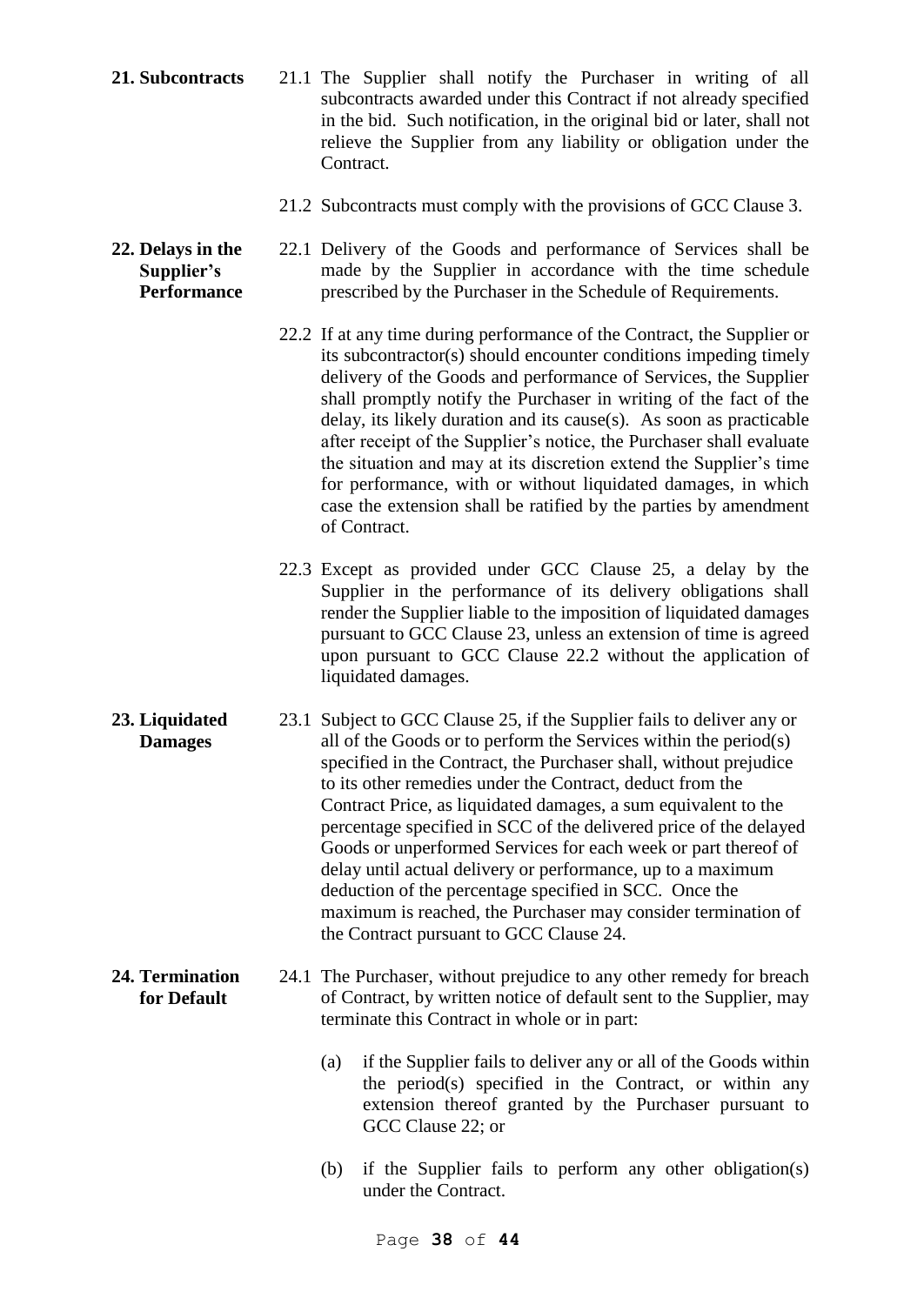(c) if the Supplier, in the judgment of the Purchaser has engaged in corrupt or fraudulent practices in competing for or in executing the Contract.

For the purpose of this clause:

"corrupt practice" means the offering, giving, receiving or soliciting of anything of value to influence the action of a public official in the procurement process or in contract execution.

"fraudulent practice" means a misrepresentation of facts in order to influence a procurement process or the execution of a contract to the detriment of the Procuring Agency, and includes collusive practice among Bidders (prior to or after bid submission) designed to establish bid prices at artificial non-competitive levels and to deprive the Procuring Agency of the benefits of free and open competition.

- 24.2 In the event the Purchaser terminates the Contract in whole or in part, pursuant to GCC Clause 24.1, the Purchaser may procure, upon such terms and in such manner as it deems appropriate, Goods or Services similar to those undelivered, and the Supplier shall be liable to the Purchaser for any excess costs for such similar Goods or Services. However, the Supplier shall continue performance of the Contract to the extent not terminated.
- **25. Force Majeure** 25.1 Notwithstanding the provisions of GCC Clauses 22, 23, and 24, the Supplier shall not be liable for forfeiture of its performance security, liquidated damages, or termination for default if and to the extent that its delay in performance or other failure to perform its obligations under the Contract is the result of an event of Force Majeure.
	- 25.2 For purposes of this clause, "Force Majeure" means an event beyond the control of the Supplier and not involving the Supplier's fault or negligence and not foreseeable. Such events may include, but are not restricted to, acts of the Purchaser in its sovereign capacity, wars or revolutions, fires, floods, epidemics, quarantine restrictions, and freight embargoes.
	- 25.3 If a Force Majeure situation arises, the Supplier shall promptly notify the Purchaser in writing of such condition and the cause thereof. Unless otherwise directed by the Purchaser in writing, the Supplier shall continue to perform its obligations under the Contract as far as is reasonably practical, and shall seek all reasonable alternative means for performance not prevented by the Force Majeure event.
- **26. Termination for Insolvency** 26.1 The Purchaser may at any time terminate the Contract by giving written notice to the Supplier if the Supplier becomes bankrupt or otherwise insolvent. In this event, termination will be without compensation to the Supplier, provided that such termination will not prejudice or affect any right of action or remedy which has accrued or will accrue thereafter to the Purchaser.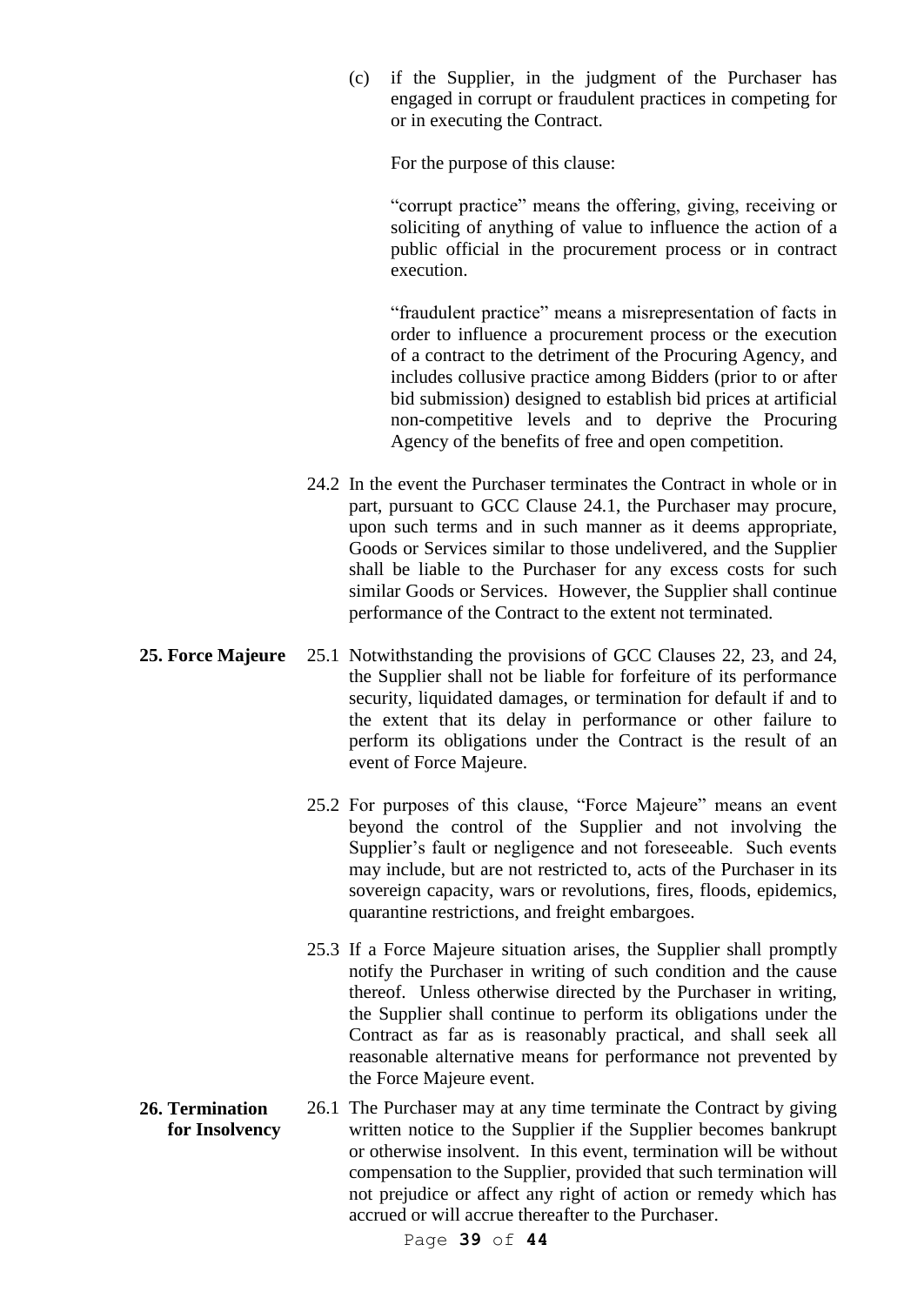- **27. Termination for Convenience** 27.1 The Purchaser, by written notice sent to the Supplier, may terminate the Contract, in whole or in part, at any time for its convenience. The notice of termination shall specify that termination is for the Purchaser's convenience, the extent to which performance of the Supplier under the Contract is terminated, and the date upon which such termination becomes effective.
	- 27.2 The Goods that are complete and ready for shipment within thirty (30) days after the Supplier's receipt of notice of termination shall be accepted by the Purchaser at the Contract terms and prices. For the remaining Goods, the Purchaser may elect:
		- (a) to have any portion completed and delivered at the Contract terms and prices; and/or
		- (b) to cancel the remainder and pay to the Supplier an agreed amount for partially completed Goods and Services and for materials and parts previously procured by the Supplier.
- **28. Resolution of Disputes** 28.1 The Purchaser and the Supplier shall make every effort to resolve amicably by direct informal negotiation any disagreement or dispute arising between them under or in connection with the Contract.
	- 28.2 If, after thirty (30) days from the commencement of such informal negotiations, the Purchaser and the Supplier have been unable to resolve amicably a Contract dispute, either party may require that the dispute be referred for resolution to the formal mechanisms specified in SCC. These mechanisms may include, but are not restricted to, conciliation mediated by a third party, adjudication in an agreed and/or arbitration.
- **29. Governing Language** 29.1 The Contract shall be written in the language specified in SCC. Subject to GCC Clause 30, the version of the Contract written in the specified language shall govern its interpretation. All correspondence and other documents pertaining to the Contract which are exchanged by the parties shall be written in the same language.
- **30. Applicable Law** 30.1 The Contract shall be interpreted in accordance with the laws of Islamic Republic of Pakistan.
- **31. Notices** 31.1 Any notice given by one party to the other pursuant to this Contract shall be sent to the other party in writing or by fax and confirmed in writing to the other party's address specified in SCC.
	- 31.2 A notice shall be effective when delivered or on the notice's effective date, whichever is later.
- **32. Taxes and Duties** 32.1 Supplier shall be entirely responsible for all taxes, duties, license fees, etc., incurred until delivery of the contracted Goods to the Purchaser.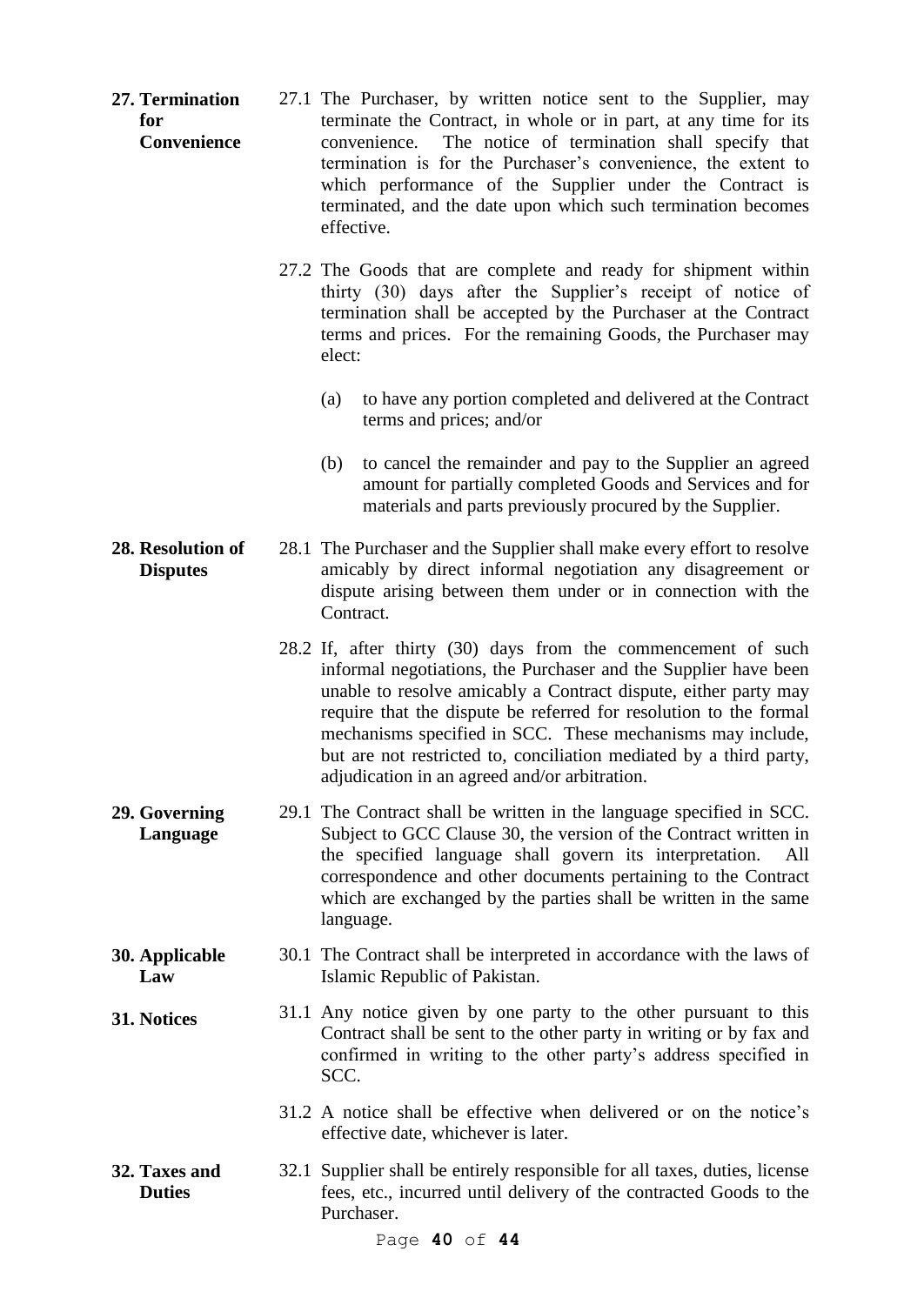# **Part-II Section III. Special Conditions of Contract**

The following Special Conditions of Contract shall supplement the General Conditions of Contract. Whenever there is a conflict, the provisions herein shall prevail over those in the General Conditions of Contract. The corresponding clause number of the GCC is indicated in parentheses.

# **1. Definitions (GCC Clause 1)**

GCC 1.1 (g)—The Purchaser is: University of Chakwal

GCC 1.1 (h)—The Purchaser's country is: Islamic Republic of Pakistan

GCC 1.1 (i)—The Supplier is: [Detail]

GCC 1.1 (j)—The Project Site is: Balksar Campus, University of Chakwal

# **2. Country of Origin (GCC Clause 3)**

## **3. Performance Security (GCC Clause 7)**

3.1. GCC 7.1—The amount of performance security, as a percentage of the Contract Price, shall be **10% (Ten percent of the contract price)** in the shape of non-recourse, irrevocable and unconditional bank guarantee from scheduled bank of Pakistan on the prescribed format attached with the bidding document. The bank guarantee will require on demand of the competent authority. Otherwise the payment shall be subject to satisfactory inspection report from the concerned evaluation committee and 10% of the total billed amount shall be retained by the University for a **Period Not less than six (06) months** (after supply).

## **4. Inspections and Tests (GCC Clause 8)**

GCC 8.6—

Inspection and tests prior to delivery of goods and at final acceptance are:-

- i) For being Brand New, bearing relevant reference numbers of the Plant and Machinery (Certificate from supplier)
- ii) For Physical Fitness having No Damages (Certificate from supplier)
- iii) For the Country of Origin as quoted by the Supplier (Certificate from manufacturer)
- iv) For conformance to specifications and performance parameters, through Prior to delivery inspection (Inspection Report by the concerned department/section)
- v) For successful operation at site after complete installation, testing, training and commissioning of the Plant and Machinery (Testing and Commissioning Report by concerned department/section)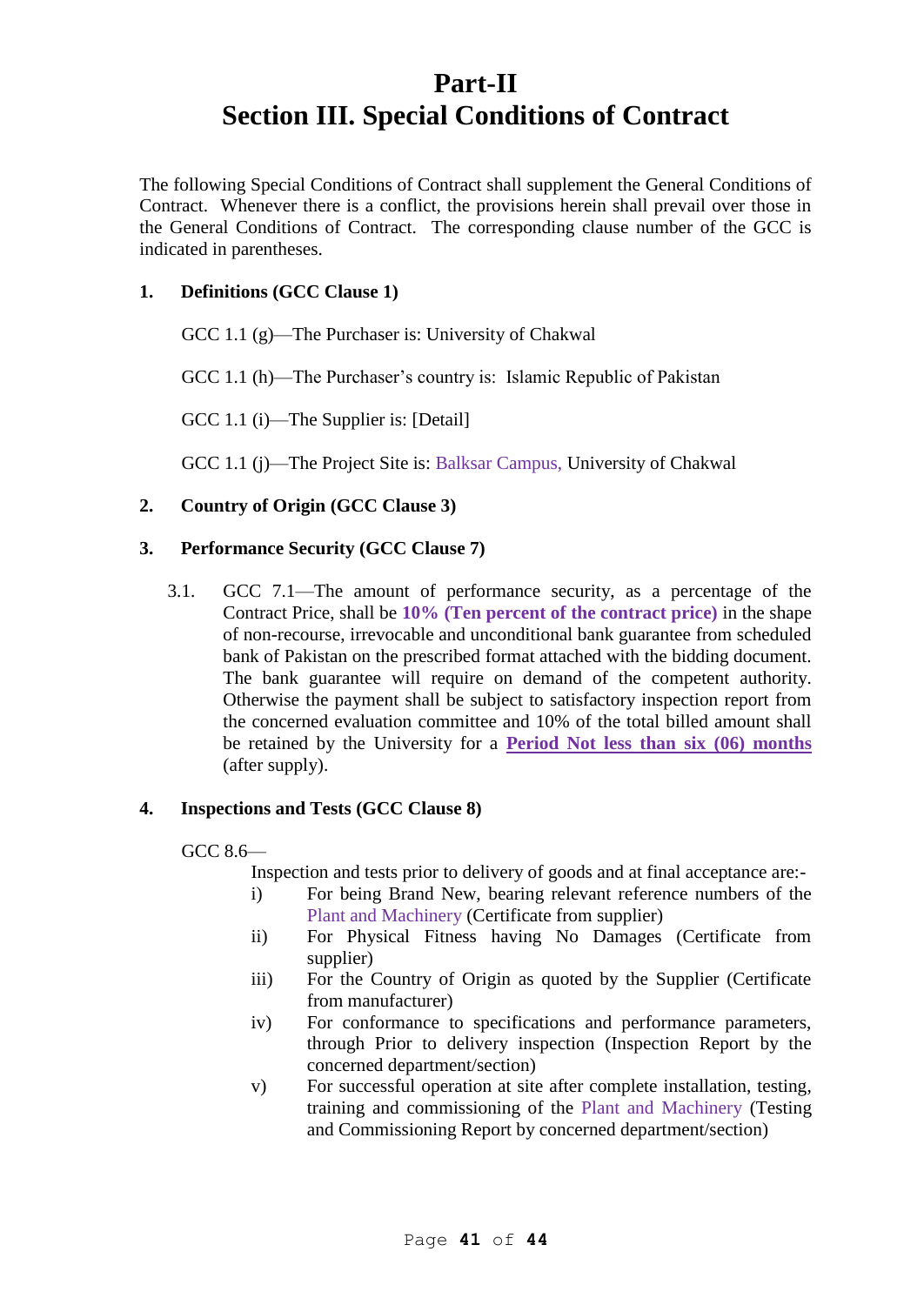# **5. Delivery and Documents (GCC Clause 10)**

GCC 10.3 — Upon shipment, the Supplier shall notify the Purchaser the full details of the shipment, including Contract number, description of Goods, quantity and usual transport document. The Supplier shall mail the following documents to the Purchaser:

- (i) Copies of the Supplier's invoice showing Goods' description, quantity, unit price, and total amount;
- (ii) Original and two copies of the usual transport document (for example, a negotiable bill of lading, a non-negotiable sea waybill, an inland waterway document, an air waybill, a railway consignment note, a road consignment note, or a multimodal transport document) which the buyer may require to take the goods;
- (iii) Copies of the packing list identifying contents of each package;
- (iv) Insurance Certificate;
- (v) Manufacturer's or Supplier's Valid Warranty Certificate;
- (vi) Inspection Certificate issued by the Nominated Inspection Agency (if any), and the Supplier's Factory Inspection Report; and
- (vii) Certificate of Origin.
- (viii) The above documents would be required even if the equipment has already been imported and is available with the supplier ex-stock

## **6. Insurance (GCC Clause 11)**

GCC 11.1— The Goods supplied under the Contract shall be Delivered Duty Paid (DDP) under which risk is transferred to the Buyer after having been delivered. Hence insurance coverage is seller's responsibility. Since the Insurance is seller's responsibility they may arrange appropriate coverage.

## **7. Incidental Services (GCC Clause 13)**

GCC 13.1—Incidental services to be provided are:

- A) At site complete training of Purchaser's nominated staff regarding maintenance and operation of Goods.
- B) At site preventive maintenance on quarterly basis by the bidder's qualified staff for one year, starting from final acceptance of goods.

The rate must include cost for all kinds of labor, inputs and material required for above, and all applicable government taxes and levies. In case a separate rate is not provided by the bidder for the above items, it shall be deemed to have been covered in the overall quoted cost.

## **8. Warranty (GCC Clause 15)**

GCC 15.2—In accordance with the provisions, the warranty period shall be 10,000 hours of operation or 12 months (parts and engine warranty) from date of Handing Over (Final Acceptance) of the Goods whichever occurs earlier. The Supplier shall, in addition, comply with the performance and/or consumption guarantees specified under the Contract. If, for reasons attributable to the Supplier, these guarantees are not attained in whole or in part, the Supplier shall, at its discretion, either: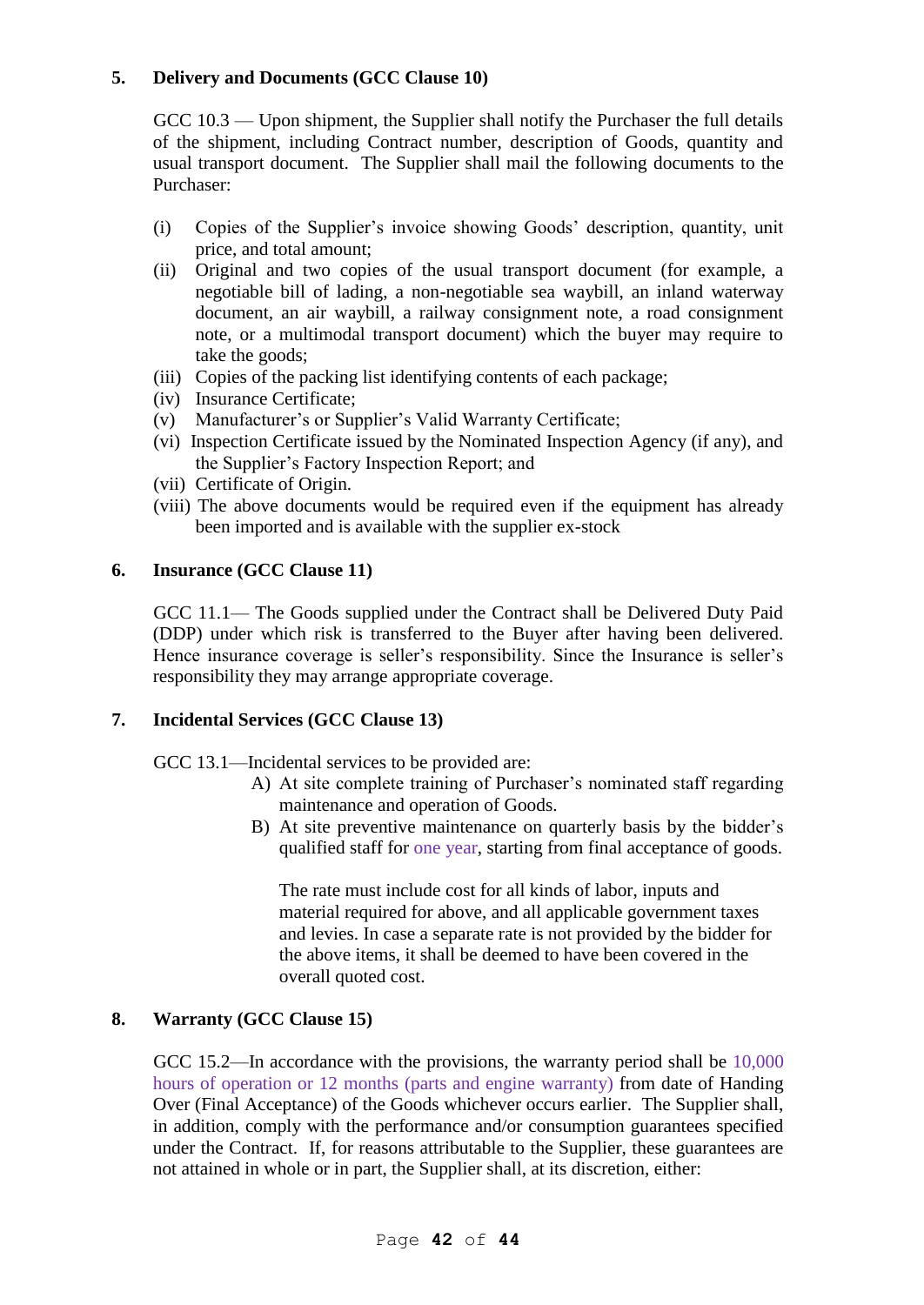- (a) Make such changes, modifications, and/or additions to the Goods or any part thereof as may be necessary in order to attain the contractual guarantees specified in the Contract at its own cost and expense and to carry out further performance tests in accordance with SCC 4,
- **or**
- (b) Pay liquidated damages to the Purchaser with respect to the failure to meet the contractual guarantees. The rate of these liquidated damages shall be 0.1 % of the contract price per day.
- **or**
- (c) Replacement of the whole unit at site including transportation, installation, testing & commissioning etc in case of major defect at his own cost.
- GCC 15.4 & 15.5—the period for correction of defects in the warranty period is 72 hours.

# **9. Payment (GCC Clause 16)**

GCC 16.1—The method and conditions of payment to be made to the Supplier under this Contract shall be as follows:

## **Payment for Goods supplied:**

Payment shall be made in Pak. Rupees in the following manner:

**Billing Cycle:** The billing shall be on monthly basis.

(i) **Payment against Delivered Goods**: Upon submission of claim, the supplier shall be paid within thirty (30) days of receipt of the Goods at site after performing the requisite inspection and tests as mentioned in SCC 4.

# **12. Prices (GCC Clause 17)**

GCC 17.1—Prices shall be: Fixed.

**13. Liquidated Damages (GCC Clause 23)** GCC 23.1—Applicable rate: 0.1 % of contract price per day

# **14. Resolution of Disputes (GCC Clause 28)**

GCC 28.3—The dispute resolution mechanism to be applied pursuant to GCC Clause 28.2 shall be as follows:

In the case of a dispute between the Purchaser and the Supplier, the dispute shall be referred to adjudication or arbitration in accordance with the Pakistan Arbitration Act, 1940.

# **15. Governing Language (GCC Clause 29)**

GCC 29.1—The Governing Language shall be: English.